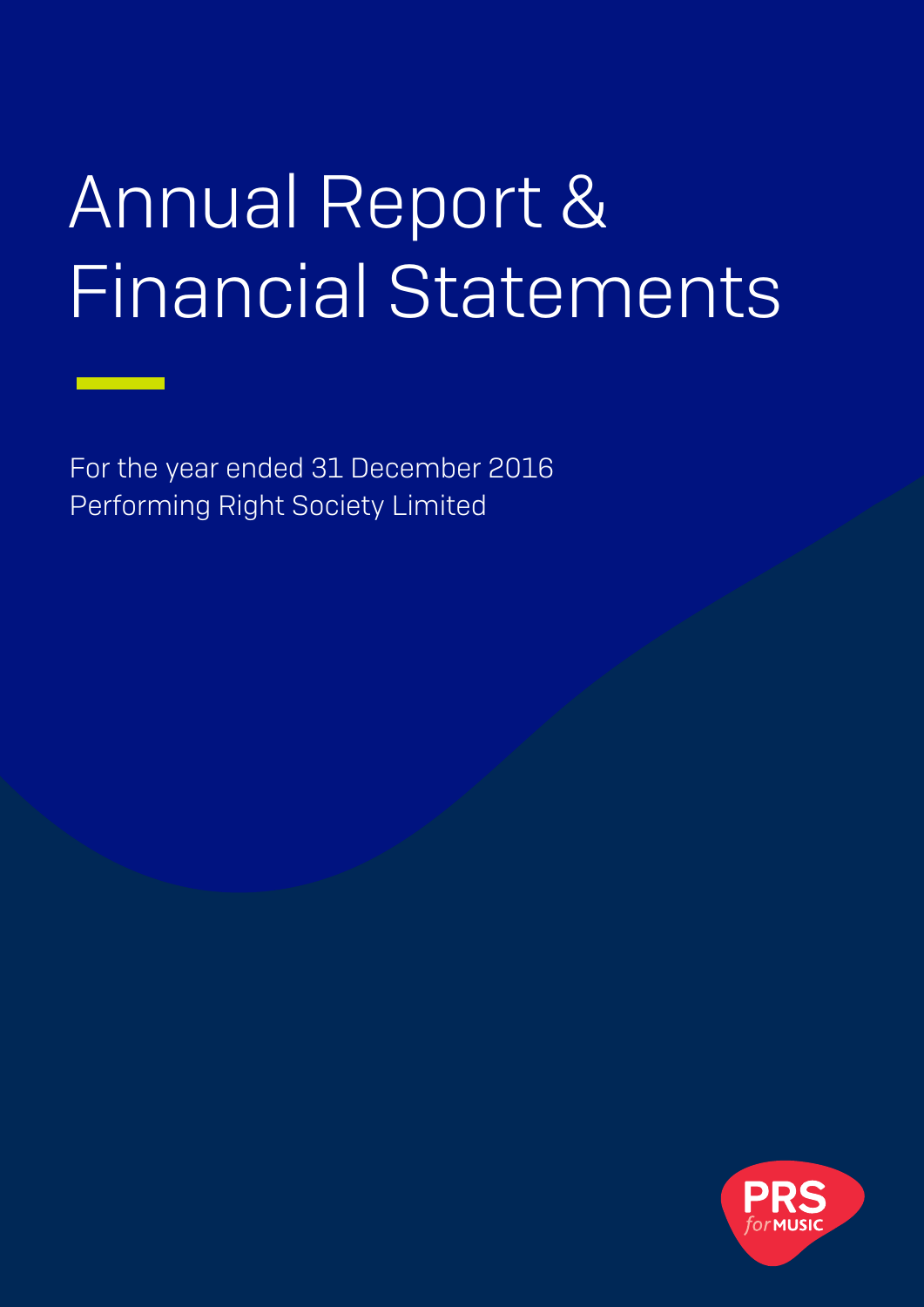# **Performing Right Society Limited Annual Report and Financial Statements For the Year Ended 31 December 2016**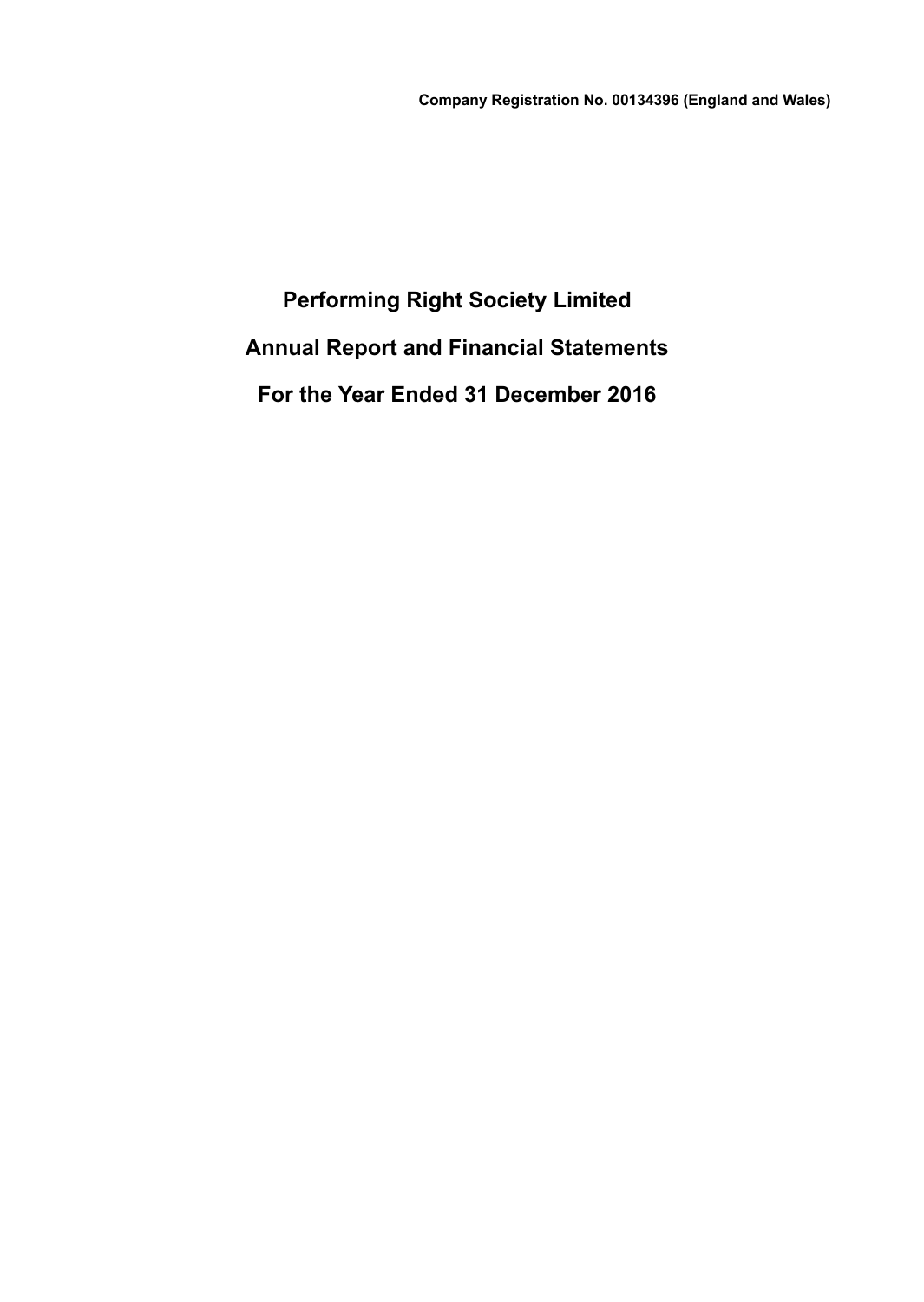### **COMPANY INFORMATION**

#### **Directors** *Writers*

|                             | <b>B</b> Blue<br>S Darlow<br><b>G</b> Fletcher<br>N Graham<br>E Gregson<br>C Hunt<br>M Leeson<br>S Levine<br>M Murray<br>J Nott<br>M Nyman        |
|-----------------------------|---------------------------------------------------------------------------------------------------------------------------------------------------|
|                             | <b>Publishers</b><br>J Alway<br>S Anderson<br>W Booth<br>C Butler<br>N Elderton<br>S Hornall<br>R King<br>M Lavin<br>P Long<br>J Minch<br>S Platz |
|                             | <b>Executive Director</b><br><b>R</b> Ashcroft                                                                                                    |
|                             | <b>External Directors</b><br>S Davidson<br>M Poole                                                                                                |
| <b>Secretary</b>            | D Stones                                                                                                                                          |
| <b>Company number</b>       | 00134396                                                                                                                                          |
| <b>Registered office</b>    | 2 Pancras Square<br>London<br>N <sub>1</sub> C <sub>4AG</sub>                                                                                     |
| <b>Independent auditors</b> | PricewaterhouseCoopers LLP<br>1 Embankment Place<br>London<br>WC2N 6RH                                                                            |

The definitions of subsidiaries, joint ventures and other partners are set out within the Accounting policies on page 17.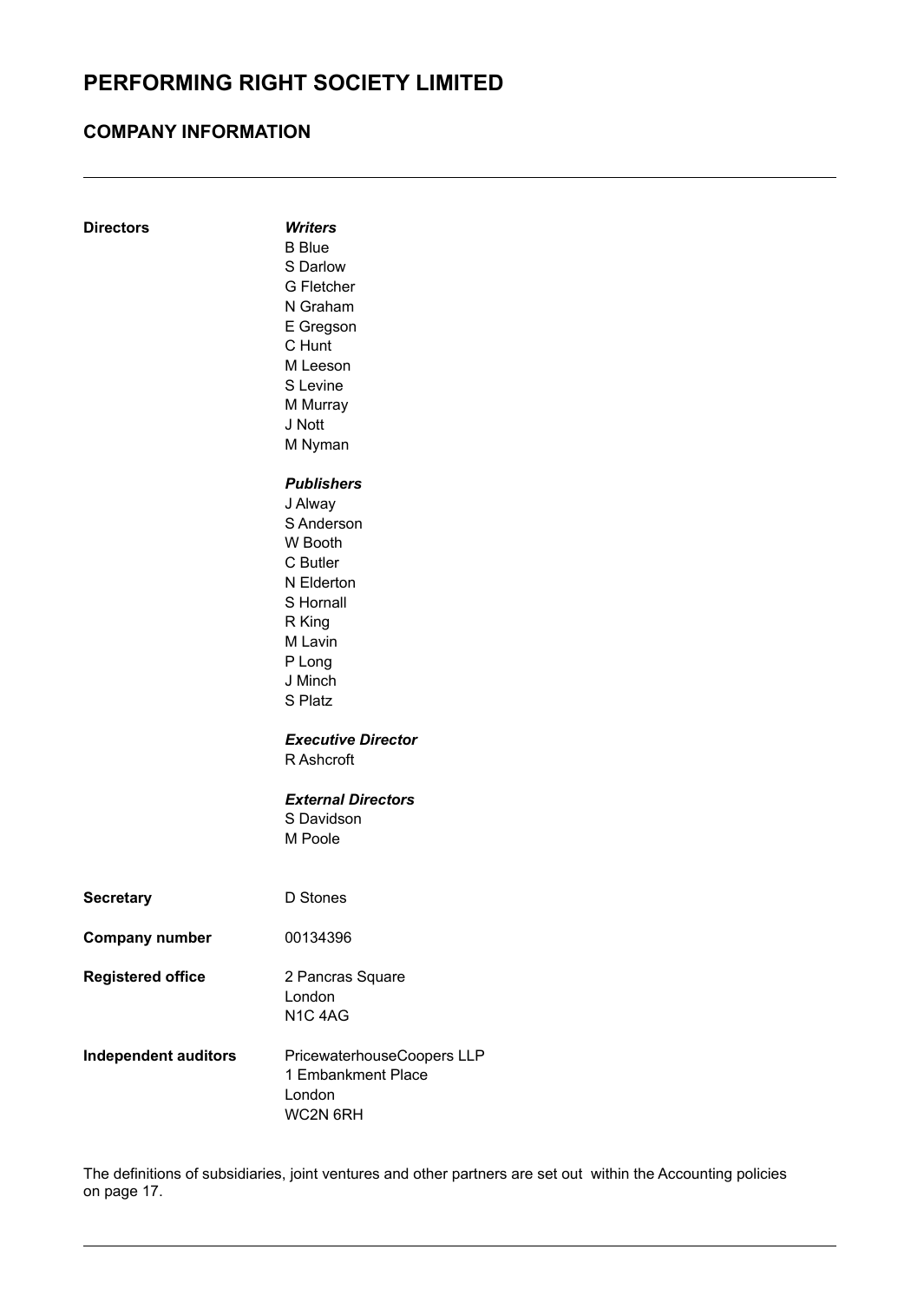### **CONTENTS**

|                                                | <b>Pages</b> |
|------------------------------------------------|--------------|
| Strategic report                               | $1 - 2$      |
| Directors' report                              | $3 - 6$      |
| Independent Auditors' report                   | $7 - 9$      |
| Consolidated income statement                  | 10           |
| Consolidated statement of comprehensive income | 11           |
| Consolidated statement of financial position   | 12           |
| Company statement of financial position        | 13           |
| Consolidated statement of changes in equity    | 14           |
| Company statement of changes in equity         | 15           |
| Consolidated statement of cash flows           | 16           |
| Notes to the financial statements              | $17 - 49$    |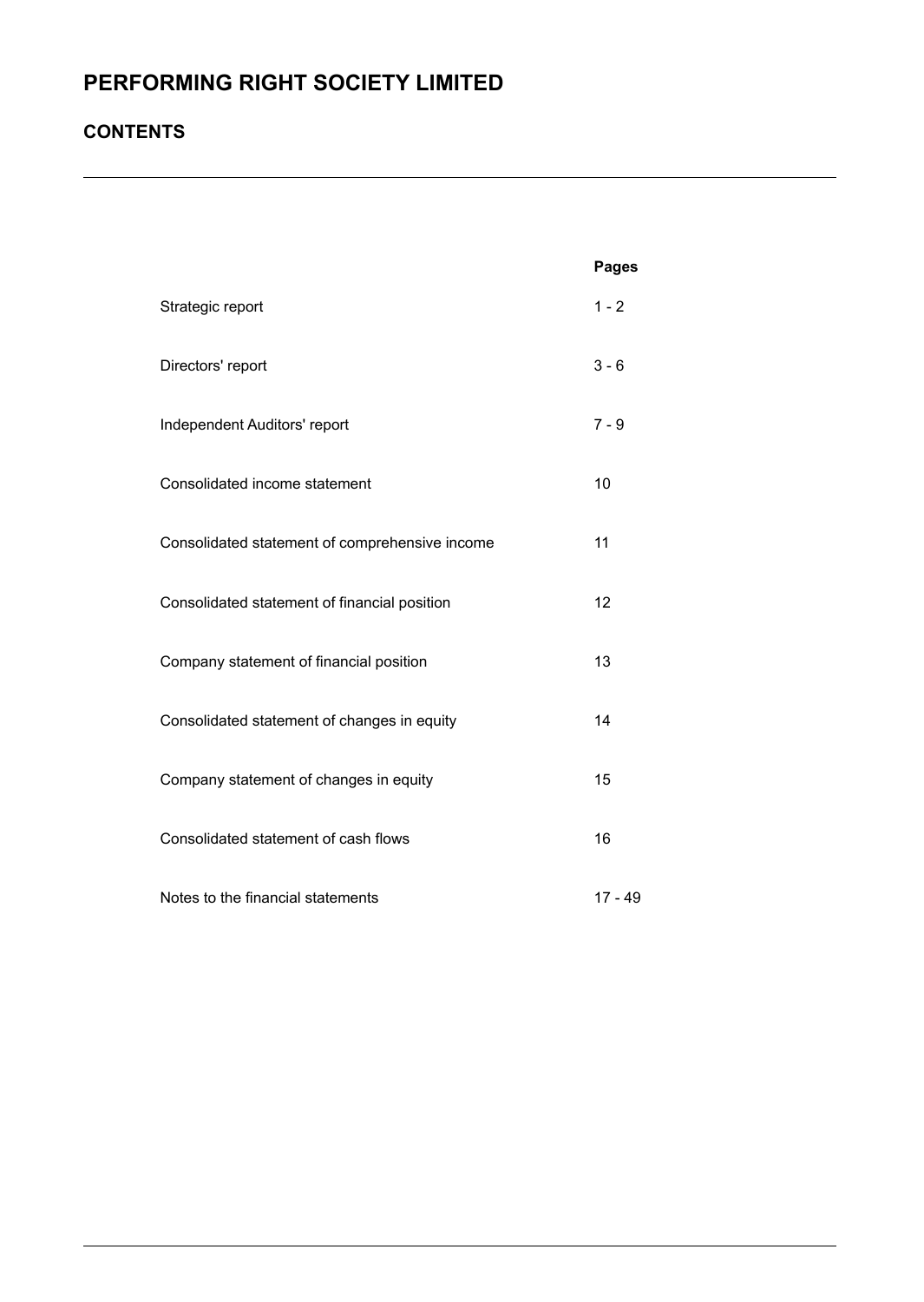### **STRATEGIC REPORT**

#### *FOR THE YEAR ENDED 31 DECEMBER 2016*

The directors present the consolidated strategic report for Performing Right Society Limited ("the Company") and its subsidiaries (together, "the Group") for the year ended 31 December 2016.

#### **Review of the business**

2016 was another year of strong growth, involving planned investment to ensure that the Group is best placed to support members within an ever-changing music industry. The Group continues to focus on licensing and operational efficiency, with internal development being supplemented by increased collaboration with UK and European partners.

The ICE Licensing and Operational hubs (established as joint ventures between PRS, GEMA, the German society and STIM, the Swedish society) continue to develop, with a notable milestone being passed in 2016 with the announcement of the first ICE Core licence. The ICE processing and licensing hub brings together the combined repertories of the ICE partners with state of the art processing and matching capabilities and the most comprehensive copyright database in Europe which allows ICE partners to receive royalties when their combined 250,000 songwriter, composer and publisher members' works are used online.

Strong progress has also been made towards the setting up of the joint venture in the area of public performance licensing between the Company and Phonographic Performance Limited ("PPL"). Regulatory clearance was received from the Competition and Markets Authority and the parties have announced that the location of the new joint venture premises will be Leicester. Significant investment continues to be made by the parties in setting up the joint venture and developing the system that will be required to provide a simplified licensing experience.

Negotiations continue between the Company and MCPS with a view to replacing the service agreement that was originally entered into in April 2013 and negotiations are expected to come to an end by 30 June 2017.

The Group board and management teams continue to keep a close eye on the wider impact of the preparations for the United Kingdom to leave the European Union. Whilst leaving the European Union is not of itself expected to have a material impact on the Group, in the short term the weakening of the pound against other major currencies has led to favourable exchange rates gains which has contributed to the 2016 revenue growth and increased costs in some areas. From a regulatory point of view, the Group has continued to pursue, at both a local and European level, its aim of resolving the current ambiguity in the safe harbour legislation and ensuring efficient licensing of online services.

There is a net deficit on total equity amounting to £63,444,000 (2015 - £50,434,000) on the consolidated statement of financial position and a deficit on the statement of financial position of the company of £3,559,000 (2015 - £3,559,000). The Group deficit has arisen partly because of the deficits on the two defined benefit pension schemes funded by PfM. PfM has agreed with the Boards of trustees of the two schemes a deficit recovery plan that is intended to fully fund the schemes before the end of 2030. The increase in the continued deficit of the two defined benefit pension schemes is mainly attributable to unfavourable actuarial variances primarily linked to the reduction in long term Gilt yields.

#### **Key performance indicators**

The Group's key financial performance indicators during the year were as follows:

|                          | 2016<br>£000 | £000    | 2015 Change<br>% |
|--------------------------|--------------|---------|------------------|
| Revenue                  | 621.458      | 537.377 | 15.6             |
| Net distributable income | 544.829      | 472.523 | 15.3             |

Given the nature of the business, the Group's directors are of the opinion that analysis using KPIs other than revenue or net distributable income is not necessary for an understanding of the development, performance or position of the business.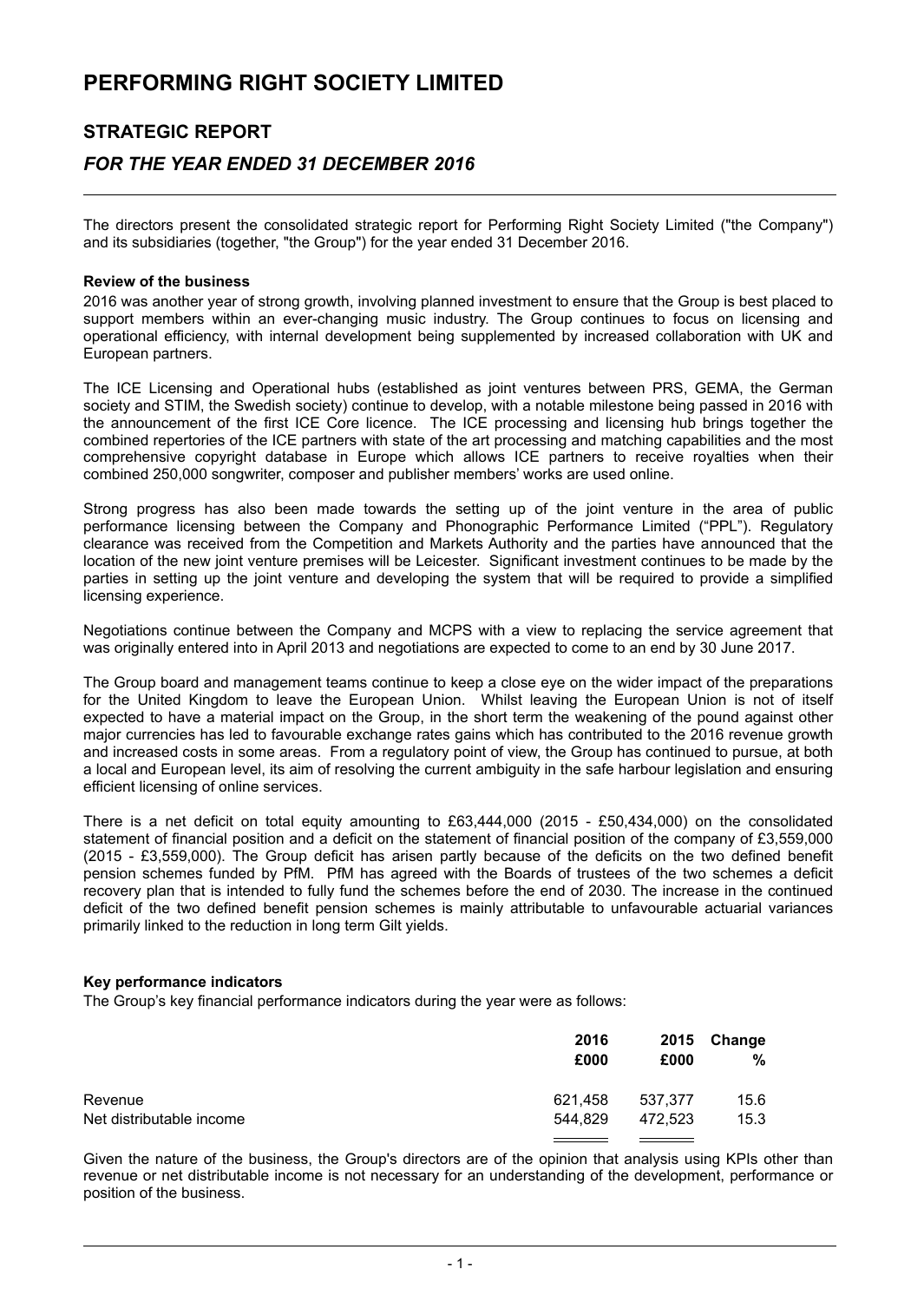### **STRATEGIC REPORT (CONTINUED)**

### *FOR THE YEAR ENDED 31 DECEMBER 2016*

#### **Principal risks and uncertainties**

The Audit Committee of PfM evaluates the risks and uncertainties that may affect the Group's performance. The Audit Committee met four times in 2016. The principal risks and uncertainties are detailed below.

#### **Competitive risk**

Owing to the monopolistic nature of some of the Group's activities in the UK, and of other societies in Europe, there is a sustained focus on ensuring European Commission guidelines are met so as to avert any adverse rulings.

Changing working practices are currently opening up the market to more competition from societies abroad and the Group is at the forefront of these changes, actively seeking strategic partnerships with societies in other countries.

#### **Legislative risk**

The monopolistic nature of some of the Group's activities leads it into a number of areas of risk concerned with the legislative process. The Group is also subject to copyright law changes and given the changing nature of the industry this could have a significant impact on the Group's revenue and operating procedures in the future.

#### **Financial instrument risks**

The Group has in place a financial management framework which ensures that the Group has sufficient financial resources to meet its objectives and to manage financial risk. Foreign exchange risk is minimised through the timely exchange of foreign currency receipts for sterling and forward foreign exchange contracts are used to manage the exposure of non-sterling loans. Interest rate risk is managed by avoiding investing cash for periods of greater than 12 months.

#### **Changing technology**

With the increasing move towards digital usage of music, there is uncertainty over the future market for music and the implications on the costs of administering relevant licences. These changing technologies will offer new market opportunities in the future and active review of existing and potential new streams is therefore a key area of focus for the Group.

The Board and the Audit Committee are fully aware of the pressures and opportunities this changing market imposes on the future of the business and are acting accordingly to optimise beneficial effects where possible.

#### **Exposure to price, credit and liquidity risk**

Price risk for the Group arises where new licence schemes are challenged. Credit risk is the risk that one party to a financial instrument will cause a financial loss for that other party by failing to discharge an obligation. Group policies are aimed at minimising such losses, as such there is a well-established credit control process and a requirement that deferred terms are only granted to licensees who either demonstrate an appropriate payment history and satisfy credit checking procedures, or with which the Group is actively in negotiations, subject to certain criteria. The Group's debtors are shown in note 19 to the financial statements.

Liquidity risk is the risk that an entity will encounter difficulty in meeting obligations associated with financial liabilities. The Group aims to mitigate liquidity risk by managing cash generation. In addition, royalties are only distributed once collected and the Group holds substantial cash balances.

By order of the Board

..............................

D Stones **Secretary** 6 April 2017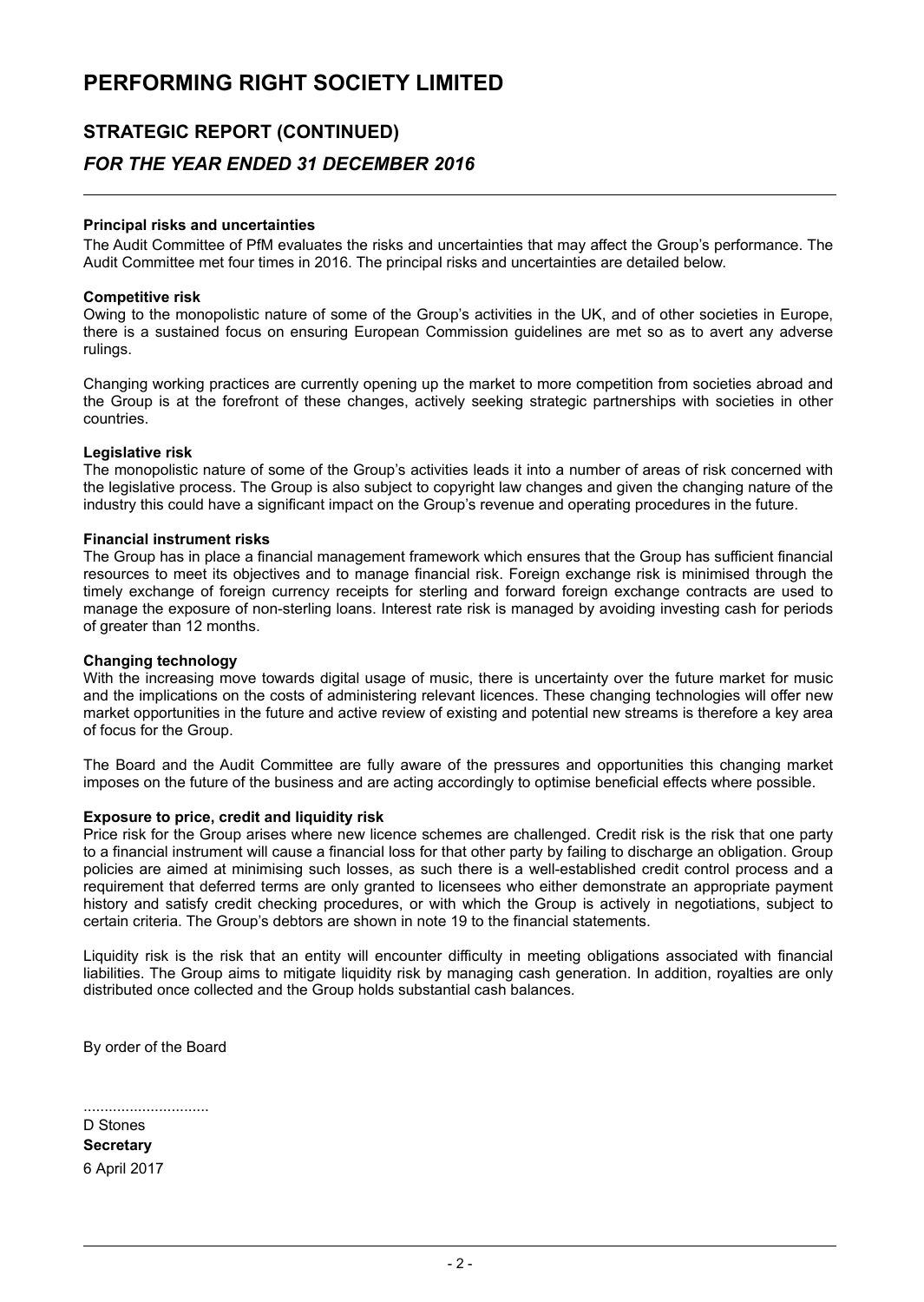### **DIRECTORS' REPORT**

### *FOR THE YEAR ENDED 31 DECEMBER 2016*

The directors present their annual report and the audited financial statements for the Group and the Company for the year ended 31 December 2016.

#### **Principal activities**

The principal activity of the Group is the aggregation and licensing of the performing rights vested in it by its members and affiliated societies and the collection and distribution of the resulting royalties. The Company represents over 115,000 members collecting royalties from various sources, including from live performance, television and radio broadcasts, and streaming.

The principal activity of the Company's subsidiary, PRS for Music Limited (PfM), is to provide operational services to the Company and to act as a service provider to Mechanical-Copyright Protection Society Limited ("MCPS").

#### **Directors**

The directors who held office during the year and up to the date of signature of the financial statements were as follows:

#### *Writers*

| <b>B</b> Blue                      | M Leeson |    |
|------------------------------------|----------|----|
| S Darlow                           | S Levine |    |
| G Fletcher                         | M Murray |    |
| N Graham                           | J Nott   |    |
| E Gregson                          | M Nyman  |    |
| C Hunt                             |          |    |
| <b>Publishers</b>                  |          |    |
| J Alway                            | R King   |    |
| S Anderson (appointed 26 May 2016) | M Lavin  | (a |
| $111 \text{ N} \cdot 11$           |          |    |

W Booth **P** Long C Butler R Manners (resigned 18 April 2016) E Cox (resigned 26 May 2016) J Minch N Elderton S Platz S Hornall

p pointed 20 July 2016)

#### *External Directors*

S Davidson M Poole

#### *Executive Director*

R Ashcroft

Guy Fletcher, Chairman, Chris Butler, Deputy Chairman (publisher), and Simon Darlow, Deputy Chairman (writer), all continued in their positions throughout 2016. Nigel Elderton replaced Guy Fletcher as Chairman on 1st January 2017.

#### **Results and dividends**

The results for the year are set out on page 10.

No interim dividends were paid. The directors do not recommend payment of a final dividend (2015: £nil).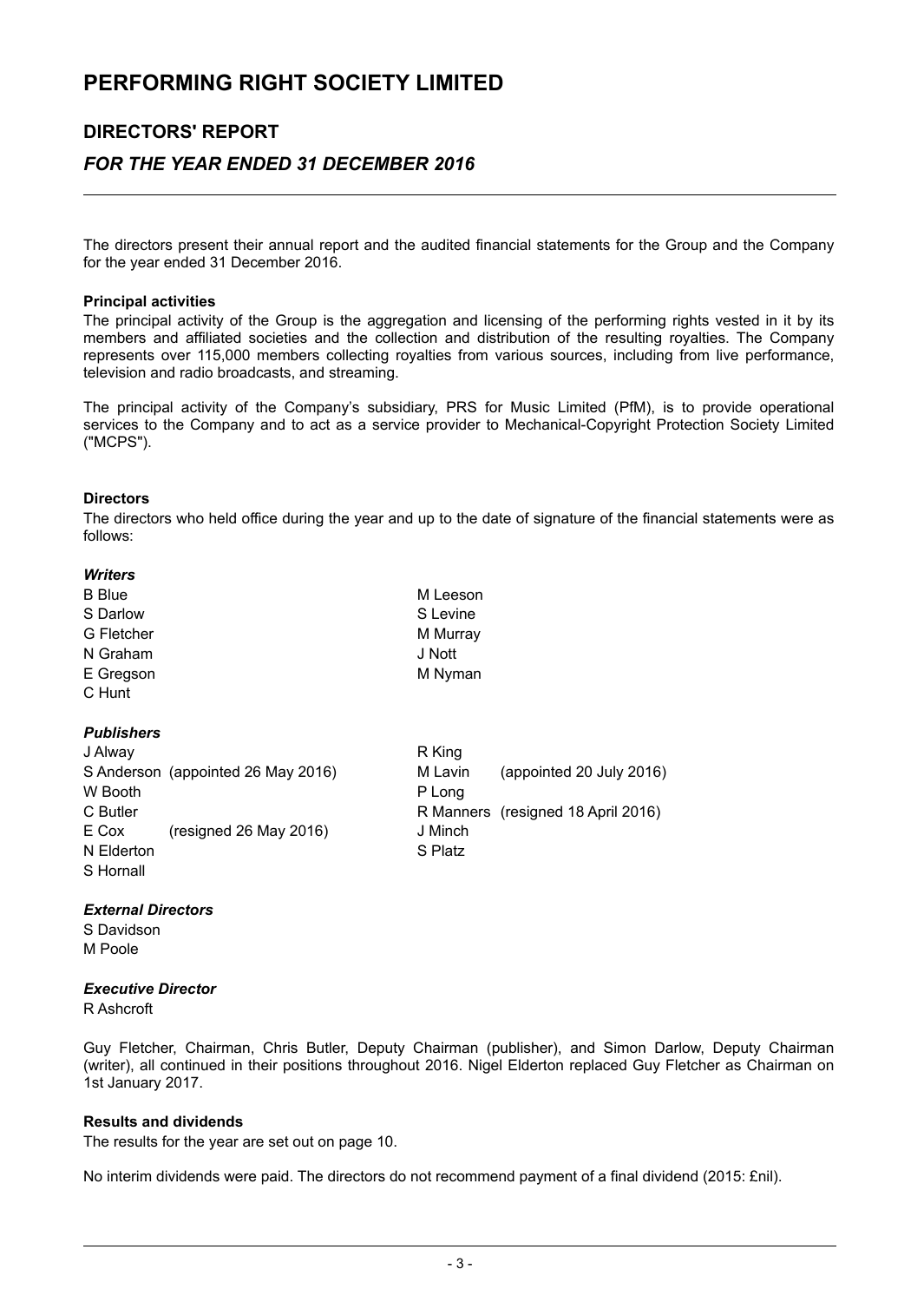# **DIRECTORS' REPORT (CONTINUED)**

### *FOR THE YEAR ENDED 31 DECEMBER 2016*

#### **Qualifying third party indemnity provisions**

The Company has granted an indemnity to one or more of its directors against liability in respect of proceedings brought by third parties, subject to the conditions set out in the Companies Act 2006. Such qualifying third party indemnity provision remains in force as at the date of approving the directors' report.

#### **Disabled persons**

The Company complies with the requirements of the Equality Act of 2010 and is keeping its employment policies and procedures under review to ensure that disabled persons are not treated any less favourably than ablebodied persons in regards to applications, employment, training and career development.

#### **Equal opportunity**

The Company actively pursues a policy of providing equal opportunity to all its employees for internal training, development and promotion, and to applicants for employment. It does so without regard to colour, creed, ethnic origins, gender or any other grounds.

#### **Employee involvement**

The Company recognises the importance of keeping employees informed of all developments regarding the Company's work and progress and to this end, copies of all the publications produced by the Company are freely available to all employees.

To achieve a common understanding and awareness amongst all employees of the Company's plans, an extensive briefing and consultation process operates.

#### **Independent Auditors**

PricewaterhouseCoopers LLP have indicated their willingness to continue in office and a resolution proposing that they be re-appointed will be presented to a General Meeting.

#### **Statement of directors' responsibilities**

The directors are responsible for preparing the strategic report, directors' report and the group and parent company financial statements (the "financial statements") in accordance with applicable law and regulations.

Company law requires the directors to prepare financial statements for each financial year. Under that law the directors have prepared the financial statements in accordance with United Kingdom Accounting Standards, comprising FRS 102 "The Financial Reporting Standard Applicable in the UK and Republic of Ireland", and applicable law (United Kingdom Generally Accepted Accounting Practice).

Under company law the directors must not approve the financial statements unless they are satisfied that they give a true and fair view of the state of affairs of the Group and the Company and of the profit or loss of the Group and Company for that period. In preparing these financial statements, the directors are required to:

- select suitable accounting policies and then apply them consistently;
- make judgements and accounting estimates that are reasonable and prudent;
- state whether FRS 102 "The Financial Reporting Standard Applicable in the UK and Republic of Ireland" has been followed, subject to any material departures disclosed and explained in the financial statements; and
- prepare the financial statements on the going concern basis unless it is inappropriate to presume that the Company will continue in business.

The directors are responsible for keeping adequate accounting records that are sufficient to show and explain the Company's transactions and disclose with reasonable accuracy at any time the financial position of the Company and the Group and enable them to ensure that the financial statements comply with the Companies Act 2006. They are also responsible for safeguarding the assets of the Company and the Group and hence for taking reasonable steps for the prevention and detection of fraud and other irregularities.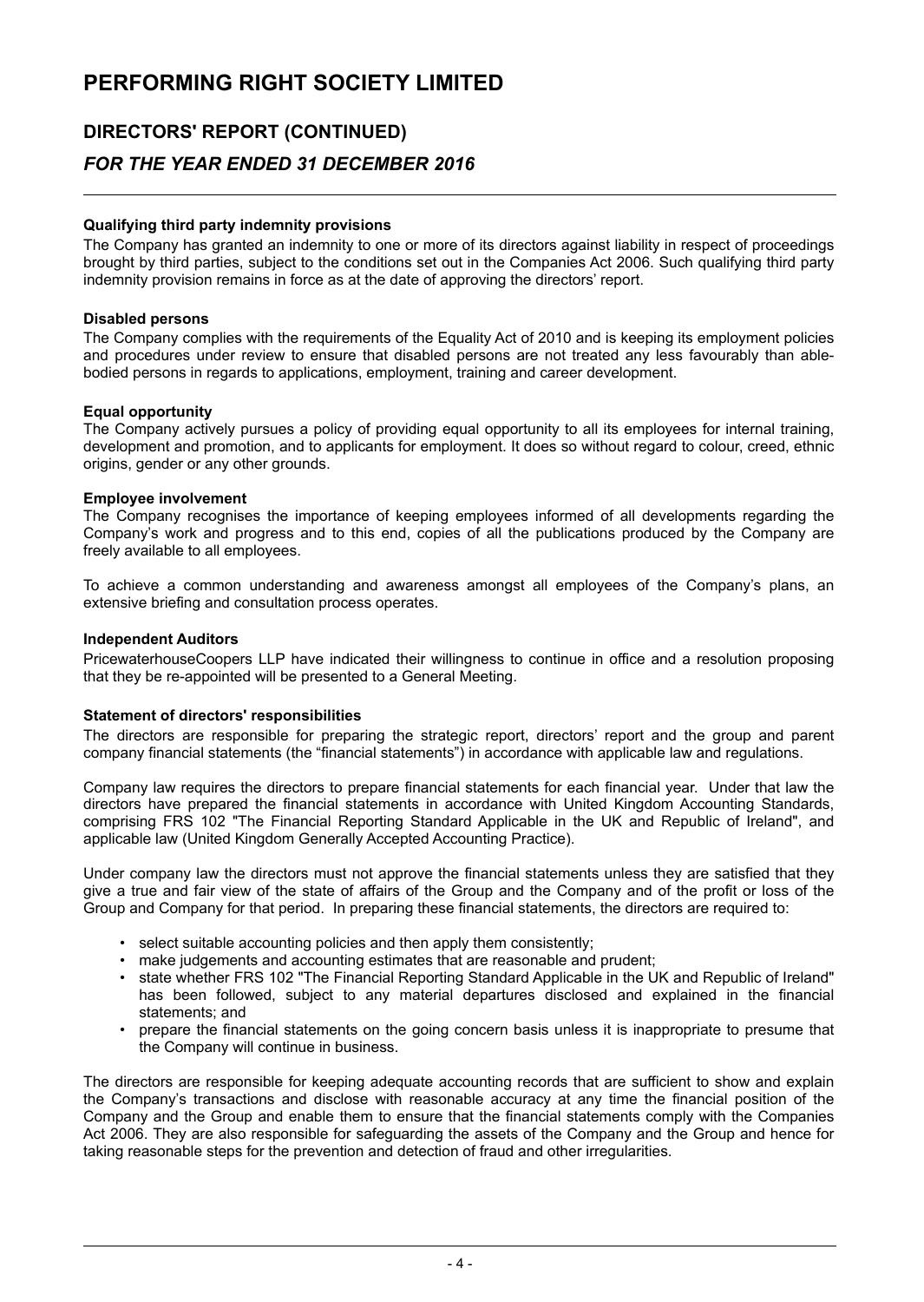# **DIRECTORS' REPORT (CONTINUED)** *FOR THE YEAR ENDED 31 DECEMBER 2016*

#### **Statement of disclosure to auditors**

So far as each person who was a director at the date of approving this report is aware, there is no relevant audit information of which the Company's auditors are unaware. Having made enquiries of fellow directors and the Group's auditor, each director has taken all the steps that he/she ought to have taken as a director in order to make himself/herself aware of any relevant audit information and to establish that the Group's auditors are aware of that information.

#### **Going concern**

The Group's business activities, together with the factors likely to affect its future development, performance and position are set out in the strategic report. The directors believe that the Group is well-placed to manage its business risks and has considerable financial resources including cash balances.

The Group statement of financial position includes the PfM defined benefit scheme deficit and also reflects the impact of impairing the goodwill arising on the acquisition of PfM of £25,197,000 in 2013. As a result, the Group statement of financial position has a net deficit of £63,444,000 at 31 December 2016 (2015 – £50,434,000). This has increased from 2015 mainly as a result of the defined benefit scheme deficit increasing from £22,223,000 to £34,410,000. PfM and the trustees of the pension schemes have agreed a recovery plan to fully fund the schemes by the end of 2030. Part of this plan is an agreed Group contribution per year of £3,500,000. There is also a new investment strategy in place to reduce volatility in the future.

The directors have also considered the status of joint ventures and associate undertakings ICE Operations, ICE Services, SOLAR, NMP and PPL - PRS.

ICE Operations is fully supported by its shareholders owing to the nature of services it supplies, without which the shareholders would not be able to provide services to their members. The Group's share of the loss for the year to 31 December 2016 was £523,000 (2015 – £1,411,000). ICE Operations is forecasting to cover its costs in future years and repay its loan finance over 10 years.

ICE Services is fully supported by its shareholders and started trading in 2016. The Group's share of the loss for the year to 31 December 2016 was £401,000 (2015 - £1,044,000). ICE Services is forecasting to cover its costs in future years and repay its loan finance over 10 years.

SOLAR is fully supported by its shareholders. The Group's share of the profit for the year to 31 December 2016 was £36,000 (2015 – £2,000).

NMP is fully supported by its shareholders. The Group's share of the result for the year to 31 December 2016 was £nil (2015 – £nil). It recharges all of its costs not covered by income from other customers to its shareholders. There was a repayment of capital during the year of £463,000 from NMP to PfM.

PPL - PRS is fully supported by its shareholders and is expected to start trading in 2017. The Group's share of the result for the year to 31 December 2016 was £nil. PPL - PRS is forecasting to make profits in future years and repay its loan finance over 5 years from the date of commencement of licensing activities in the joint venture.

Therefore, after making enquiries, the directors have a reasonable expectation that the Group has adequate resources to continue in operational existence for the foreseeable future. Accordingly, they continue to adopt the going concern basis in preparing the financial statements.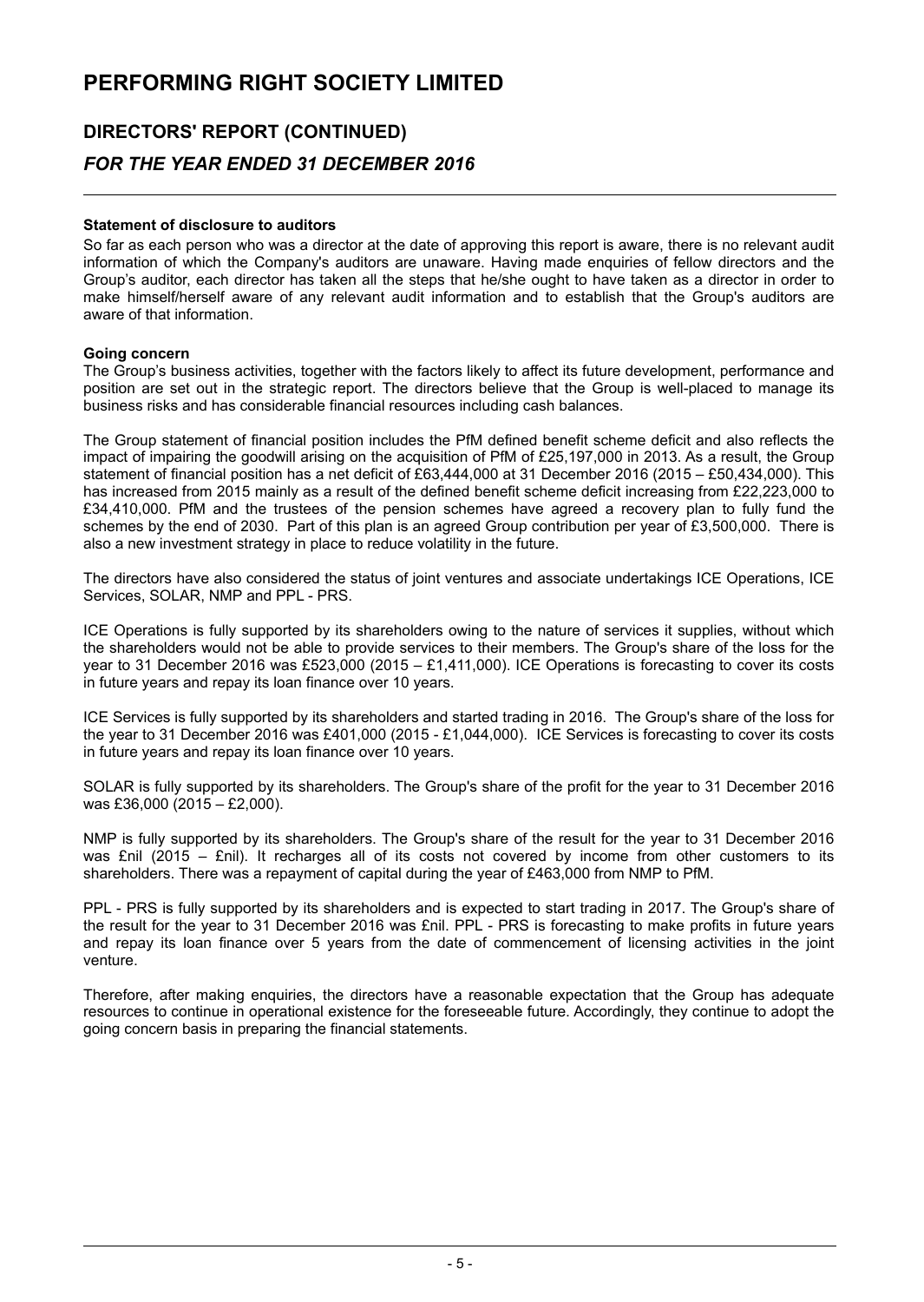# **DIRECTORS' REPORT (CONTINUED)** *FOR THE YEAR ENDED 31 DECEMBER 2016*

#### **Corporate governance**

The Company's Board of Directors is ultimately responsible for the governance of the Company. The Board of Directors delegates much of the business decision-making to the PfM Board in accordance with agreed mandates. PfM is an operational services company which has been a wholly-owned subsidiary of the Company since 1 July 2013.

By order of the Board

..............................

D Stones **Secretary** 6 April 2017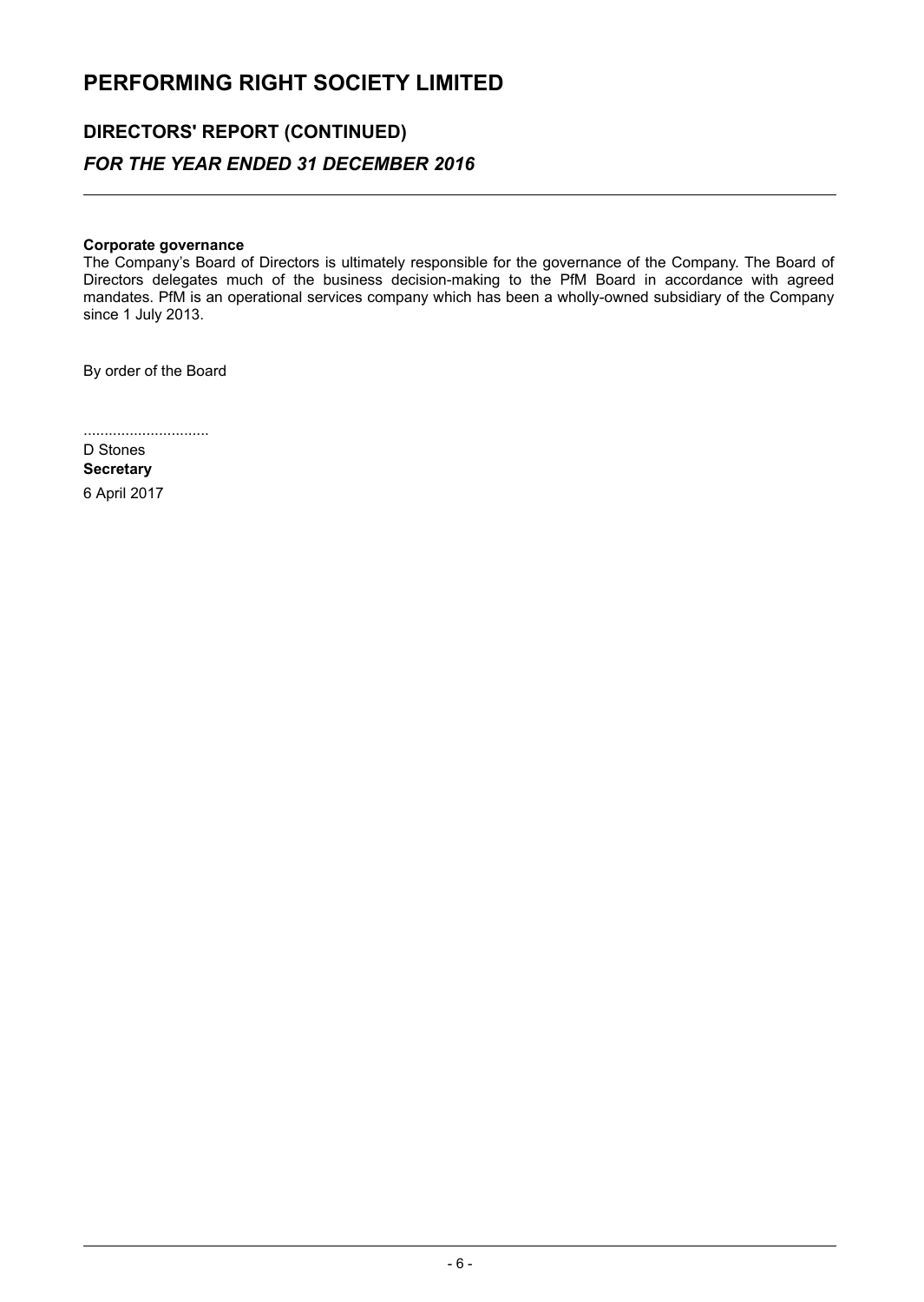### **INDEPENDENT AUDITORS' REPORT**

### **TO THE MEMBERS OF PERFORMING RIGHT SOCIETY LIMITED**

#### **Report on the financial statements**

#### **Our opinion**

In our opinion, Performing Right Society Limited's Group financial statements and Company financial statements (the "financial statements"):

- give a true and fair view of the state of the Group's and of the Company's affairs as at 31 December 2016 and of the Group's profit and cash flows for the year then ended;
- have been properly prepared in accordance with United Kingdom Generally Accepted Accounting Practice; and
- have been prepared in accordance with the requirements of the Companies Act 2006.

#### **What we have audited**

The financial statements, included within the Annual Report and Financial Statements (the "Annual Report"), comprise:

- the Consolidated and Company statement of financial positions as at 31 December 2016;
- the Consolidated income statement and Consolidated statement of comprehensive income for the year then ended;
- the Consolidated and Company statements of changes in equity for the year then ended
- the Consolidated statement of cash flows for the year then ended; and
- the notes to the financial statements, which include a summary of significant accounting policies and other explanatory information.

The financial reporting framework that has been applied in the preparation of the financial statements is applicable law and United Kingdom Accounting Standards, comprising FRS 102 "The Financial Reporting Standard applicable in the UK and Republic of Ireland" (United Kingdom Generally Accepted Accounting Practice), and applicable law.

In applying the financial reporting framework, the directors have made a number of subjective judgements, for example in respect of significant accounting estimates. In making such estimates, they have made assumptions and considered future events.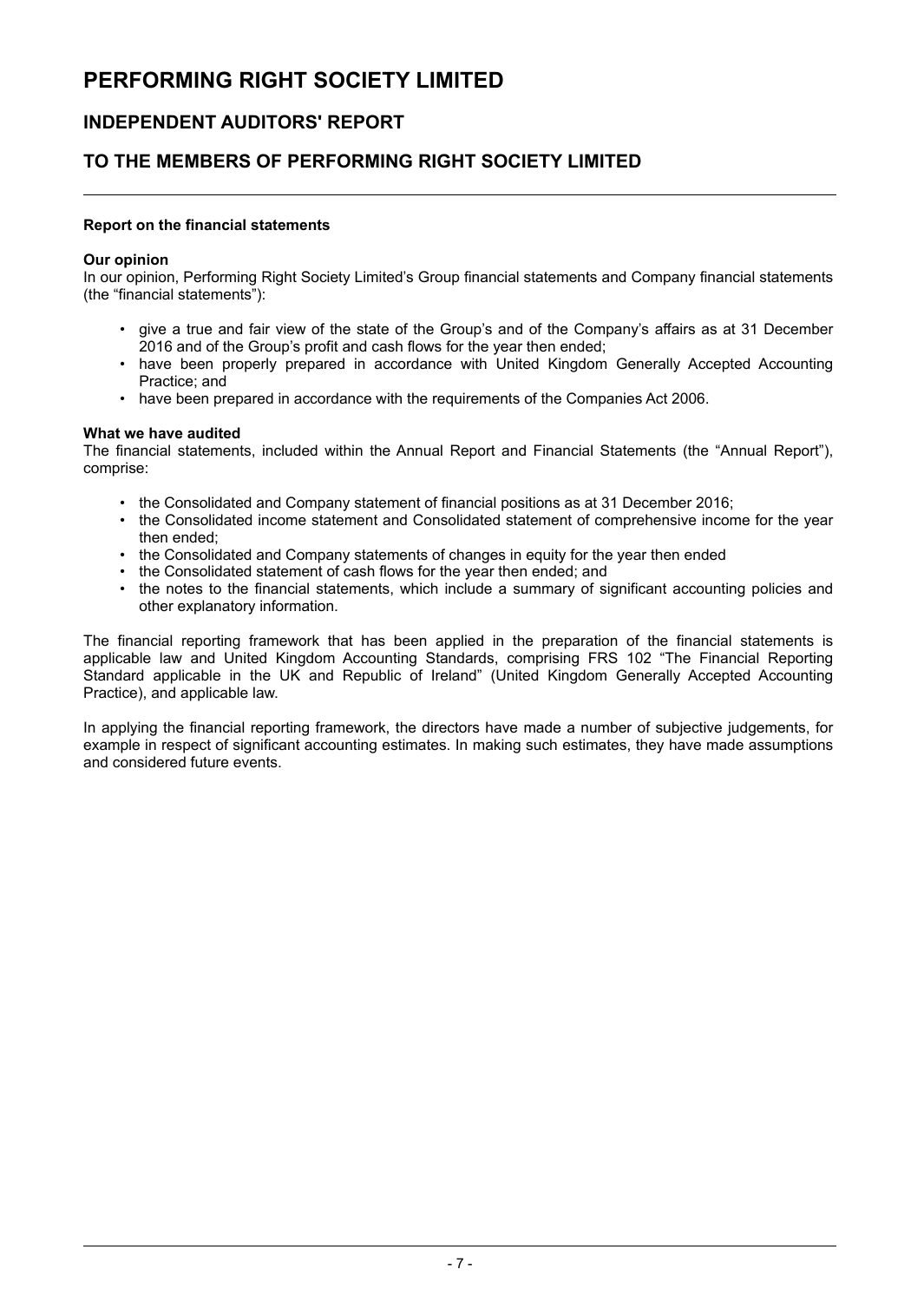### **INDEPENDENT AUDITORS' REPORT (CONTINUED)**

### **TO THE MEMBERS OF PERFORMING RIGHT SOCIETY LIMITED**

#### **Opinion on other matter prescribed by the Companies Act 2006**

In our opinion, based on the work undertaken in the course of the audit:

- the information given in the strategic report and directors' report for the financial year for which the financial statements are prepared is consistent with the financial statements; and
- the strategic report and directors' report have been prepared in accordance with applicable legal requirements.

In addition, in light of the knowledge and understanding of the Company and its environment obtained in the course of the audit, we are required to report if we have identified any material misstatements in the strategic report and the directors' report. We have nothing to report in this respect.

#### **Other matters on which we are required to report by exception:**

#### **Adequacy of accounting records and information and explanations received**

Under the Companies Act 2006 we are required to report to you if, in our opinion:

- we have not received all the information and explanations we require for our audit; or
- adequate accounting records have not been kept by the Company, or returns adequate for our audit have not been received from branches not visited by us; or
- the Company financial statements are not in agreement with the accounting records and returns.

We have no exceptions to report arising from this responsibility.

#### **Directors' remuneration**

Under the Companies Act 2006 we are required to report to you if, in our opinion, certain disclosures of directors' remuneration specified by law are not made. We have no exceptions to report arising from this responsibility.

#### **Responsibilities for the financial statements and the audit**

#### **Our responsibilities and those of the directors**

As explained more fully in the Statement of directors' responsibilities set out on page 4, the directors are responsible for the preparation of the financial statements and for being satisfied that they give a true and fair view.

Our responsibility is to audit and express an opinion on the financial statements in accordance with applicable law and International Standards on Auditing (UK and Ireland) ("ISAs (UK & Ireland)"). Those standards require us to comply with the Auditing Practices Board's Ethical Standards for Auditors.

This report, including the opinions, has been prepared for and only for the Company's members as a body in accordance with Chapter 3 of Part 16 of the Companies Act 2006 and for no other purpose. We do not, in giving these opinions, accept or assume responsibility for any other purpose or to any other person to whom this report is shown or into whose hands it may come save where expressly agreed by our prior consent in writing.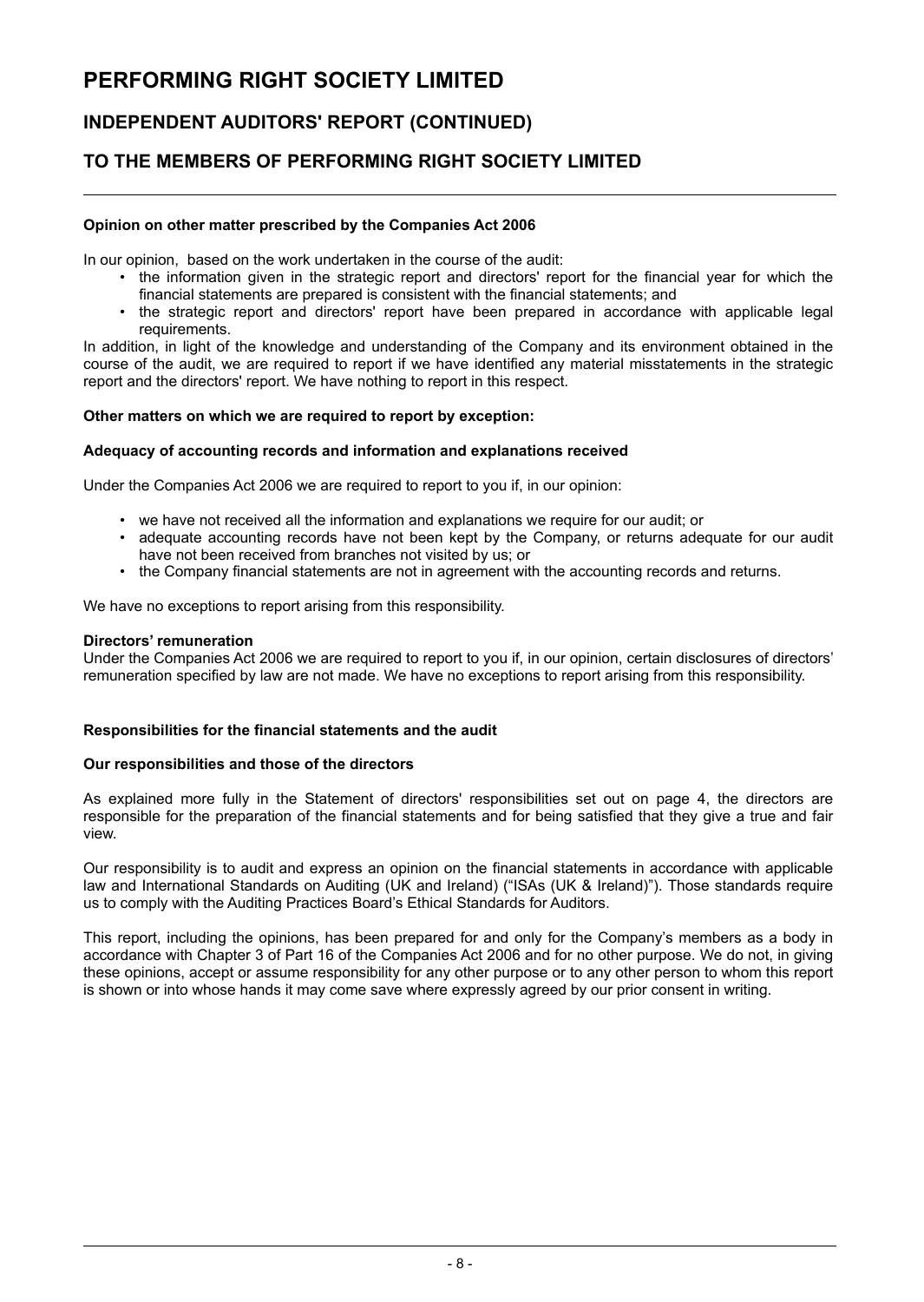# **INDEPENDENT AUDITOR'S REPORT (CONTINUED) TO THE MEMBERS OF PERFORMING RIGHT SOCIETY LIMITED**

#### **What an audit of financial statements involves**

We conducted our audit in accordance with ISAs (UK & Ireland). An audit involves obtaining evidence about the amounts and disclosures in the financial statements sufficient to give reasonable assurance that the financial statements are free from material misstatement, whether caused by fraud or error. This includes an assessment of:

- whether the accounting policies are appropriate to the Group's and the Company's circumstances and have been consistently applied and adequately disclosed;
- the reasonableness of significant accounting estimates made by the directors; and
- the overall presentation of the financial statements.

We primarily focus our work in these areas by assessing the directors' judgements against available evidence, forming our own judgements, and evaluating the disclosures in the financial statements.

We test and examine information, using sampling and other auditing techniques, to the extent we consider necessary to provide a reasonable basis for us to draw conclusions. We obtain audit evidence through testing the effectiveness of controls, substantive procedures or a combination of both.

In addition, we read all the financial and non-financial information in the Annual Report to identify material inconsistencies with the audited financial statements and to identify any information that is apparently materially incorrect based on, or materially inconsistent with, the knowledge acquired by us in the course of performing the audit. If we become aware of any apparent material misstatements or inconsistencies we consider the implications for our report. With respect to the strategic report and directors' report, we consider whether those reports include the disclosures required by the applicable legal requirements.

Brian Henderson (Senior Statutory Auditor) for and on behalf of PricewaterhouseCoopers LLP Chartered Accountants and Statutory Auditors London 6 April 2017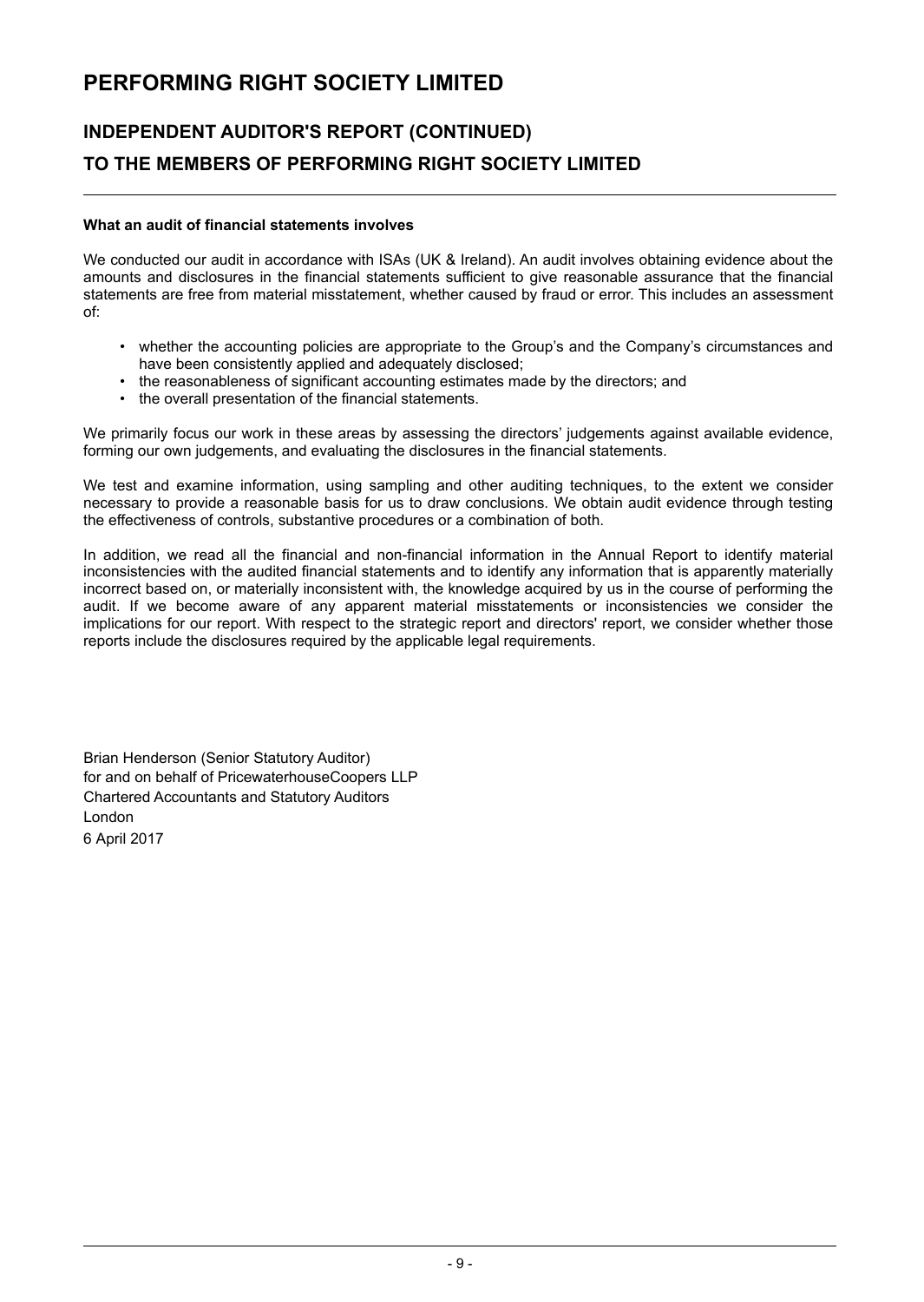# **CONSOLIDATED INCOME STATEMENT** *FOR THE YEAR ENDED 31 DECEMBER 2016*

|                                                                              | <b>Note</b> | 2016<br>£000              | 2015<br>£000                 |
|------------------------------------------------------------------------------|-------------|---------------------------|------------------------------|
| Revenue                                                                      | 3           | 621,458                   | 537,377                      |
| Licensing and administrative expenses<br>Other operating income              |             | (88,041)<br>13,920        | (79, 901)<br>19,191          |
| <b>Operating profit</b>                                                      | 4           | 547,337                   | 476,667                      |
| Other investment income<br>Finance costs<br>Amounts appropriated - donations | 8<br>9      | 2,020<br>(838)<br>(2,629) | 2,036<br>(1, 397)<br>(2,076) |
| Share of loss from joint ventures                                            | 14          | (888)                     | (2, 453)                     |
| <b>Profit before taxation</b>                                                |             | 545,002                   | 472,777                      |
| Taxation                                                                     | 10          | (173)                     | (254)                        |
| Net distributable income                                                     |             | 544,829                   | 472,523                      |

The income statement has been prepared on the basis that all operations are continuing operations.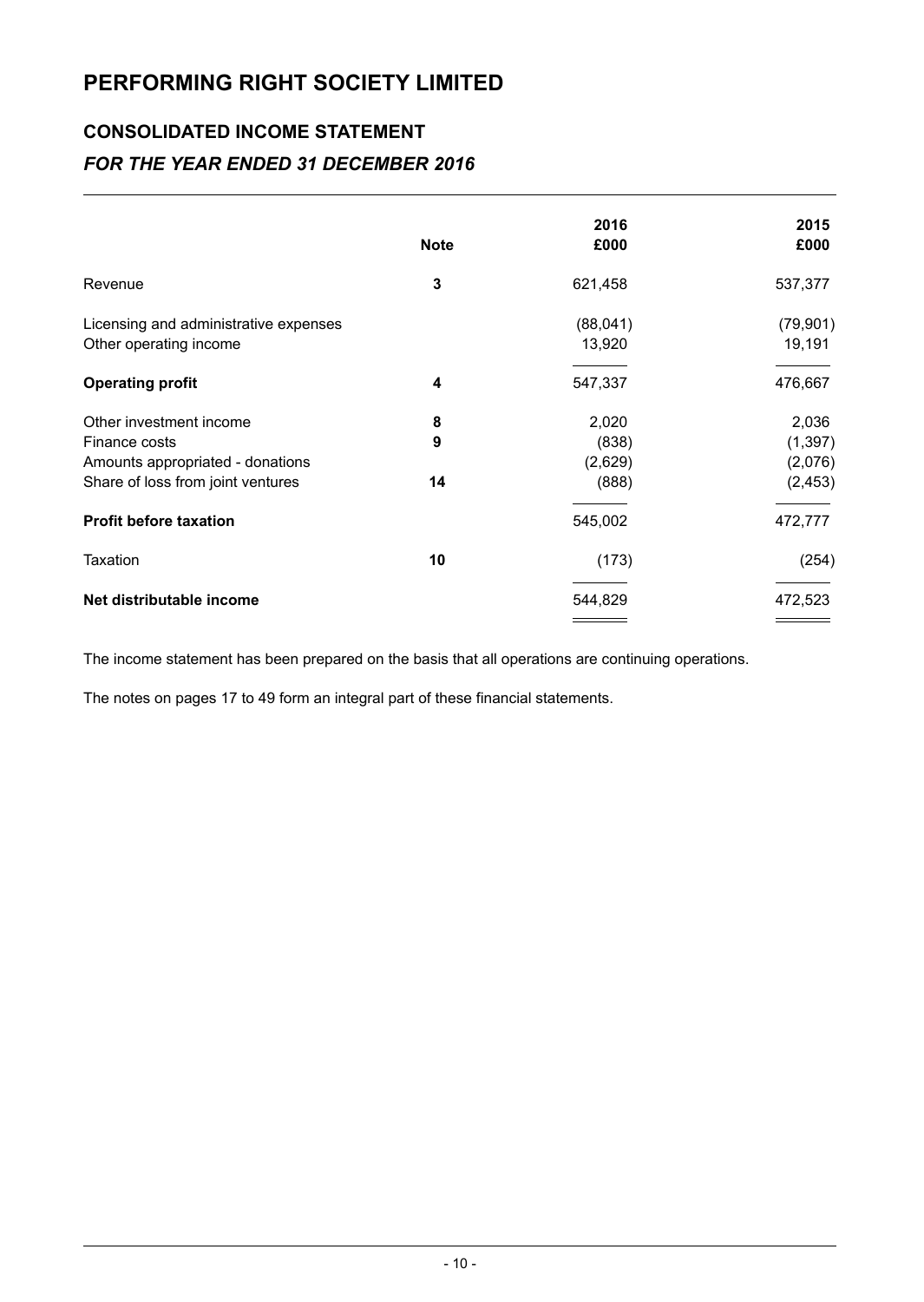# **CONSOLIDATED STATEMENT OF COMPREHENSIVE INCOME** *FOR THE YEAR ENDED 31 DECEMBER 2016*

|                                                           |             | 2016      | 2015       |
|-----------------------------------------------------------|-------------|-----------|------------|
|                                                           | <b>Note</b> | £000      | £000       |
| Net distributable income                                  |             | 544.829   | 472.523    |
| Funds attributable to members and affiliated societies    |             | (543,718) | (471, 164) |
| Actuarial (loss)/gain on defined benefit pension schemes  | 26          | (14,677)  | 12.947     |
| Foreign exchange gain/(loss) on joint venture investments |             | 556       | (367)      |
| Total comprehensive (expense)/income relating to the      |             |           |            |
| year                                                      |             | (13,010)  | 13.939     |
|                                                           |             |           |            |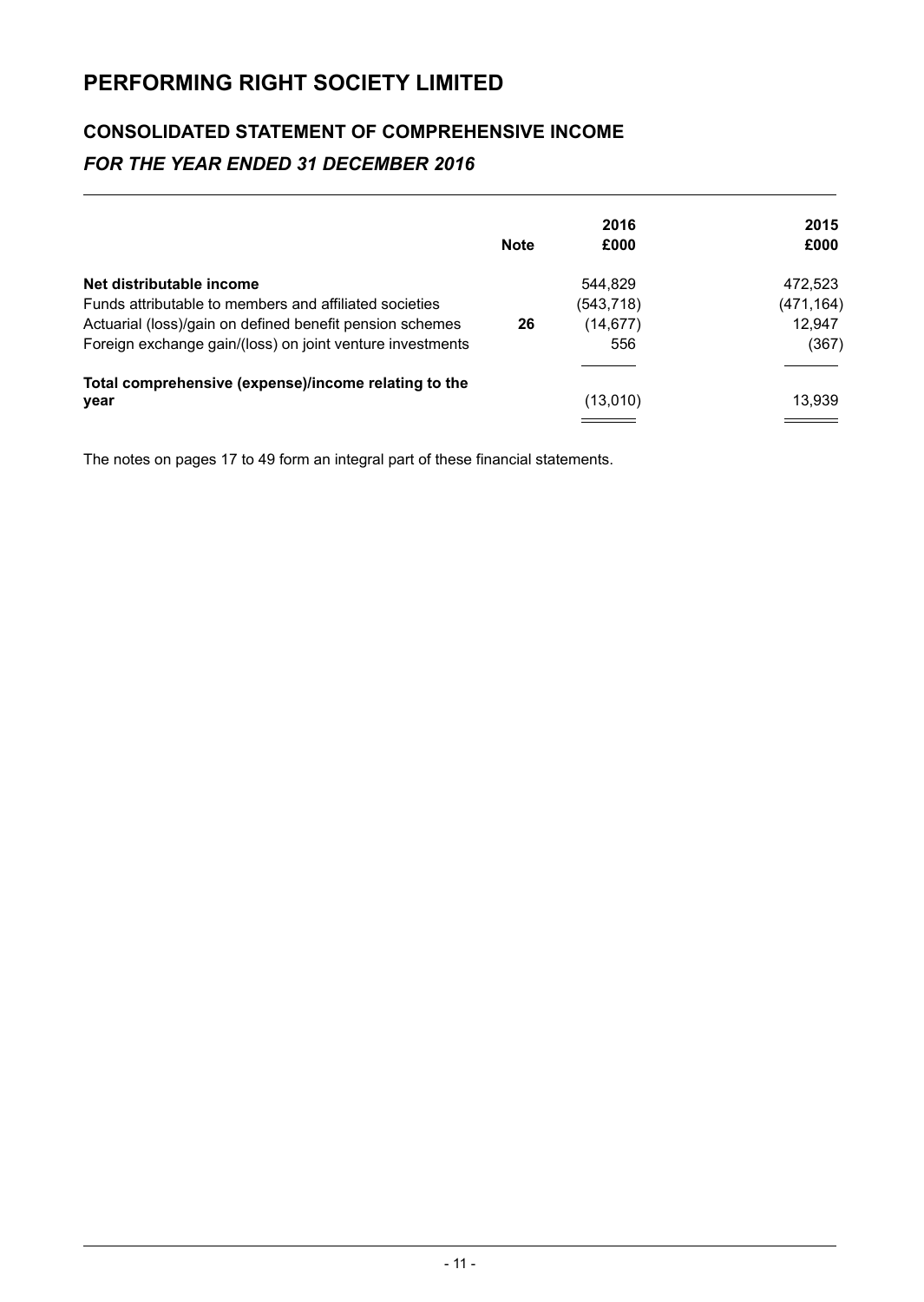### **CONSOLIDATED STATEMENT OF FINANCIAL POSITION**

### *AS AT 31 DECEMBER 2016*

|                                                                   |             | 2016                  |           | 2015                  |           |
|-------------------------------------------------------------------|-------------|-----------------------|-----------|-----------------------|-----------|
|                                                                   | <b>Note</b> | £000                  | £000      | £000                  | £000      |
| <b>Fixed assets</b>                                               |             |                       |           |                       |           |
| Intangible assets                                                 | 11          |                       | 22,465    |                       | 22,996    |
| Tangible assets                                                   | 12          |                       | 12,859    |                       | 13,972    |
| Investment properties                                             | 13          |                       | 743       |                       | 743       |
| Investments                                                       | 14          |                       | 2,300     |                       | 3,045     |
|                                                                   |             |                       | 38,367    |                       | 40,756    |
| <b>Current assets</b>                                             |             |                       |           |                       |           |
| Trade and other receivables falling due                           |             |                       |           |                       |           |
| after more than one year                                          | 19          | 9,295                 |           | 6,852                 |           |
| Trade and other receivables falling due                           |             |                       |           |                       |           |
| within one year                                                   | 19          | 107,720               |           | 102,900               |           |
| Investments - short-term deposits                                 | 24          | 134,000               |           | 115,000               |           |
| Cash at bank and in hand                                          |             | 57,539                |           | 26,290                |           |
|                                                                   |             |                       |           |                       |           |
| <b>Current liabilities</b>                                        | 21          | 308,554<br>(369, 784) |           | 251,042<br>(313, 528) |           |
| Net current liabilities                                           |             |                       | (61, 230) |                       | (62, 486) |
|                                                                   |             |                       |           |                       |           |
| <b>Total assets less current liabilities</b>                      |             |                       | (22, 863) |                       | (21, 730) |
| <b>Creditors: amounts falling due after</b><br>more than one year | 22          |                       | (4, 470)  |                       | (5,372)   |
| <b>Provisions for liabilities</b>                                 | 25          |                       | (1,701)   |                       | (1,099)   |
| Net liabilities excluding pension liability                       |             |                       | (29, 034) |                       | (28, 201) |
| Defined benefit pension liability                                 | 25          |                       | (34, 410) |                       | (22, 233) |
| <b>Net liabilities</b>                                            |             |                       | (63, 444) |                       | (50, 434) |
| <b>Total equity</b>                                               |             |                       | (63, 444) |                       | (50, 434) |

The financial statements on pages 10 to 49 were approved by the Board of Directors and authorised for issue on 6 April 2017 and are signed on its behalf by:

.............................. N Elderton **Director Company Registration No. 00134396**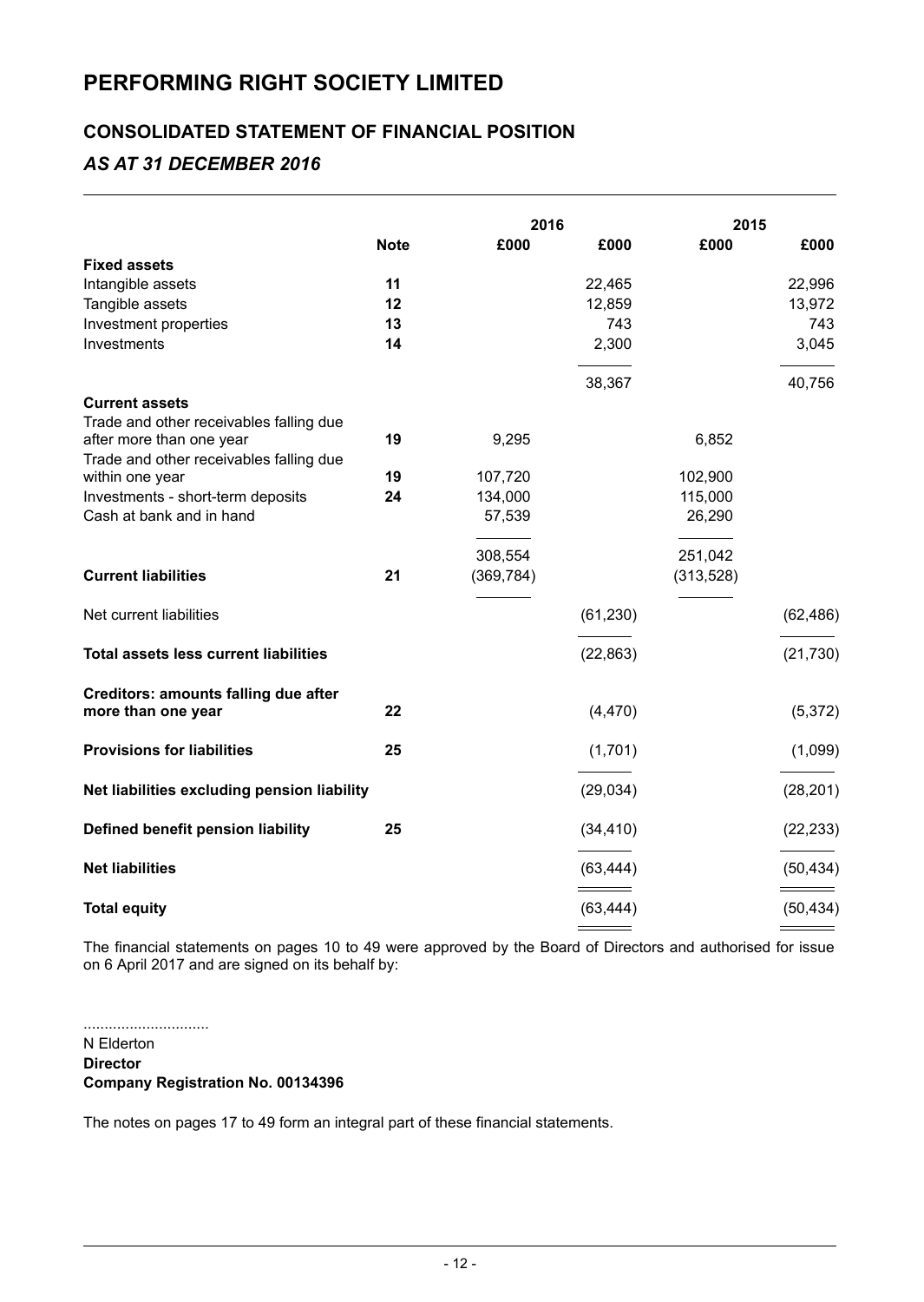### **COMPANY STATEMENT OF FINANCIAL POSITION**

### *AS AT 31 DECEMBER 2016*

|                                             |             | 2016       |          | 2015       |          |
|---------------------------------------------|-------------|------------|----------|------------|----------|
|                                             | <b>Note</b> | £000       | £000     | £000       | £000     |
| <b>Current assets</b>                       |             |            |          |            |          |
| Trade and other receivables falling due     |             |            |          |            |          |
| after more than one year                    | 19          | 7,073      |          | 8,036      |          |
| Trade and other receivables falling due     |             |            |          |            |          |
| within one year                             | 19          | 154,141    |          | 146,572    |          |
| Investments - short-term deposits           | 24          | 129,000    |          | 115,000    |          |
| Cash at bank and in hand                    |             | 40,390     |          | 11,819     |          |
|                                             |             | 330,604    |          | 281,427    |          |
| <b>Current liabilities</b>                  | 21          | (329, 693) |          | (279, 614) |          |
| Net current assets                          |             |            | 911      |            | 1,813    |
| <b>Creditors: amounts falling due after</b> |             |            |          |            |          |
| more than one year                          | 22          |            | (4, 470) |            | (5,372)  |
|                                             |             |            |          |            |          |
| <b>Net liabilities</b>                      |             |            | (3, 559) |            | (3, 559) |
|                                             |             |            |          |            |          |
| <b>Total equity</b>                         |             |            | (3, 559) |            | (3, 559) |
|                                             |             |            |          |            |          |

The Company has elected to take the exemption under section 408 of the Companies Act 2006 not to present the Company income statement. The net distributable income for the Company for the year was £543,718,000 (2015: £471,164,000).

The financial statements on pages 10 to 49 were approved by the Board of Directors and authorised for issue on 6 April 2017 and are signed on its behalf by:

.............................. N Elderton **Director Company Registration No. 00134396**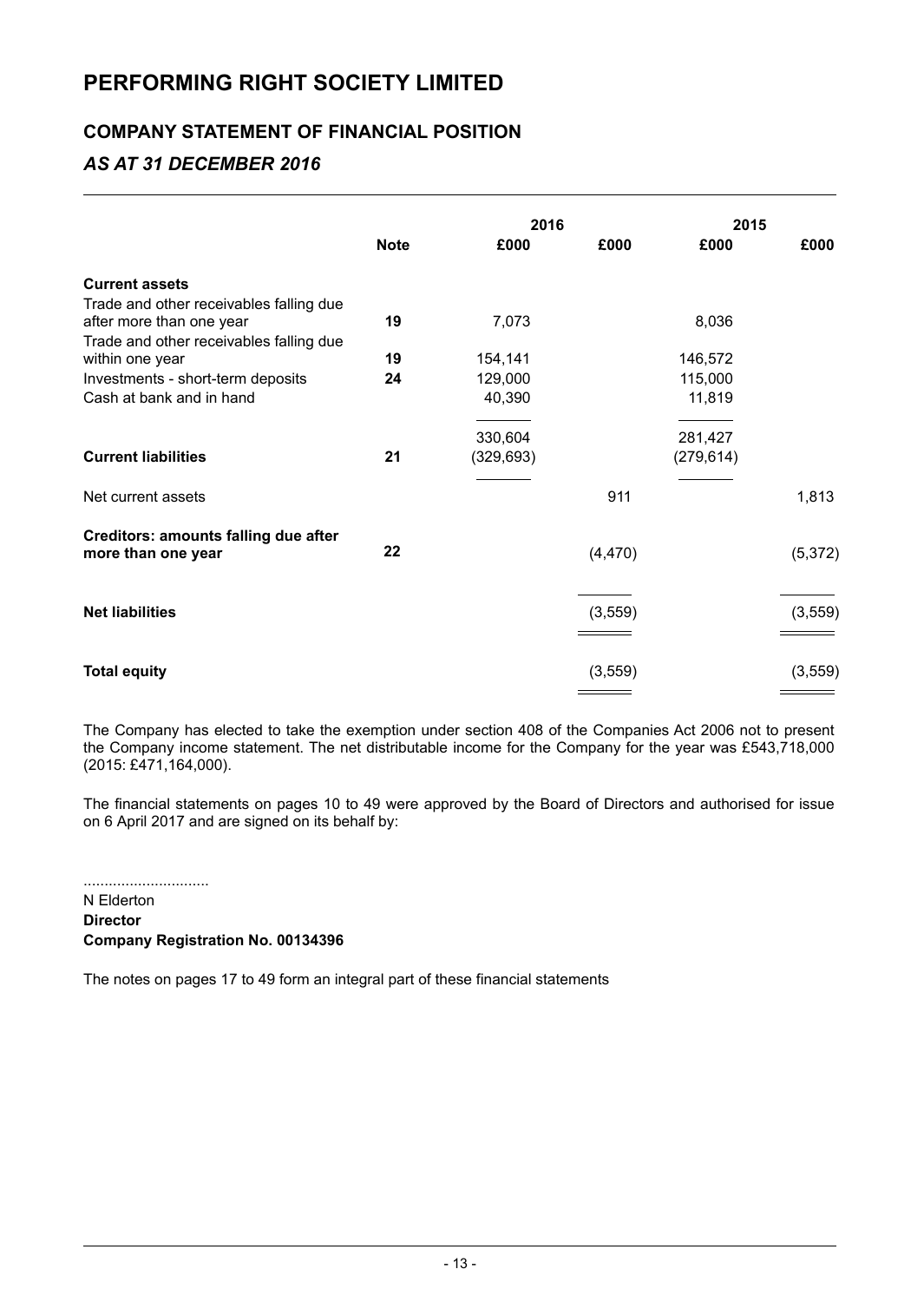# **CONSOLIDATED STATEMENT OF CHANGES IN EQUITY** *FOR THE YEAR ENDED 31 DECEMBER 2016*

|                                                                                                                                                                                       | <b>Note</b> | <b>Distributable</b><br>reserves<br>£000 |
|---------------------------------------------------------------------------------------------------------------------------------------------------------------------------------------|-------------|------------------------------------------|
| <b>Balance at 1 January 2015</b>                                                                                                                                                      |             | (64, 373)                                |
| Year ended 31 December 2015:<br>Net distributable income                                                                                                                              |             | 472,523                                  |
| Other comprehensive (expense)/income:<br>Funds attributable to members and affiliated societies<br>Actuarial gains on defined benefit plans<br>Foreign exchange losses on investments | 26          | (471, 164)<br>12,947<br>(367)            |
| Total comprehensive income for the year                                                                                                                                               |             | 13,939                                   |
| <b>Balance at 31 December 2015</b>                                                                                                                                                    |             | (50, 434)                                |
| Year ended 31 December 2016:<br>Net distributable income<br>Other comprehensive (expense)/income:                                                                                     |             | 544,829                                  |
| Funds attributable to members and affiliated societies<br>Actuarial losses on defined benefit plans                                                                                   | 26          | (543, 718)<br>(14, 677)                  |
| Foreign exchange gains on investments                                                                                                                                                 | 14          | 556                                      |
| Total comprehensive expense for the year                                                                                                                                              |             | (13,010)                                 |
| <b>Balance at 31 December 2016</b>                                                                                                                                                    |             | (63, 444)                                |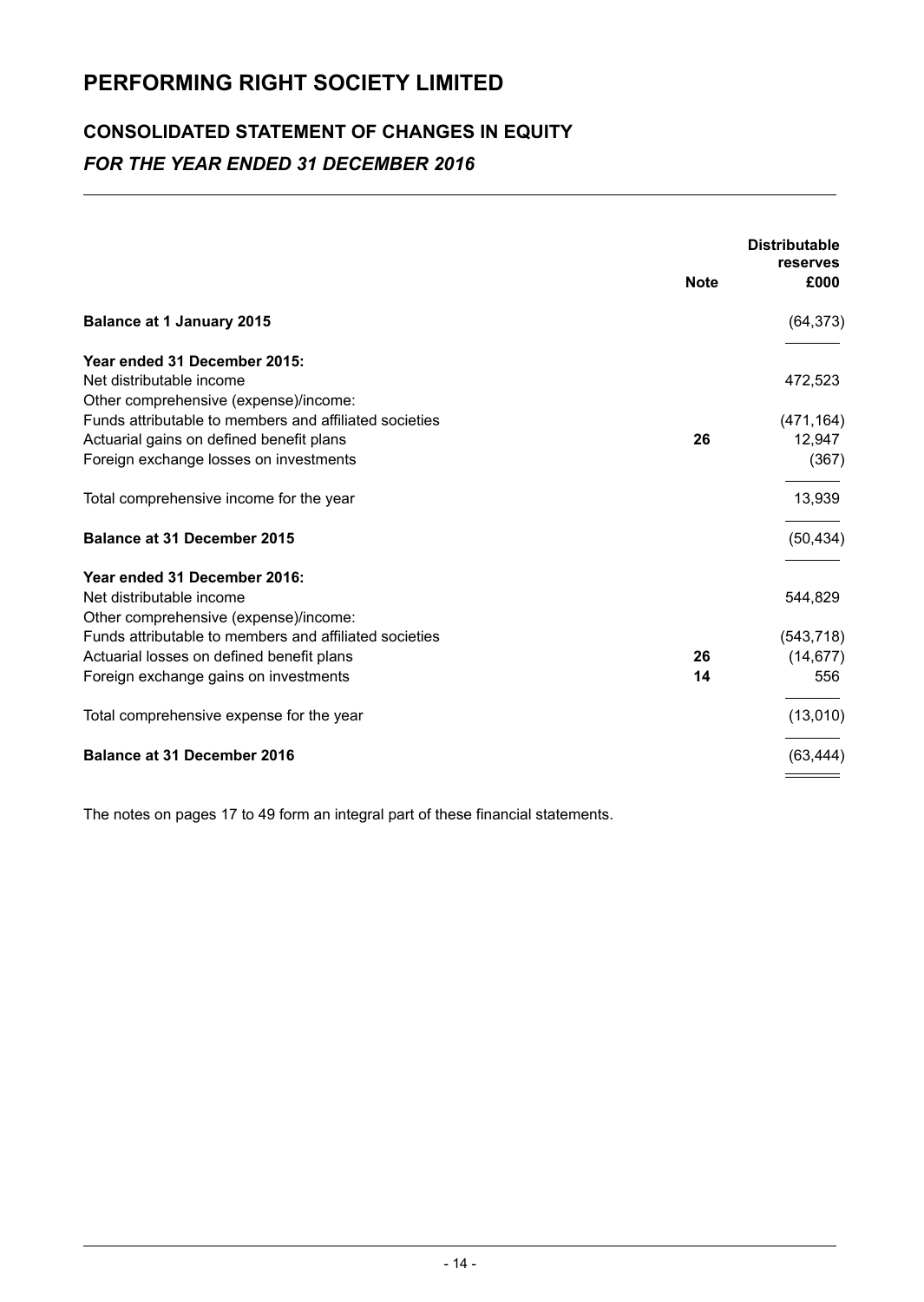# **COMPANY STATEMENT OF CHANGES IN EQUITY** *FOR THE YEAR ENDED 31 DECEMBER 2016*

|                                                        | <b>Distributable</b><br>reserves<br><b>Note</b><br>£000 |
|--------------------------------------------------------|---------------------------------------------------------|
| <b>Balance at 1 January 2015</b>                       | (3,559)                                                 |
| Year ended 31 December 2015:                           |                                                         |
| Total comprehensive income for the year                | 471,164                                                 |
| Funds attributable to members and affiliated societies | (471, 164)                                              |
| <b>Balance at 31 December 2015</b>                     | (3, 559)                                                |
| Year ended 31 December 2016:                           |                                                         |
| Total comprehensive income for the year                | 543,718                                                 |
| Funds attributable to members and affiliated societies | (543, 718)                                              |
| <b>Balance at 31 December 2016</b>                     | (3,559)                                                 |
|                                                        |                                                         |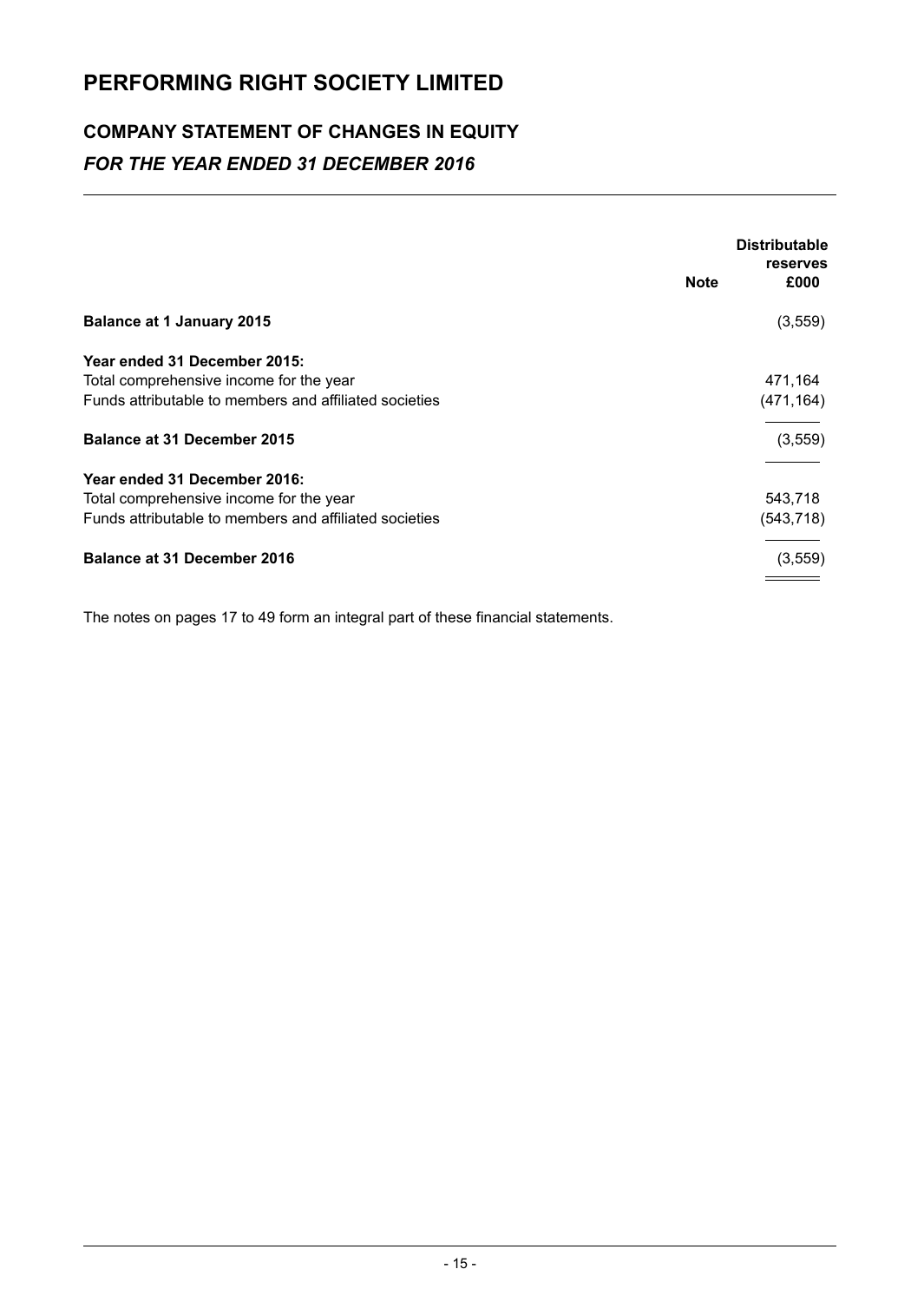### **CONSOLIDATED STATEMENT OF CASH FLOWS**  *FOR THE YEAR ENDED 31 DECEMBER 2016*

|                                                                          |             |         | 2016       | 2015    |            |
|--------------------------------------------------------------------------|-------------|---------|------------|---------|------------|
|                                                                          | <b>Note</b> | £000    | £000       | £000    | £000       |
| Cash flows generated from operating<br>activities                        |             |         |            |         |            |
| Cash generated from operations<br>Amounts paid to members and affiliated | 31          |         | 563,414    |         | 462,139    |
| societies                                                                |             |         | (509, 025) |         | (476, 311) |
| Finance costs paid                                                       |             |         | (838)      |         | (1, 397)   |
| Income taxes refunded                                                    |             |         | 352        |         |            |
| Net cash inflow/(outflow) from operating<br>activities                   |             |         | 53,903     |         | (15, 569)  |
| <b>Investing activities</b>                                              |             |         |            |         |            |
| Purchase of intangible assets                                            |             | (6,697) |            | (5,853) |            |
| Purchase of property, plant and equipment                                |             | (937)   |            | (853)   |            |
| Purchase of joint venture investments                                    |             | (50)    |            | (100)   |            |
| Proceeds on disposal of joint venture investments                        |             |         |            | 1,046   |            |
| Proceeds on joint venture capital repayments                             |             | 463     |            | 465     |            |
| Interest received                                                        |             | 1,317   |            | 1,112   |            |
|                                                                          |             |         |            |         |            |
| Net cash used in investing activities                                    |             |         | (5,904)    |         | (4, 183)   |
| Net cash used in financing activities                                    |             |         |            |         |            |
| Net increase/(decrease) in cash and cash                                 |             |         |            |         |            |
| equivalents                                                              |             |         | 47,999     |         | (19, 752)  |
| Cash and cash equivalents at beginning of year                           |             |         | 141,290    |         | 160,950    |
| Effect of foreign exchange rates                                         |             |         | 2,250      |         | 92         |
| Cash and cash equivalents at end of year                                 |             |         | 191,539    |         | 141,290    |
|                                                                          |             |         |            |         |            |
| <b>Represented by:</b>                                                   |             |         |            |         |            |
| Investments                                                              |             |         | 134,000    |         | 115,000    |
| Cash at bank and in hand                                                 |             |         | 57,539     |         | 26,290     |
|                                                                          |             |         | 191,539    |         | 141,290    |
|                                                                          |             |         |            |         |            |

The notes on pages 17 to 49 form an integral part of these financial statements.

The Company has elected to take the exemption under FRS102, paragraph 1 - 12 (b) not to present the Company statement of cash flows.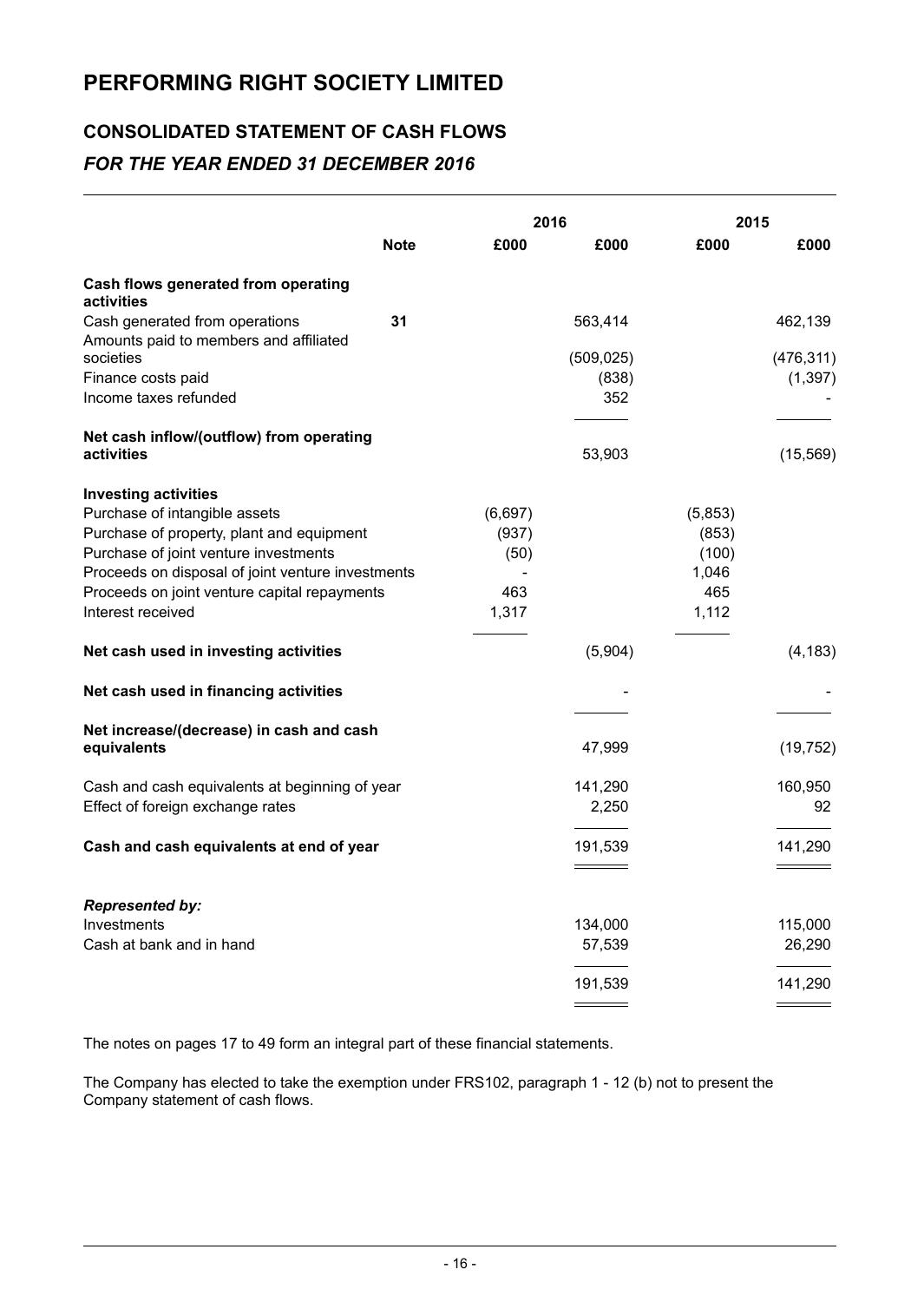# **NOTES TO THE FINANCIAL STATEMENTS** *FOR THE YEAR ENDED 31 DECEMBER 2016*

#### **1 Accounting policies**

#### **Company information**

Performing Right Society Limited ("the Company") is a limited company domiciled and incorporated in England and Wales. The registered office is 2 Pancras Square, London, N1C 4AG.

#### **Statement of compliance**

These financial statements have been prepared in accordance with FRS 102 "The Financial Reporting Standard applicable in the UK and Republic of Ireland" ("FRS 102") and the requirements of the Companies Act 2006.

#### **Basis of preparation**

The financial statements are prepared in sterling, which is the functional currency of the Company. Monetary amounts in these financial statements are rounded to the nearest £000.

The financial statements have been prepared on the historical cost convention, modified to include the revaluation of freehold properties and to include investment properties and certain financial instruments at fair value. The principal accounting policies adopted, which have been consistently applied to all the years presented, are set out below.

#### **Format of Income statement and Statement of financial position**

The formats of the income statement and statement of financial position have been adapted from that prescribed by the Companies Act 2006 in order to better reflect the nature of the business.

#### **Definitions:**

'PRS' means Performing Right Society Limited.

'PfM' means PRS for Music Limited.

'MCPS' means Mechanical-Copyright Protection Society Limited.

'ICE Operations' means International Copyright Enterprise A.B.

'ICE Services' means International Copyright Enterprise Services Limited.

'NMP' means Network of Music Partners A/S.

'PEL' means Pan European Licensing.

'SOLAR' means SOLAR-Music Rights Management GmbH.

'PPL - PRS' means PPL PRS Limited.

'GEMA' means Gesellschaft für musikalische Aufführungs- und mechanische Vervielfältigungsrechte, a German collecting society.

'STIM' means Svenska Tonsättares Internationella Musikbyrå, a Swedish collecting society.

#### **Accounting convention**

The Group financial statements consolidate the financial statements of Performing Right Society Limited and all its subsidiary undertakings drawn up to 31 December each year. As permitted by s408 Companies Act 2006, the Company has not presented its own income statement and statement of cash flows.

Entities in which the Group holds an interest on a long-term basis and are jointly controlled by the Group and one or more other ventures under a contractual arrangement are treated as joint ventures.

Entities, other than subsidiary undertakings or joint ventures, in which the Group has a participating interest and over whose operating and financial policies the Group exercises a significant influence are treated as associates. In the Group financial statements associates, which have been assessed as being immaterial to the Group, are accounted for at cost. In the parent undertaking financial statements investments in subsidiaries, joint ventures and associates are accounted for at the lower of cost and net realisable value.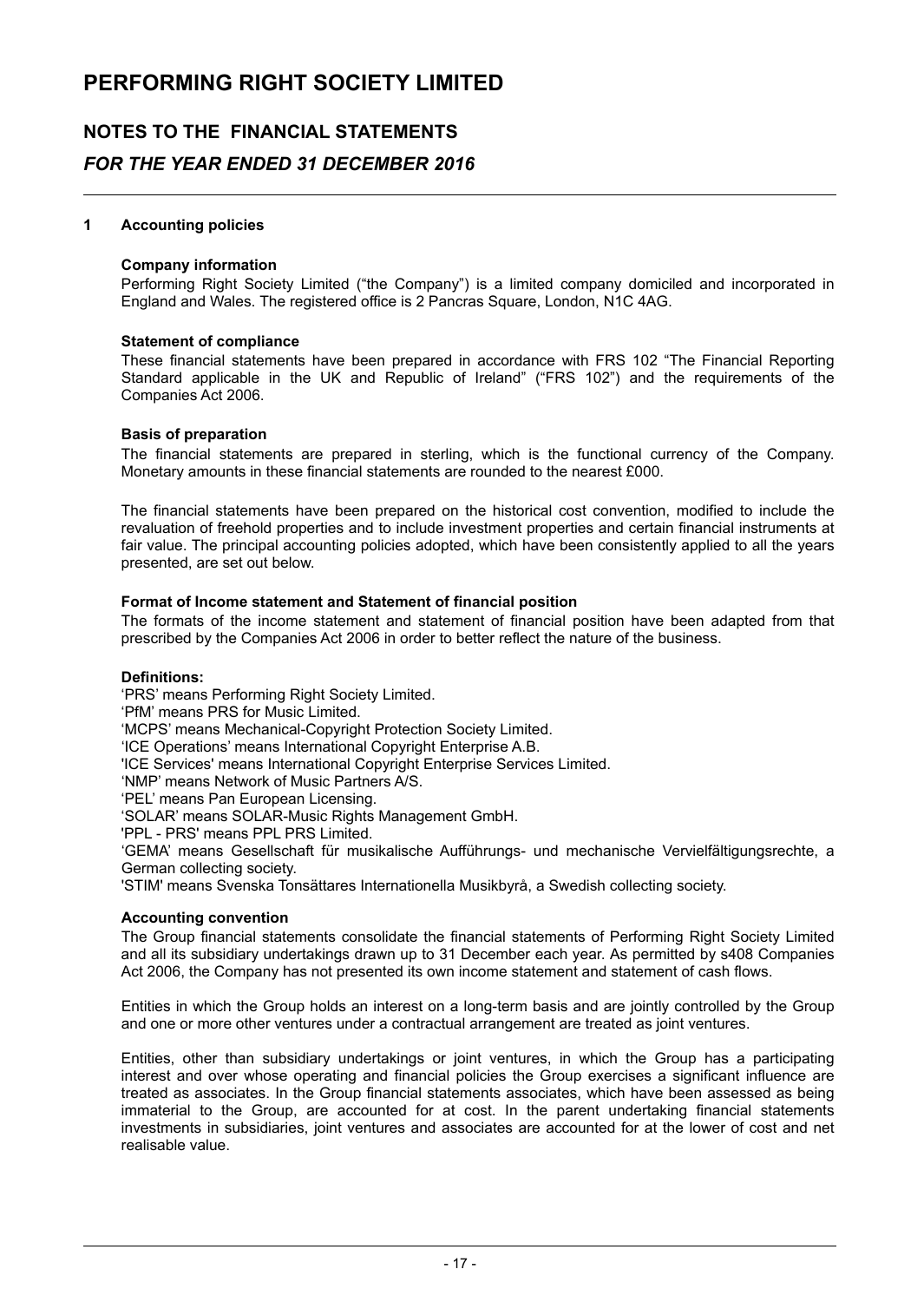#### **1 Accounting policies (Continued)**

#### **Basis of consolidation**

The cost of a business combination is the fair value at the acquisition date of the assets given, equity instruments issued and liabilities incurred or assumed, plus costs directly attributable to the business combination. The excess of the cost of a business combination over the fair value of the identifiable assets, liabilities and contingent liabilities acquired is recognised as goodwill.

The cost of the combination includes the estimated amount of contingent consideration that is probable and can be measured reliably, and is adjusted for changes in contingent consideration after the acquisition date. Provisional fair values recognised for business combinations in previous periods are adjusted retrospectively for final fair values determined in the 12 months following the acquisition date.

#### **Going concern**

The Group's business activities, together with the factors likely to affect its future development, performance and position are set out in the strategic report. The directors believe that the Group is wellplaced to manage its business risks and has considerable financial resources including cash balances.

The Group statement of financial position includes the PfM defined benefit scheme deficit and also reflects the impact of impairing the goodwill arising on the acquisition of PfM of £25,197,000 in 2013. As a result, the Group statement of financial position has a net deficit of £63,444,000 at 31 December 2016 (2015 – £50,434,000). This has increased from 2015 mainly as a result of the defined benefit scheme deficit increasing from £22,223,000 to £34,410,000. PfM and the trustees of the pension schemes have agreed a recovery plan to fully fund the schemes by the end of 2030. Part of this plan is an agreed company contribution per year of £3,500,000. There is also a new investment strategy in place to reduce volatility in the future.

The directors have also considered the status of joint ventures and associate undertakings ICE Operations, ICE Services, SOLAR, NMP and PPL - PRS.

ICE Operations is fully supported by its shareholders owing to the nature of services it supplies, without which the shareholders would not be able to provide services to their members. The Group's share of the loss for the year to 31 December 2016 was £523,000 (2015 – £1,411,000). ICE Operations is forecasting to cover its costs in future years and repay its loan finance over 10 years.

ICE Services is fully supported by its shareholders and started trading in 2016. The Group's share of the loss for the year to 31 December 2016 was £401,000 (2015 - £1,044,000). ICE Services is forecasting to cover its costs in future years and repay its loan finance over 10 years.

SOLAR is fully supported by its shareholders. The Group's share of the profit for the year to 31 December 2016 was £36,000 (2015 – £2,000).

NMP is fully supported by its shareholders. The Group's share of the result for the year to 31 December 2016 was £nil (2015 – £nil). It recharges all of its costs not covered by income from other customers to its shareholders. There was a repayment of capital during the year of £463,000 from NMP to PfM.

PPL - PRS is fully supported by its shareholders and is expected to start trading in 2017. The Group's share of the result for the year to 31 December 2016 was £nil. PPL - PRS is forecasting to make profits in future years and repay its loan finance over 5 years from the date of commencement of licensing activities in the joint venture.

Therefore, after making enquiries, the directors have a reasonable expectation that the Group has adequate resources to continue in operational existence for the foreseeable future. Accordingly, they continue to adopt the going concern basis in preparing the financial statements.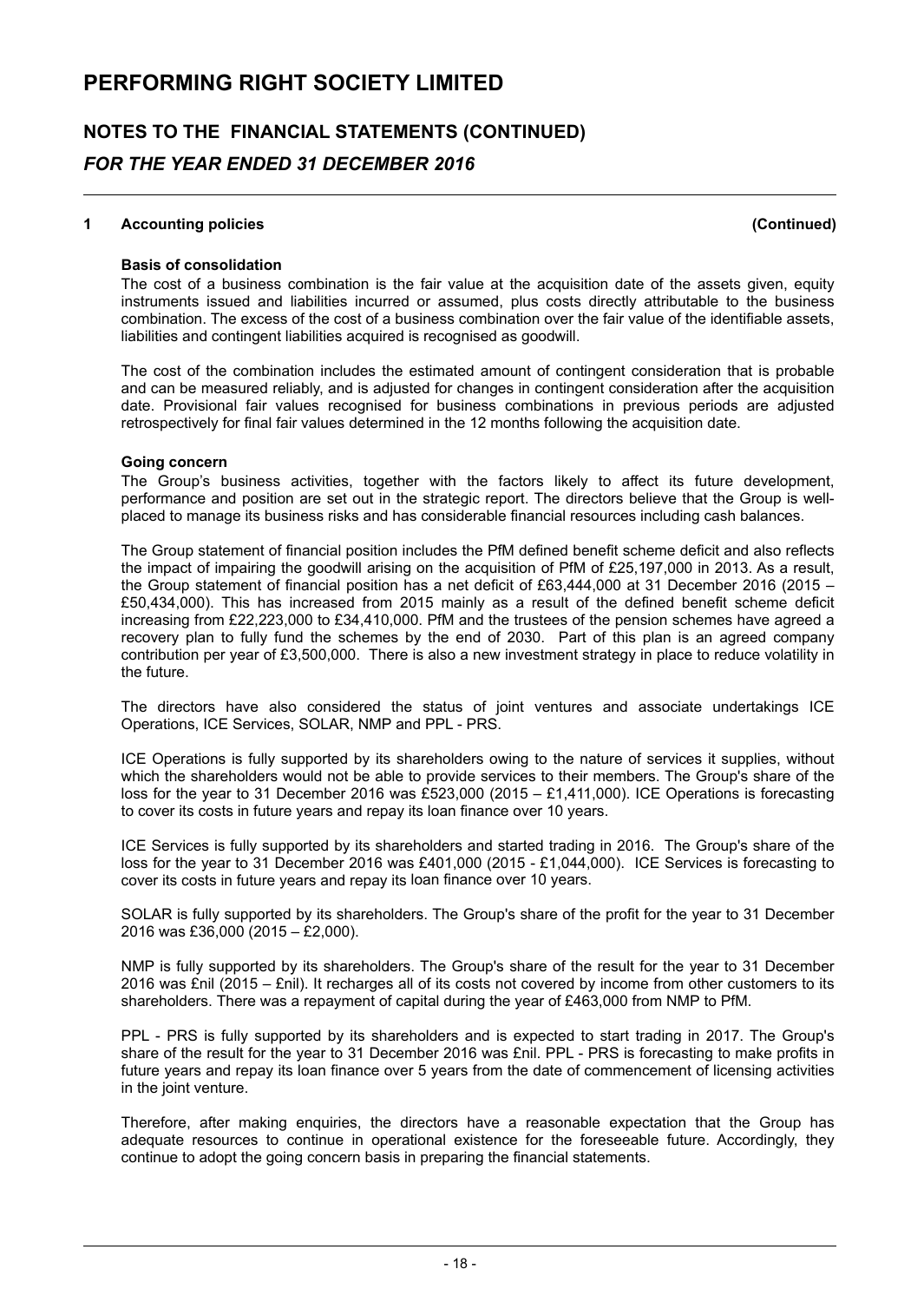# **NOTES TO THE FINANCIAL STATEMENTS (CONTINUED)** *FOR THE YEAR ENDED 31 DECEMBER 2016*

#### **1 Accounting policies (Continued)**

#### **Revenue**

#### *Operating fees receivable*

Revenue is accounted for on an accruals basis so that income is recognised in the period to which it relates.

#### *Licence revenue*

Broadcasting, Public Performance revenue and PEL revenue is accounted for on an accruals basis so that income is recognised in the period to which it relates.

Income from overseas collecting societies is recognised in the period in which it is received or it becomes virtually certain of being received.

Where income is received as a result of audit activities it is recognised net of associated costs.

#### **Intangible fixed assets other than goodwill**

Computer software and internally generated software costs are stated at cost less accumulated amortisation and accumulated impairment losses. Software is amortised over its estimated useful life on a straight line basis.

Where factors, such as technological advancement or changes in market price, indicate that the residual value or useful life have changed, the residual value, useful economic life ("UEL") or amortisation rate are amended prospectively to reflect the new circumstances.

The assets are reviewed for impairment if the above factors indicate that the carrying amount may be changed.

Amortisation is recognised so as to write off the cost or valuation of assets less their residual values over their useful lives on the following bases:

Software 5 years 5 years 5 years 5 years 5 years 5 years 5 years 5 years 5 years 5 years 5 years 5 years 5 years 5 years 5 years 5 years 5 years 5 years 5 years 5 years 5 years 5 years 5 years 5 years 5 years 5 years 5 yea

#### **Tangible assets**

Tangible fixed assets are stated at cost less accumulated depreciation and accumulated impairment losses.

Depreciation is provided on all tangible assets acquired at a cost of more than £1,000, other than freehold land, at rates calculated to write off the cost or valuation, less estimated residual value based on prices prevailing at the date of acquisition or revaluation, of each asset evenly over its expected useful life, as follows:

| Leasehold land and buildings and building | shorter of lease term and 40 years |
|-------------------------------------------|------------------------------------|
| improvements                              |                                    |
| Systems and equipment                     | 3 - 7 vears                        |
| Motor vehicles                            | lease term                         |

The gain or loss arising on the disposal of an asset is determined as the difference between the sale proceeds and the carrying value of the asset, and is recognised in the income statement.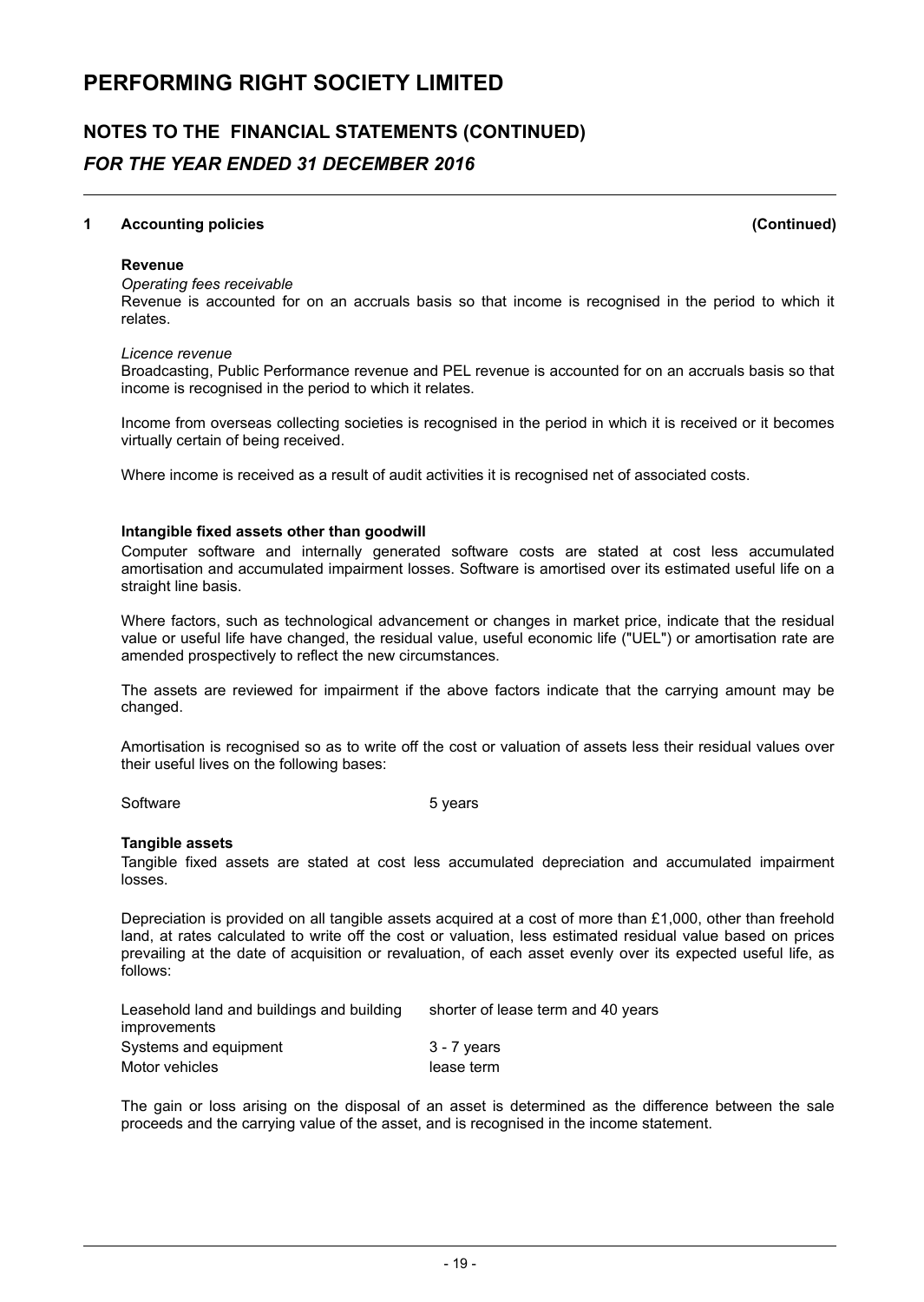#### **1 Accounting policies (Continued)**

#### **Tangible assets (continued)**

Subsequent costs, including major inspections, are included in the assets carrying amount or recognised as a separate asset, as appropriate, only when it is probable that economic benefits associated with the item will follow to the company and the cost can be measured reliably.

#### **Investment properties**

Investment property is property (land or a building, or part of a building, or both) held by the owner or by the lessee under a finance lease to earn rentals or for capital appreciation or both, rather than for:

(a) Use in the production or supply of goods or services or for administrative purposes, or

(b) Sale in the ordinary course of business.

Investment properties are held for long term rental yields or for capital appreciation or both, and are not occupied by companies within the Group.

Investment properties are initially recognised at cost which includes purchase cost and any directly attributable expenditure. After the initial recognition, investment properties whose fair value can be measured reliably are measured at fair value. The surplus or deficit on revaluation is recognised in the income statement.

The fair value assessment is conducted yearly using market value data supplied by an independent property consultant. If this assessment shows a material movement in valuation then a full valuation will be carried out by an independent Surveyor in the following year.

#### **Non-current investments**

Investments are valued at cost less provisions where, in the opinion of the directors, there has been impairment in value.

The carrying values of the investments are reviewed for impairment in periods if events or changes in circumstances indicate the carrying value may not be recoverable.

An associate is an entity, being neither a subsidiary nor a joint venture, in which the Company holds a long-term interest and where the Company has significant influence. The Company considers that it has significant influence where it has the power to participate in the financial and operating decisions of the associate.

Entities in which the Group has a long term interest and shares control under a contractual arrangement are classified as jointly controlled entities.

#### **Impairment of non-current assets**

At each reporting end date, the Group reviews the carrying amounts of its tangible and intangible assets to determine whether there is any indication that those assets have suffered an impairment loss. If any such indication exists, the recoverable amount of the asset is estimated in order to determine the extent of the impairment loss (if any). Where it is not possible to estimate the recoverable amount of an individual asset, the Company estimates the recoverable amount of the cash-generating unit to which the asset belongs.

Recoverable amount is the higher of fair value less costs to sell and value in use. In assessing value in use, the estimated future cash flows are discounted to their present value using a pre-tax discount rate that reflects current market assessments of the time value of money and the risks specific to the asset for which the estimates of future cash flows have not been adjusted.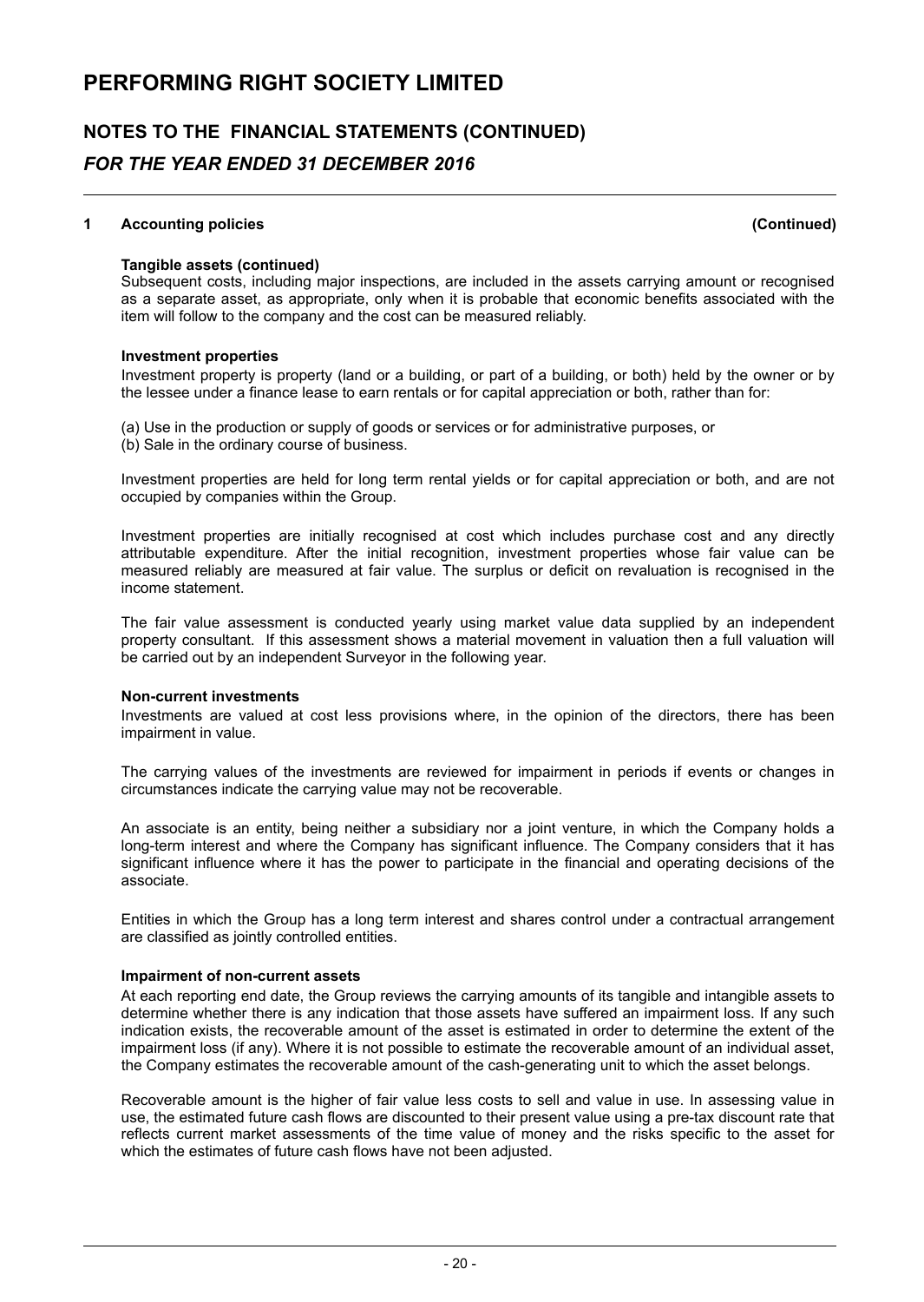# **NOTES TO THE FINANCIAL STATEMENTS (CONTINUED)** *FOR THE YEAR ENDED 31 DECEMBER 2016*

#### **1 Accounting policies (Continued)**

#### **Impairment of non-current assets (continued)**

If the recoverable amount of an asset (or cash-generating unit) is estimated to be less than its carrying amount, the carrying amount of the asset (or cash-generating unit) is reduced to its recoverable amount. An impairment loss is recognised immediately in profit or loss, unless the relevant asset is carried at a revalued amount, in which case the impairment loss is treated as a revaluation decrease.

Recognised impairment losses are reversed if, and only if, the reasons for the impairment loss have ceased to apply. Where an impairment loss subsequently reverses, the carrying amount of the asset (or cash-generating unit) is increased to the revised estimate of its recoverable amount, but so that the increased carrying amount does not exceed the carrying amount that would have been determined had no impairment loss been recognised for the asset (or cash-generating unit) in prior years. A reversal of an impairment loss is recognised immediately in profit or loss, unless the relevant asset is carried at a revalued amount, in which case the reversal of the impairment loss is treated as a revaluation increase.

#### **Cash and cash equivalents**

Cash and cash equivalents include cash in hand, deposits held at call with banks and other short-term liquid investments with original maturities of three months or less.

#### **Financial instruments**

The Group has elected to apply the provisions of Section 11 'Basic Financial Instruments' and Section 12 'Other Financial Instruments Issues' of FRS 102 to all of its financial instruments.

Financial instruments are recognised in the Group's statement of financial position when the Group becomes party to the contractual provisions of the instrument.

Financial assets and liabilities are offset and the net amounts presented in the financial statements when there is a legally enforceable right to set off the recognised amounts and there is an intention to settle on a net basis or to realise the asset and settle the liability simultaneously.

#### *Financial assets*

Basic financial assets, including trade and other receivables, cash and bank balances and investments are initially recognised at transaction price, unless the arrangement constitutes a financing transaction, where the transaction is measured at the present value of the future receipts discounted at a market rate of interest. Such assets are subsequently carried at amortised cost using the effective interest method.

At the end of each reporting period financial assets measured at amortised cost are assessed for objective evidence of impairment. If an asset is impaired the impairment loss is the difference between the carrying amount and the present value of the estimated cash flows discounted at the asset's original effective interest rate. The impairment loss is recognised in profit or loss.

If there is decrease in the impairment loss arising from an event occurring after the impairment was recognised, the impairment is reversed. The reversal is such that the current carrying amount does not exceed what the carrying amount would have been had the impairment not previously been recognised. The impairment reversal is recognised in profit or loss.

Financial assets are derecognised when (a) the contractual rights to the cash flows from the asset expire or are settled, or (b) substantially all the risks and rewards of the ownership of the asset are transferred to another party or (c) despite having retained some significant risks and rewards of ownership, control of the asset has been transferred to another party who has the practical ability to unilaterally sell the asset to an unrelated third party without imposing additional restrictions.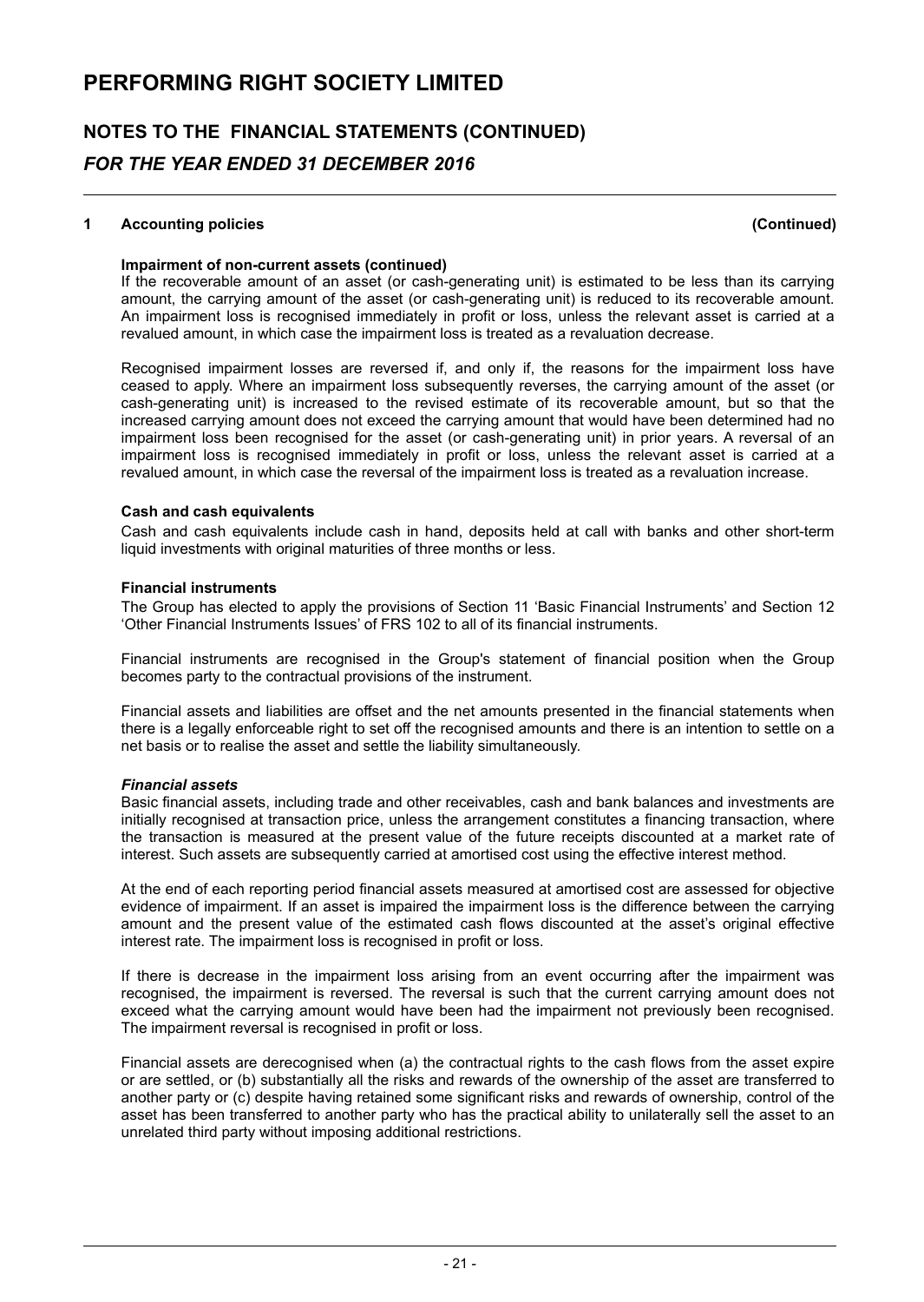# **NOTES TO THE FINANCIAL STATEMENTS (CONTINUED)** *FOR THE YEAR ENDED 31 DECEMBER 2016*

#### **1 Accounting policies (Continued)**

#### **Financial instruments (continued)**

#### *Financial liabilities*

Basic financial liabilities, including trade and other payables and loans from fellow Group companies are initially recognised at transaction price, unless the arrangement constitutes a financing transaction, where the debt instrument is measured at the present value of the future receipts discounted at a market rate of interest. Debt instruments are subsequently carried at amortised cost, using the effective interest rate method.

Trade payables are obligations to pay for goods or services that have been acquired in the ordinary course of business from suppliers. Accounts payable are classified as current liabilities if payment is due within one year or less. If not, they are presented as non-current liabilities. Trade payables are recognised initially at transaction price and subsequently measured at amortised cost using the effective interest method.

Financial liabilities are derecognised when the liability is extinguished, that is when the contractual obligation is discharged, cancelled or expires.

#### *Derivatives*

Derivatives, including interest rate swaps and forward foreign exchange contracts, are not basic financial instruments. Derivatives are initially recognised at fair value on the date a derivative contract is entered into and are subsequently re-measured at their fair value. Changes in the fair value of derivatives are recognised in profit or loss in finance costs or finance income as appropriate, unless they are included in a hedging arrangement

A derivative with a positive fair value is recognised as a financial asset, whereas a derivative with a negative fair value is recognised as a financial liability.

#### **Taxation**

The tax expense represents the sum of the tax currently payable and deferred tax.

#### *Current tax*

The tax currently payable is based on taxable profit for the year. Taxable profit differs from net profit as reported in the income statement because it excludes items of income or expense that are taxable or deductible in other years and it further excludes items that are never taxable or deductible. The Group's liability for current tax is calculated using tax rates that have been enacted or substantively enacted by the reporting end date.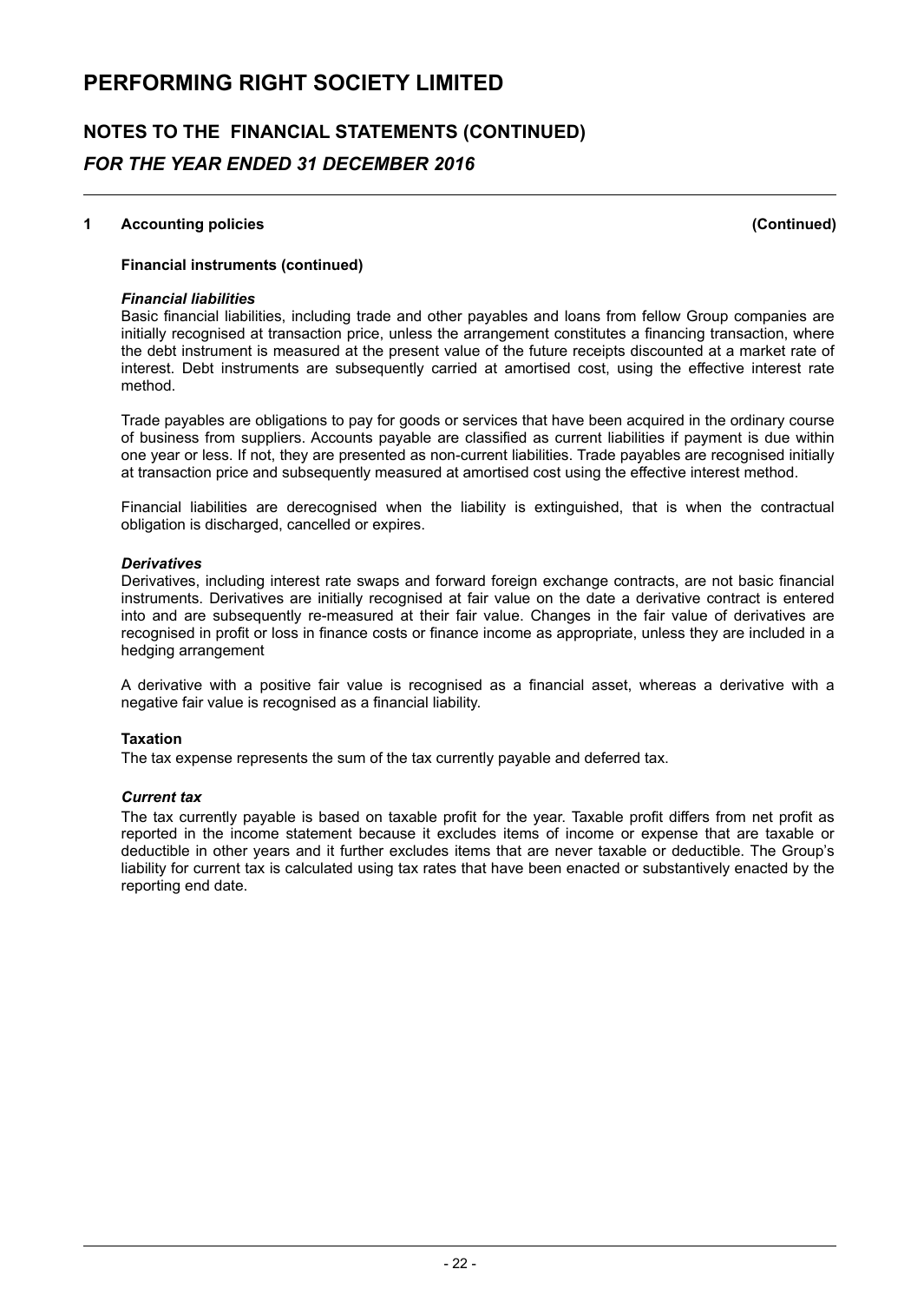# **NOTES TO THE FINANCIAL STATEMENTS (CONTINUED)** *FOR THE YEAR ENDED 31 DECEMBER 2016*

#### **1 Accounting policies (Continued)**

#### *Deferred tax*

Deferred taxation is recognised in respect of all timing differences that have originated but not reversed at the reporting end date where transactions or events have occurred at that date that will result in an obligation to pay more, or right to pay less or to receive more, tax, with the following exceptions:

- Provision is made for tax on gains arising from the revaluation (and similar fair value adjustments) of fixed assets, or gains on disposal of fixed assets that have been rolled over into replacement assets, only to the extent that, at the reporting end date, there is a binding agreement to dispose of the assets concerned. However, no provision is made where, on the basis of all available evidence at the reporting end date, it is more likely than not that the taxable gain will be rolled over into replacement assets and charged to tax only where the replacement assets are sold.
- Deferred tax assets are recognised only to the extent that the directors consider that it is more likely than not that there will be suitable taxable profits from which the future reversal of the underlying timing differences can be deducted.

Deferred tax is measured on an undiscounted basis at the tax rates that are expected to apply in the periods in which timing differences reverse, based on tax rates and laws enacted or substantively enacted at the reporting end date.

#### **Provisions**

Provisions are recognised when the Group has a legal or constructive present obligation as a result of a past event, it is probable that the Group will be required to settle that obligation and a reliable estimate can be made of the amount of the obligation.

The amount recognised as a provision is the best estimate of the consideration required to settle the present obligation at the reporting end date, taking into account the risks and uncertainties surrounding the obligation.

Where the effect of the time value of money is material, the amount expected to be required to settle the obligation is recognised at present value. When a provision in measured at present value the unwinding of the discount is recognised as a finance cost in profit or loss in the period it arises.

The Group has recognised a constructive obligation relating to litigation at the statement of financial position date. The obligation has been calculated by estimating the most likely course of action pertaining to three litigation cases where the Group is the claimant. It is expected that most of these costs will have been incurred within one year of the balance sheet date.

#### **Employee benefits**

The costs of short-term employee benefits are recognised as a liability and an expense, unless those costs are required to be recognised as part of the cost of stock or non-current assets.

The cost of any unused holiday entitlement is recognised in the period in which the employee's services are received.

Termination benefits are recognised immediately as an expense when the Group is demonstrably committed to terminate the employment of an employee or to provide termination benefits.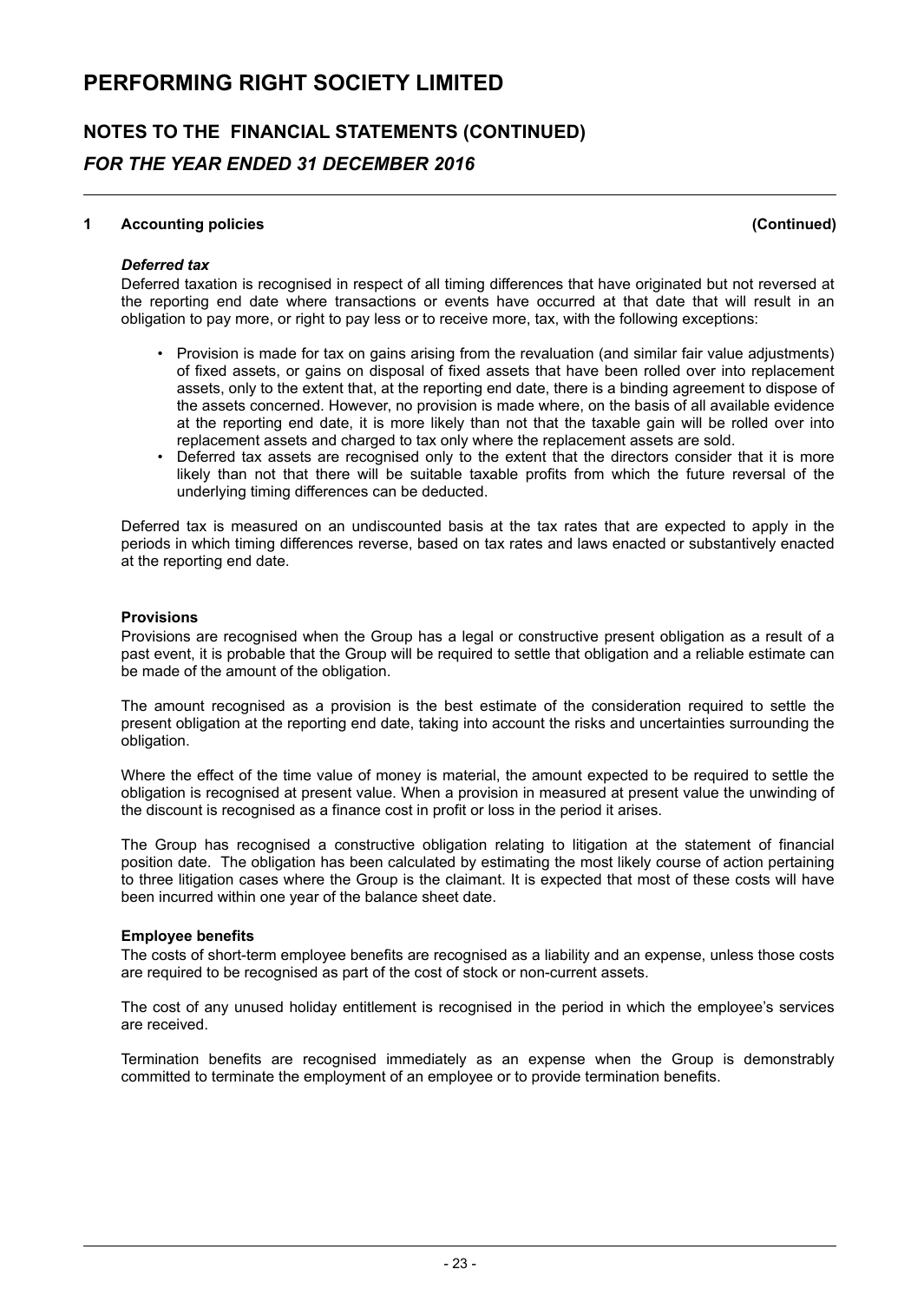#### **1 Accounting policies (Continued)**

#### **Retirement benefits**

#### *Defined benefit pension plan*

The Company operates two defined benefit pension schemes, both of which require contributions to be made to separately administered funds. The MCPS-PRS Alliance Pension Scheme (MCPS) was closed to new entrants from 1 January 1999 and The MCPS-PRS Alliance Pension Scheme was closed to new entrants from 1 January 2003. The Schemes closed to future accrual on 31 December 2010 with all remaining active members at that point becoming deferred members and losing the link to final salary.

The cost of providing benefits under the defined benefit plans is determined separately for each plan using the projected unit method, which attributes entitlement to benefits to the current period (to determine current service cost) and to the current and prior periods (to determine the present value of defined benefit obligations) and is based on actuarial advice. Past service costs are recognised in the profit or loss account on a straight-line basis over the vesting period or immediately if the benefits have vested. When a settlement or a curtailment occurs the change in the present value of the scheme liabilities and the fair value of the plan assets reflects the gain or loss that is recognised in the income statement. Losses are measured at the date that the employer becomes demonstrably committed to the transaction and gains when all parties whose consent is required are irrevocably committed to the transaction.

The interest element of the defined benefit cost represents the change in present value of scheme obligations relating from the passage of time, and is determined by applying the discount rate to the opening present value of the benefit obligation, taking into account material changes in the obligation during the year. The expected return on plan assets is based on an assessment made at the beginning of the year of long-term market returns on scheme assets, adjusted for the effect on the fair value of plan assets of contributions received and benefits paid during the year. The difference between the expected return on plan assets and the interest costs is recognised in the Income statement as other finance income or expense.

Actuarial gains and losses are recognised in full in the Statement of comprehensive income in the period in which they occur.

The defined benefit pension asset or liability in the statement of financial position comprises the total for each plan of the present value of the defined benefit obligation (using a discount rate based on high quality corporate bonds that have been rated at AA or equivalent status), less any past service cost not yet recognised and less the fair-value of plan assets out of which the obligations are to be settled directly. Fair value is based on market price information and in the case of quoted securities is the published bid price. The value of a net pension benefit asset is limited to the amount that may be recovered either through reduced contributions or agreed refunds from the scheme.

#### *Defined contribution pension plan*

Payments to defined contribution retirement benefit schemes are charged as an expense as they fall due. The Company operates a defined contribution plan for its employees. A defined contribution plan is a pension plan under which the Company pays fixed contributions into a separate entity. Once the contributions have been paid the Company has no further payment obligations. The contributions are recognised as an expense when they are due. Amounts not paid are shown in accruals in the statement of financial position. The assets of the plan are held separately from the company in independently administered funds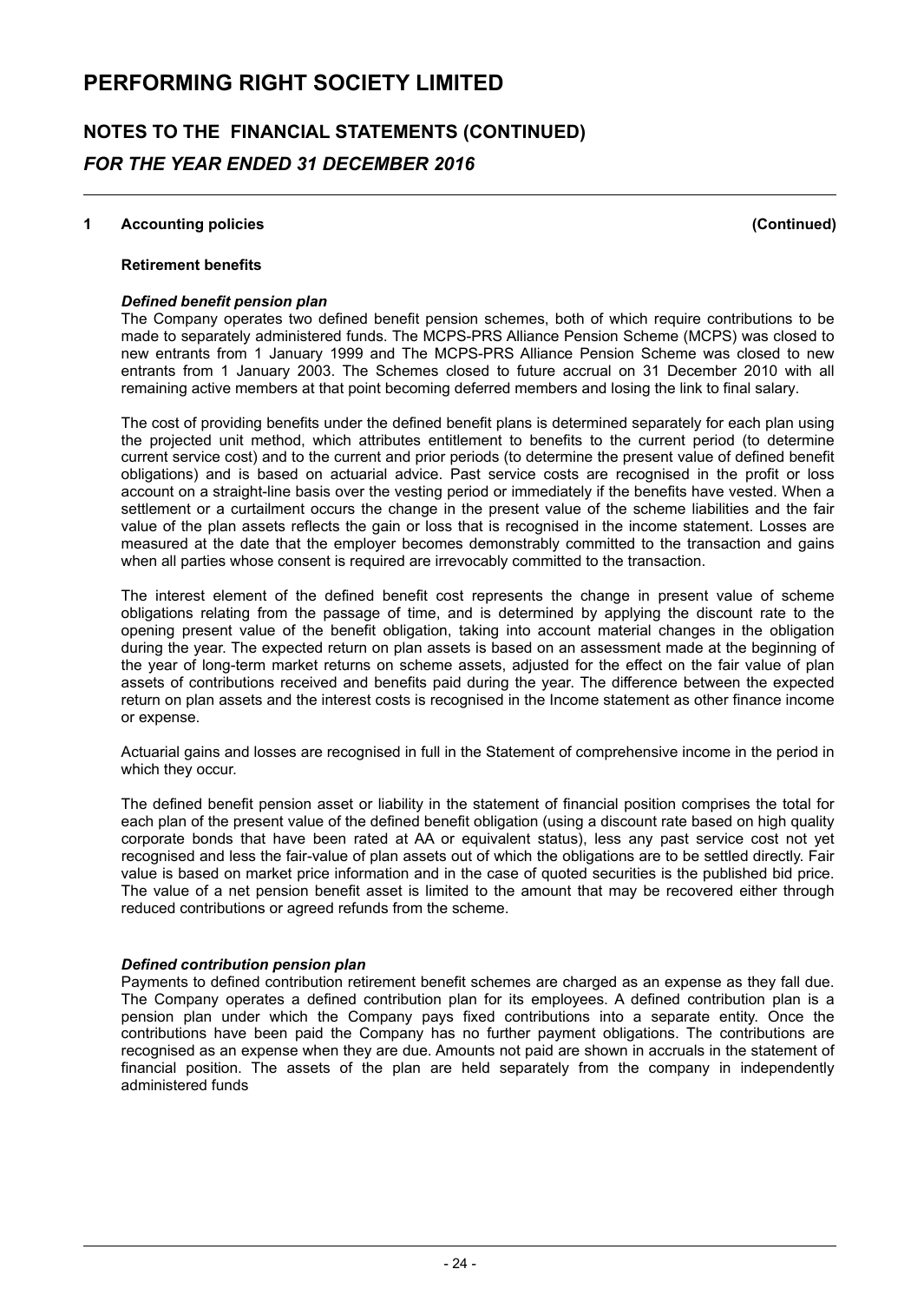# **NOTES TO THE FINANCIAL STATEMENTS (CONTINUED)** *FOR THE YEAR ENDED 31 DECEMBER 2016*

#### **1 Accounting policies (Continued)**

**Leases**

Assets held under finance leases, which are leases where substantially all the risks and rewards of ownership of the asset have passed to the Group are capitalised in the statement of financial position and are depreciated over their useful lives.

Leases that do not transfer all of the risks and rewards of ownership are classified as operating leases. Rentals payable under operating leases are charged in the income statement on a straight-line basis over the lease term. Lease incentives are credited to the income statement, to reduce the lease expense, on a straight-line basis over the lease term.

#### **Foreign exchange**

#### *Company*

Transactions in currencies other than pounds sterling are recorded at the rates of exchange prevailing at the dates of the transactions. At each reporting end date, monetary assets and liabilities that are denominated in foreign currencies are retranslated at the rates prevailing on the reporting end date. Gains and losses arising on translation are included in the income statement for the period.

#### *Group*

The financial statements are translated at the rate of exchange ruling at the statement of financial position date. The exchange differences arising on the retranslation of opening net assets are taken directly to reserves. All other differences are taken to the income statement for the period.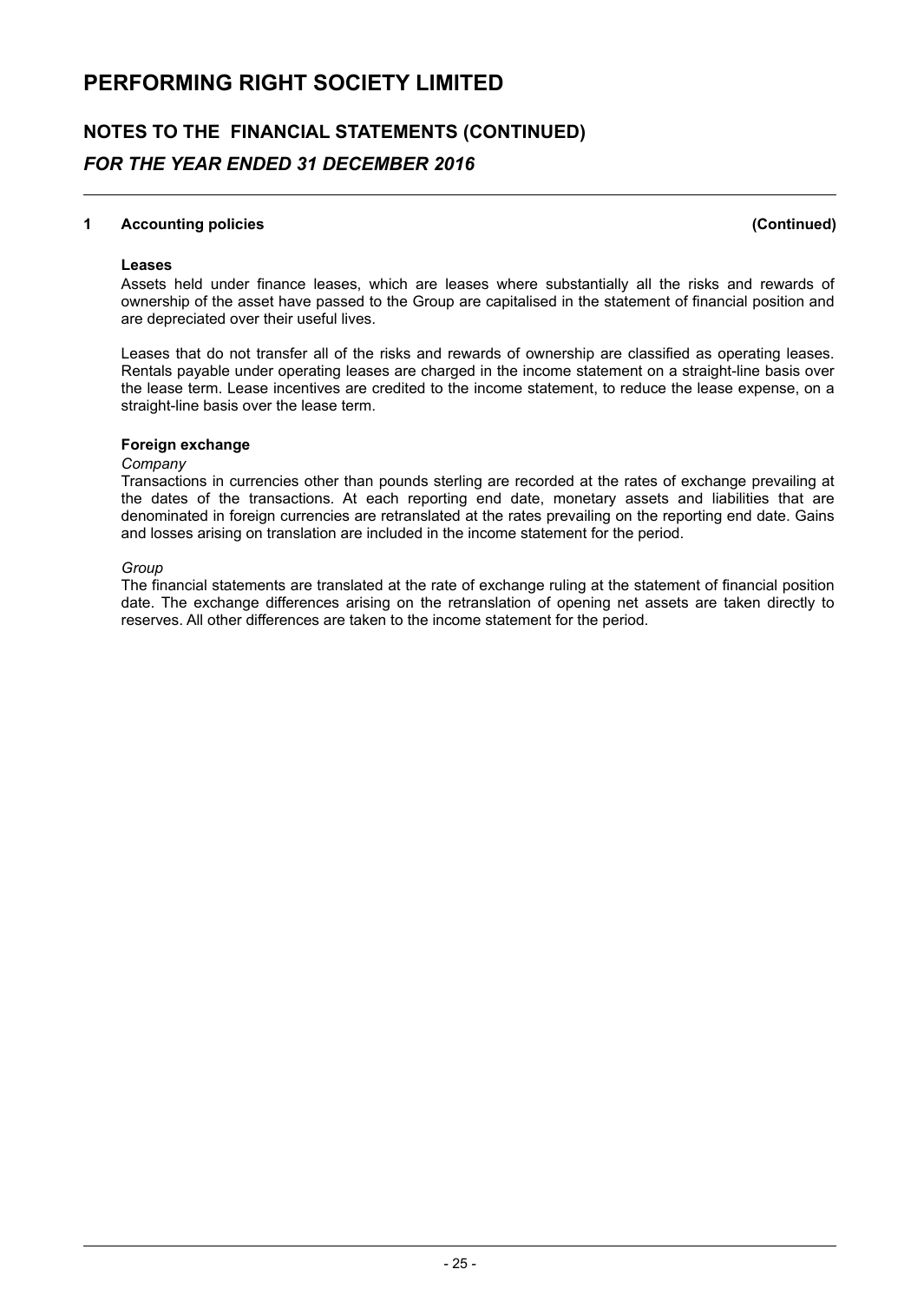# **NOTES TO THE FINANCIAL STATEMENTS (CONTINUED)** *FOR THE YEAR ENDED 31 DECEMBER 2016*

#### **2 Judgements and key sources of estimation uncertainty**

In the application of the Group's accounting policies, the directors are required to make judgements, estimates and assumptions about the carrying amount of assets and liabilities that are not readily apparent from other sources. The estimates and associated assumptions are based on historical experience and other factors that are considered to be relevant. Actual results may differ from these estimates.

The estimates and underlying assumptions are reviewed on an ongoing basis. Revisions to accounting estimates are recognised in the period in which the estimate is revised where the revision affects only that period, or in the period of the revision and future periods where the revision affects both current and future periods.

#### **Critical judgements**

The following judgements have had the most significant effect on amounts recognised in the financial statements.

#### *Retirement benefit schemes*

The Group has an obligation to pay pension benefits to members of the defined benefit pension schemes. The cost of these benefits and the present value of the obligation depend on a number of factors including life expectancy, inflation, asset valuations and the discount on corporate bonds. Management estimates these factors in determining the net pension obligation on the balance sheet and these estimates are based on recommendations from the Group's actuary. See note 26 for the disclosures relating to the defined benefit pension schemes.

#### *Investment property valuation*

A fair value assessment is conducted annually using market value data supplied by an independent property consultant. If this assessment shows a material movement in the valuation then a full valuation will be carried out by an independent surveyor in the following year.

#### *Impairment of joint ventures*

The Group makes an estimate of the recoverable value of its investment in joint ventures. When assessing impairment the recoverable amount is compared to the carrying value of the investment. The recoverable amount is calculated by discounting the expected future cash flows from the joint venture entity. The expected future cash flows are based on forecasts and budgets provided by the management of the joint venture.

#### *Internally capitalised intangible assets*

Internally generated software costs are capitalised as intangible assets and are amortised over an estimated useful life of 5 years.

#### *Impairment of debtors*

The Group makes an estimate of the recoverable amount of trade and other debtors. When assessing impairment of trade and other debtors, management considers factors including the current credit rating of the debtor, the ageing profile of debtors and historical experience. See note 19 for the net of the carrying amount of debtors and associated impairment provision.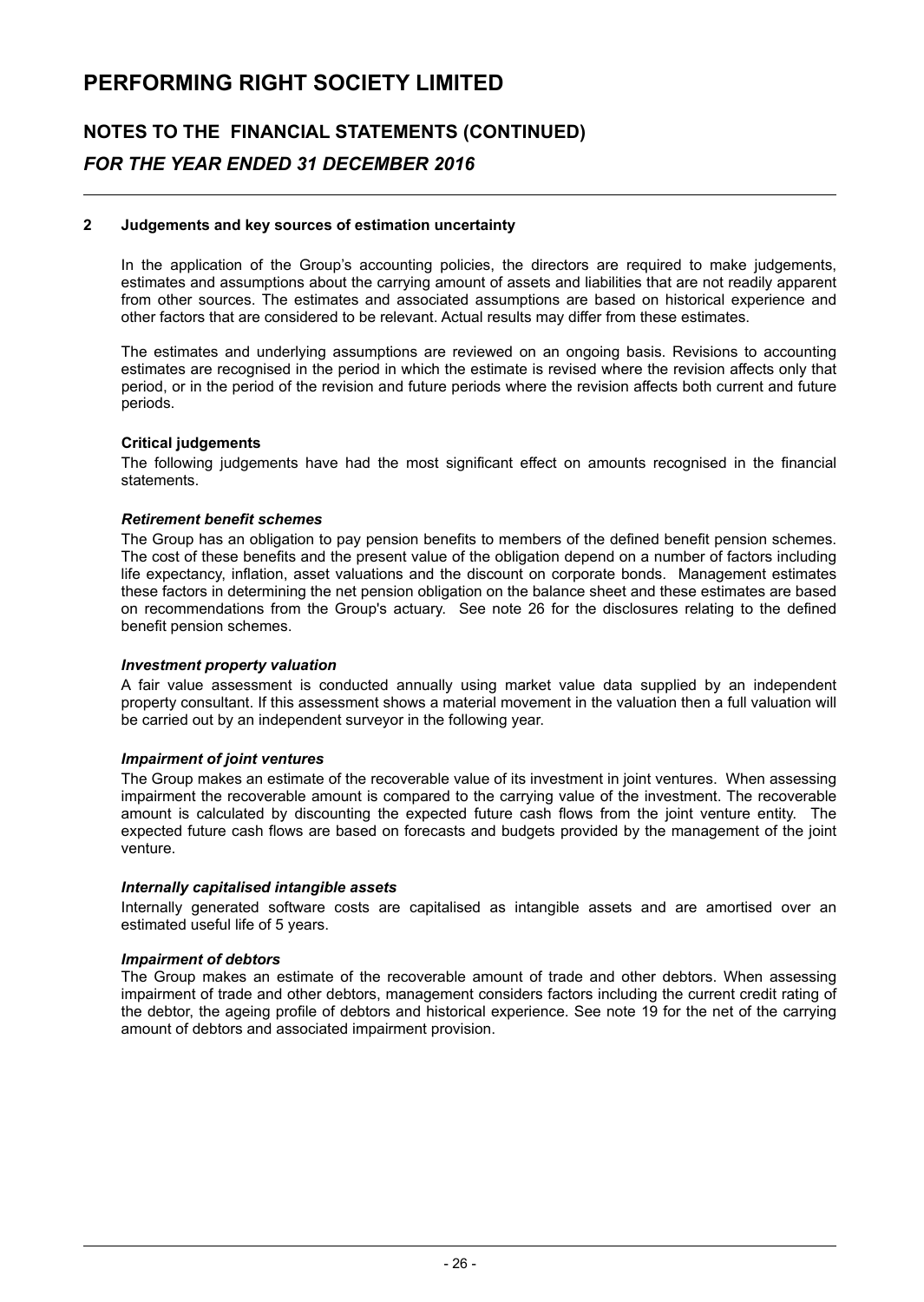# **NOTES TO THE FINANCIAL STATEMENTS (CONTINUED)** *FOR THE YEAR ENDED 31 DECEMBER 2016*

#### **3 Revenue**

An analysis of the Group's revenue is as follows:

|                                                 | 2016    | 2015    |
|-------------------------------------------------|---------|---------|
| <b>Turnover</b>                                 | £000    | £000    |
| <b>Public Performance</b>                       | 183,179 | 175,155 |
|                                                 |         |         |
| <b>Broadcast</b>                                | 124,105 | 124,234 |
| Online                                          | 80,505  | 42,392  |
| International                                   | 233,669 | 195,596 |
|                                                 | 621,458 | 537,377 |
|                                                 |         |         |
| Revenue analysed by geographical market         |         |         |
|                                                 | 2016    | 2015    |
|                                                 | £000    | £000    |
| United Kingdom, Channel Islands and Isle of Man | 321,454 | 312,780 |
| Europe                                          | 206,854 | 149,657 |
| North America                                   | 48,109  | 41,287  |
| Asia                                            | 14,086  | 11,686  |
| <b>Central and South America</b>                | 15,872  | 10,773  |
| Australasia                                     | 12,201  | 8,727   |
| Africa and Middle East                          | 2,882   | 2,467   |
|                                                 | 621,458 | 537,377 |
|                                                 |         |         |

The 2015 revenue split for the United Kingdom and Europe have been re-presented to provide greater transparency and understanding following improvements in the level of granularity in our reporting.

#### **4 Operating profit**

|                                                                     | 2016    | 2015  |
|---------------------------------------------------------------------|---------|-------|
|                                                                     | £000    | £000  |
| Operating profit for the year is stated after (crediting)/charging: |         |       |
| Exchange gains                                                      | (2,250) | (92)  |
| Depreciation/amortisation of fixed assets                           | 8.705   | 8.044 |
| Loss on disposal of tangible assets                                 | 60      | 187   |
| Release of negative goodwill                                        |         | (412) |
| Loss on disposal of intangible assets                               | 513     | 434   |
| Gain on sale of joint venture investments                           |         | (365) |
| Operating lease charges                                             | 3.194   | 2,901 |
|                                                                     |         |       |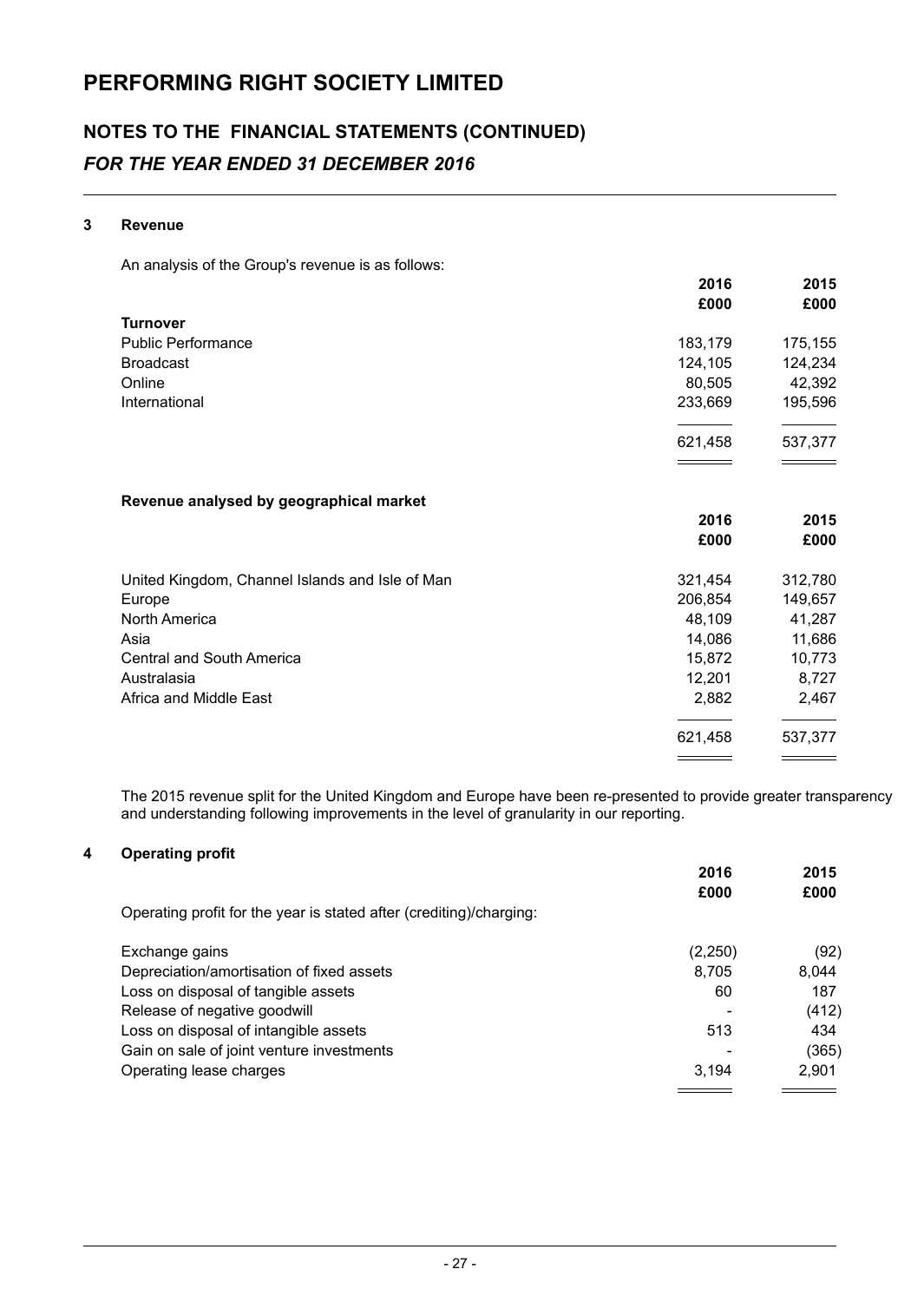# **NOTES TO THE FINANCIAL STATEMENTS (CONTINUED)** *FOR THE YEAR ENDED 31 DECEMBER 2016*

#### **5 Auditors' remuneration**

|                                                                   | 2016 | 2015 |
|-------------------------------------------------------------------|------|------|
| Fees payable to the Group's auditors and its associates:          | £000 | £000 |
| For audit services                                                |      |      |
| Audit of the financial statements of the Group and parent company | 45   | 45   |
| Audit of the Company's subsidiaries                               | 75   | 75   |
|                                                                   | 120  | 120  |
|                                                                   |      |      |
| For other services                                                |      |      |
| Audit-related assurance services                                  |      | 5    |
| Taxation compliance services                                      | 18   | 19   |
| Other taxation services                                           | 2    | 28   |
| All other non-audit services                                      | 52   | 24   |
|                                                                   |      |      |
|                                                                   | 72   | 76   |

#### **6 Employees**

The average monthly number of persons (including directors) employed by the Group during the year was:

|                                         | 2016<br><b>Number</b> | 2015<br><b>Number</b> |
|-----------------------------------------|-----------------------|-----------------------|
| Licensing                               | 183                   | 181                   |
| Distribution and membership             | 179                   | 179                   |
| Support services                        | 270                   | 251                   |
|                                         | 632                   | 611                   |
|                                         |                       |                       |
| Their aggregate remuneration comprised: |                       |                       |
|                                         | 2016                  | 2015                  |
|                                         | £000                  | £000                  |
| Wages and salaries                      | 33,479                | 31,538                |
| Social security costs                   | 3,611                 | 3,485                 |
| Other pension costs                     | 1,356                 | 1,358                 |
|                                         | 38,446                | 36,381                |
|                                         |                       |                       |

All employee costs are incurred by the Group and are presented above. There are no Company employees.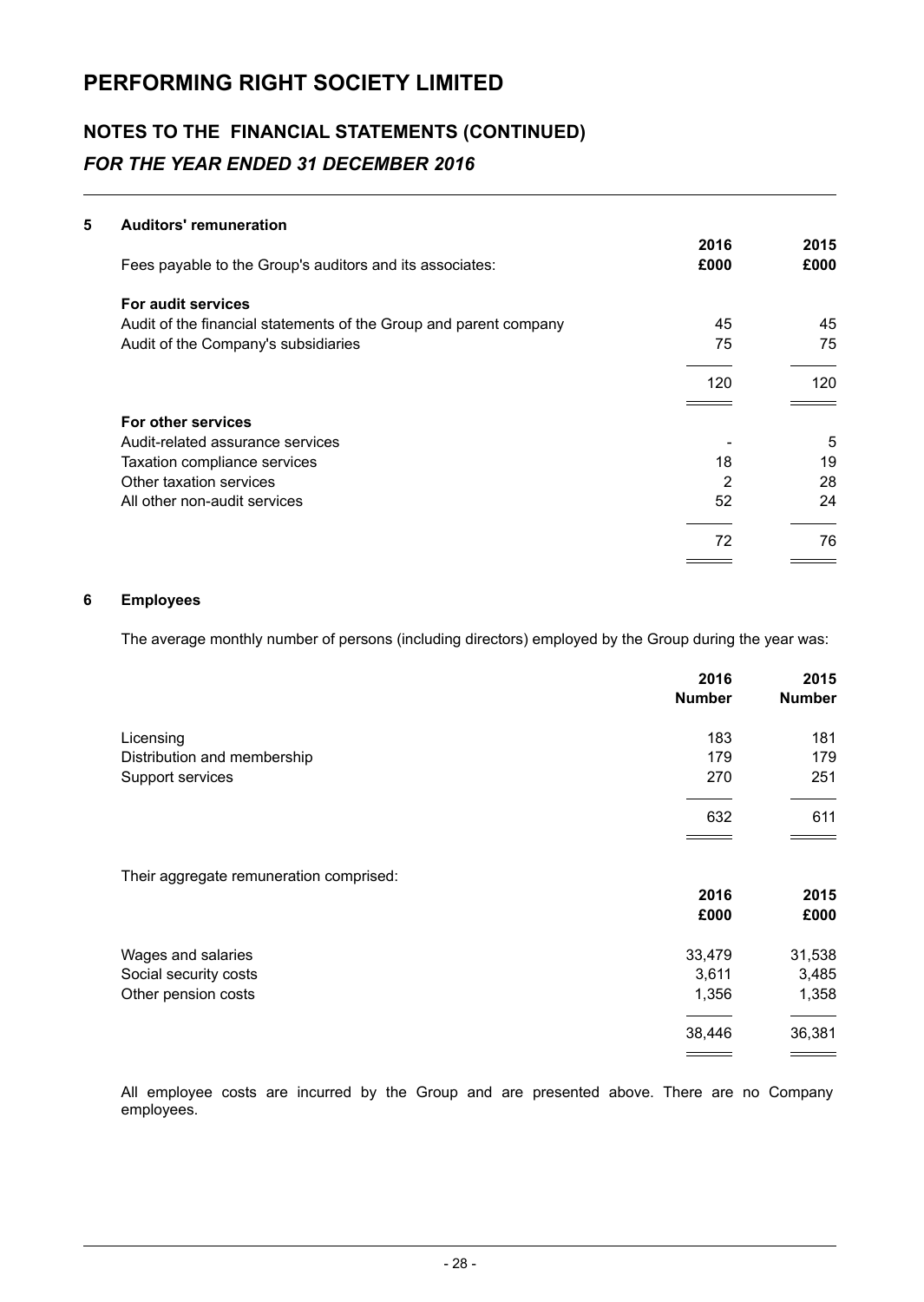#### **7 Directors' remuneration**

|                                                               | 2016  | 2015  |
|---------------------------------------------------------------|-------|-------|
|                                                               | £000  | £000  |
| Remuneration for qualifying services                          | 1.462 | 1,486 |
| Company pension contributions to defined contribution schemes | 25    | 22    |
|                                                               |       |       |
|                                                               | 1.487 | 1.508 |
|                                                               |       |       |

The number of directors for whom retirement benefits are accruing under defined contribution schemes amounted to 1 (2015 - 1). No directors (2015: none) were members of the defined benefit schemes.

Remuneration disclosed above includes the following amounts paid to the highest paid director:

|                                                               | 2016 | 2015 |
|---------------------------------------------------------------|------|------|
|                                                               | £000 | £000 |
| Remuneration for qualifying services                          | 962  | 989  |
| Company pension contributions to defined contribution schemes | 25   | 22   |
|                                                               |      |      |

Included within the above is a deferred bonus of £245,000 (2015 - £257,000), payable to the highest paid director.

The remuneration of non-executive directors, excluding pension contributions, was £500,000 (2015 - £497,000). There were 24 non-executive directors at 31 December 2016 (2015 - 24).

The position of Chairman and Deputy Chairmen of the Company was unchanged during the year. The remuneration of the Chairman, Guy Fletcher, was £81,000 (2015 - £80,000). The remuneration of the Deputy Chairman (Publisher), Chris Butler, was £31,000 (2015 - £31,000). The remuneration of Deputy Chairman (Writer), Simon Darlow, was £41,000 (2015 - £41,000). These are all included in the remuneration of non-executive directors amount shown above.

#### **8 Other investment income**

|                           | 2016  | 2015  |
|---------------------------|-------|-------|
|                           | £000  | £000  |
| Interest income           |       |       |
| Interest on bank deposits | 1,805 | 1,944 |
| Other interest income     | 215   | 92    |
|                           |       |       |
|                           | 2,020 | 2,036 |
|                           |       |       |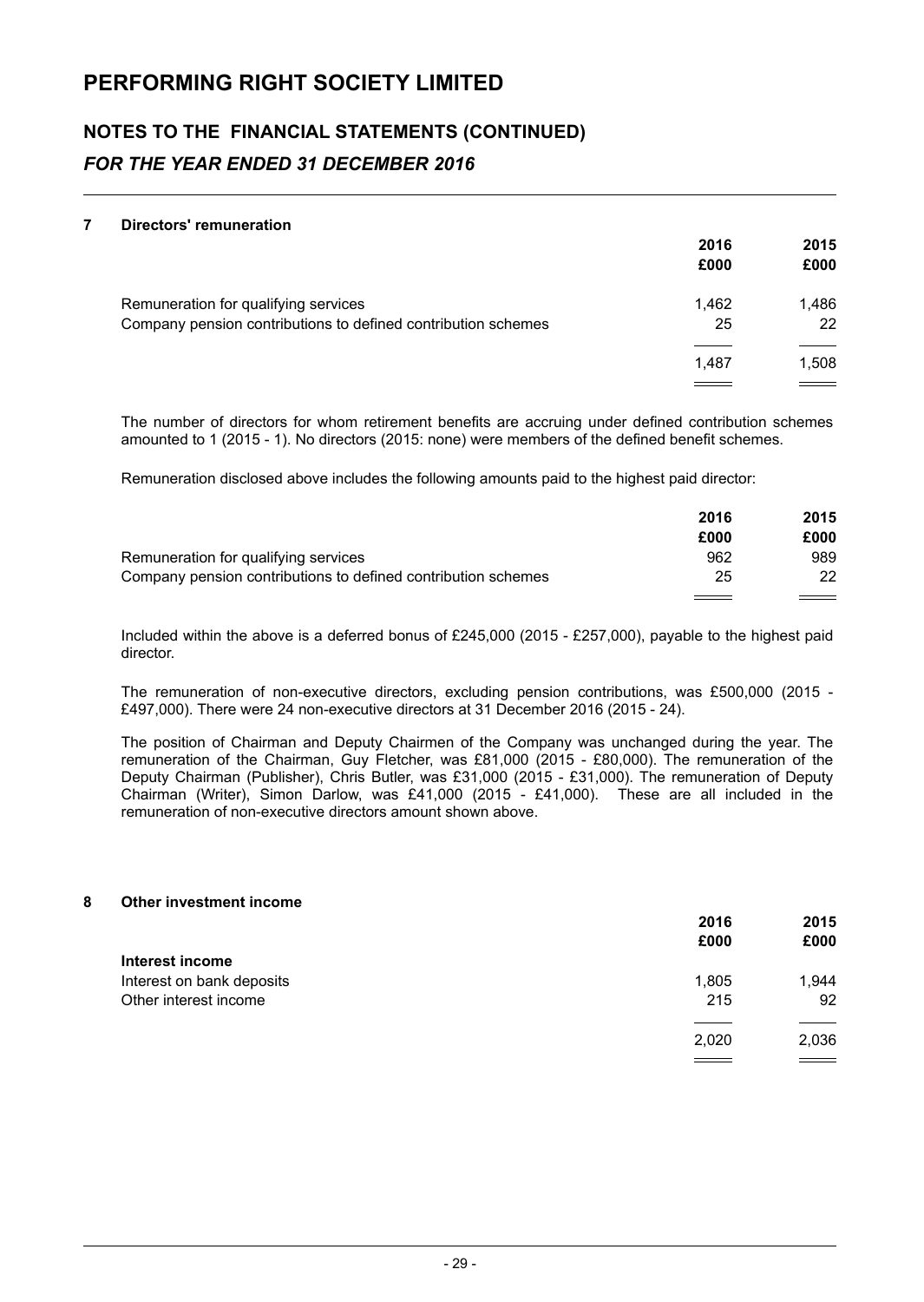# **NOTES TO THE FINANCIAL STATEMENTS (CONTINUED)** *FOR THE YEAR ENDED 31 DECEMBER 2016*

#### **9 Finance costs**

**10 Taxation**

|                                                                                                                  | 2016<br>£000 | 2015<br>£000 |
|------------------------------------------------------------------------------------------------------------------|--------------|--------------|
| Interest on financial liabilities measured at amortised cost:<br>Interest on other loans<br>Other finance costs: | 11           | 84           |
| Interest on the net defined benefit liability                                                                    | 827          | 1,313        |
|                                                                                                                  | 838          | 1,397        |
| <b>Taxation</b>                                                                                                  | 2016<br>£000 | 2015<br>£000 |
| Origination and reversal of timing differences                                                                   | 173          | 254          |

The tax charge assessed for the year is lower than (2015: lower than) the standard rate of corporation tax in the UK of 20.00% (2015 - 20.25%). The differences are explained below:

|                                                                              | 2016<br>£000 | 2015<br>£000 |
|------------------------------------------------------------------------------|--------------|--------------|
| Profit before taxation                                                       | 545,002      | 472,777      |
| Expected tax charge based on a corporation tax rate of 20.00% (2015 -        |              |              |
| $20.25\%)$                                                                   | 109,000      | 95,737       |
| Tax effect of expenses that are not deductible in determining taxable profit | 808          | 759          |
| Permanent differences between capital allowances and depreciation            |              | (90)         |
| Depreciation on assets not qualifying for tax allowances                     | 130          | 422          |
| Deferred tax adjustments in respect of prior years                           | 173          | 254          |
| Deduction for allocable distributions                                        | (108, 744)   | (95, 411)    |
| Adjustments relating to the pension fund                                     | (2,936)      | (2,470)      |
| Deferred tax not provided on current year movement                           | 1,742        | 1,052        |
| Tax expense for the year                                                     | 173          | 254          |
|                                                                              |              |              |

Changes to the UK corporation tax rates were enacted as part of the Finance (No.2) Act 2015 which received Royal Assent on 18 November 2015 and Finance Bill 2016 which received Royal Assent on 15 September 2016. These include reductions to reduce the main rate to 19% from 1 April 2017 and to 17% from 1 April 2020. As the changes had been substantively enacted at the balance sheet date the unrecognised deferred tax asset has been calculated using a blended rate of 18%.

The Group has an unrecognised deferred tax asset of £15,705,000 (2015 - £14,136,000) made up of nontrading losses £204,000 (2015 - £243,000), trading losses £4,903,000 (2015 - £5,610,000), pension contribution spreading of £2,093,000 (2015 - £(657,000)). In addition, there is an unrecognised deferred tax asset arising on the pension deficit of £4,472,000 (2015 - £5,102,000) and fixed asset and other timing differences of £4,033,000 (2015 - £3,838,000).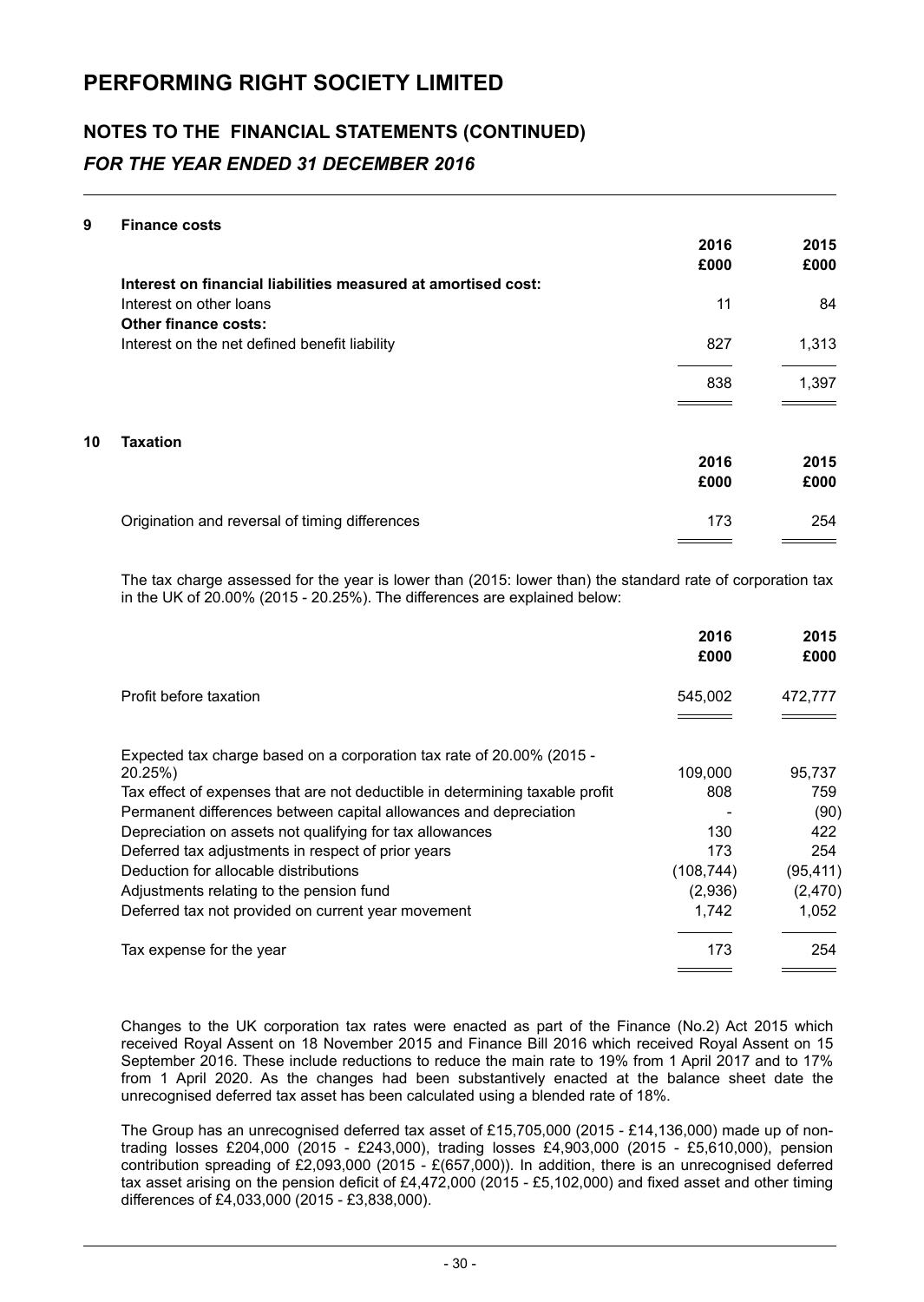# **NOTES TO THE FINANCIAL STATEMENTS (CONTINUED)** *FOR THE YEAR ENDED 31 DECEMBER 2016*

#### **11 Intangible fixed assets**

| Group                             | <b>Software</b><br>£000 |
|-----------------------------------|-------------------------|
| Cost                              |                         |
| At 1 January 2016<br>Additions    | 51,656<br>6,697         |
| Disposals                         | (516)                   |
| At 31 December 2016               | 57,837                  |
| <b>Accumulated amortisation</b>   |                         |
| At 1 January 2016                 | 28,660                  |
| Amortisation charged for the year | 6,715                   |
| Disposals                         | (3)                     |
| At 31 December 2016               | 35,372                  |
| <b>Carrying amount</b>            |                         |
| At 31 December 2016               | 22,465                  |
| At 31 December 2015               | 22,996                  |
|                                   |                         |

Intangible assets are long-term investments made in order to build or create IT systems or applications used by the organisation. This includes directly attributable costs of staff, contractors and consultants.

The Company had no intangible assets at 31 December 2016 or 31 December 2015.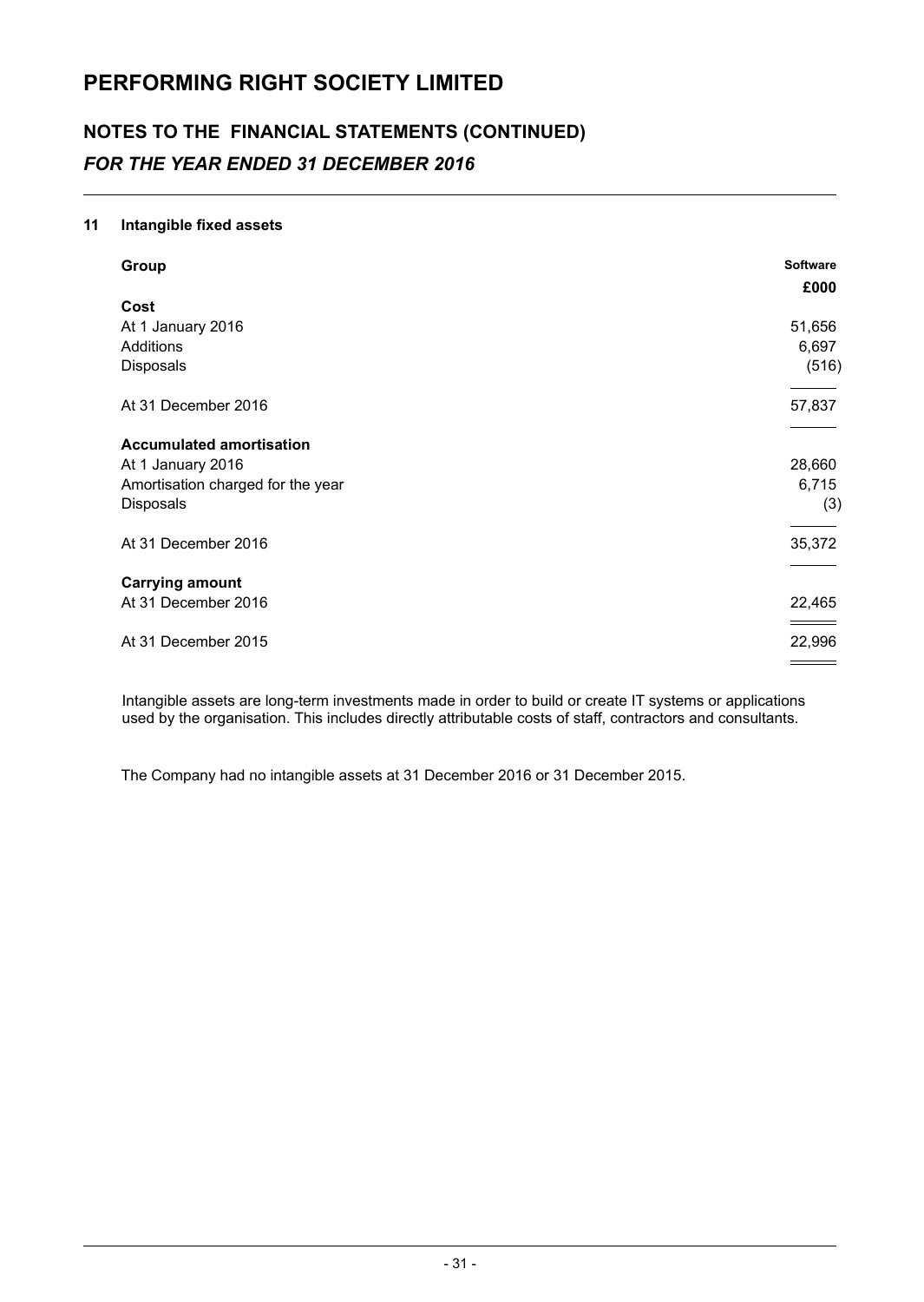# **NOTES TO THE FINANCIAL STATEMENTS (CONTINUED)** *FOR THE YEAR ENDED 31 DECEMBER 2016*

#### **12 Tangible assets**

| Group                              | Leasehold<br>land and<br>buildings and<br>building<br>improvements | <b>Systems and</b><br>equipment | <b>Motor vehicles</b> | <b>Total</b> |
|------------------------------------|--------------------------------------------------------------------|---------------------------------|-----------------------|--------------|
|                                    | £000                                                               | £000                            | £000                  | £000         |
| Cost                               |                                                                    |                                 |                       |              |
| At 1 January 2016                  | 11,187                                                             | 9,353                           | 186                   | 20,726       |
| Additions                          | 26                                                                 | 911                             |                       | 937          |
| Disposals                          | (18)                                                               | (1,254)                         |                       | (1, 272)     |
| At 31 December 2016                | 11,195                                                             | 9,010                           | 186                   | 20,391       |
| <b>Accumulated depreciation</b>    |                                                                    |                                 |                       |              |
| At 1 January 2016                  | 2,315                                                              | 4,253                           | 186                   | 6,754        |
| Depreciation                       | 641                                                                | 1,349                           |                       | 1,990        |
| Eliminated in respect of disposals | (2)                                                                | (1, 210)                        |                       | (1, 212)     |
| At 31 December 2016                | 2,954                                                              | 4,392                           | 186                   | 7,532        |
| <b>Carrying amount</b>             |                                                                    |                                 |                       |              |
| At 31 December 2016                | 8,241                                                              | 4,618                           |                       | 12,859       |
| At 31 December 2015                | 8,872                                                              | 5,100                           |                       | 13,972       |
|                                    |                                                                    |                                 |                       |              |

The net book value of motor vehicles held under finance lease agreements is  $Enil (2015 - Enil)$ , with all lease obligations paid in advance.

A fair value assessment of leasehold land and buildings is conducted annually using market value data supplied by an independent property consultant. If this assessment shows a material movement in the valuation then a full valuation will be carried out by an independent Surveyor in the following year. No material differences were found during the current year's assessment.

The Company had no tangible assets at 31 December 2016 or 31 December 2015.

#### **13 Investment properties**

|                                          | Group<br>£000 | Company<br>£000          |
|------------------------------------------|---------------|--------------------------|
| <b>Fair value</b>                        |               |                          |
| At 31 December 2015 and 31 December 2016 | 743           | $\overline{\phantom{0}}$ |

The Group has taken advantage of the exemption stated by section 35 paragraph 10 (c) of FRS 102 and adopts the fair value as deemed cost. The latest valuations were performed in October and November 2016. The directors reviewed the assumptions of the valuation and no significant variances were identified. Therefore, the reported fair value still represents the market value at the reporting date.

The Group currently holds 2 (2015 - 2) investment properties, one in Peterborough and one in Warrington. The Peterborough property is a leasehold property with 974 years of residual contract life and the Warrington property is a freehold property.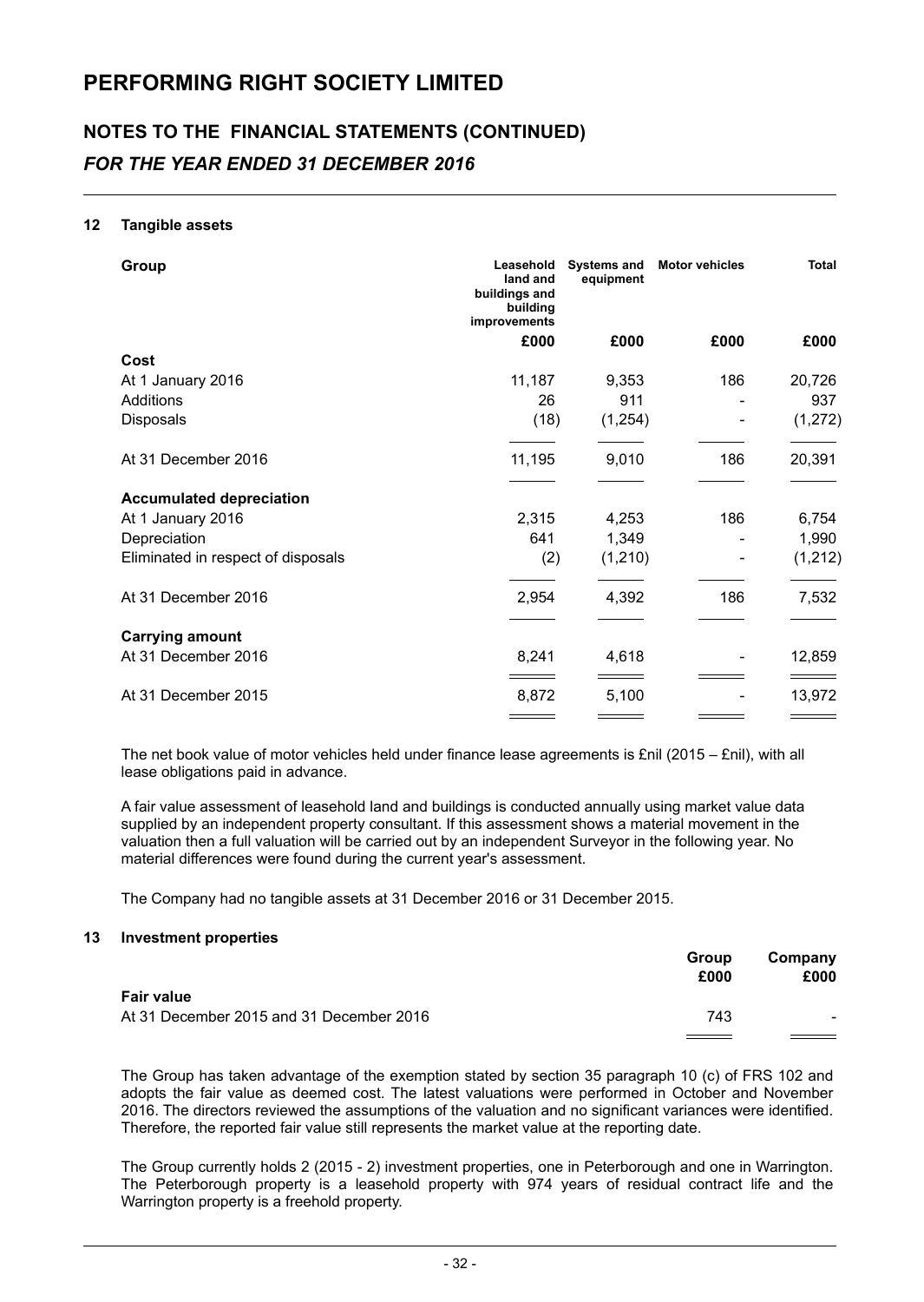# **NOTES TO THE FINANCIAL STATEMENTS (CONTINUED)**  *FOR THE YEAR ENDED 31 DECEMBER 2016*

#### **14 Investments**

|                               |              |                 | Group        | Company                       |
|-------------------------------|--------------|-----------------|--------------|-------------------------------|
|                               | <b>Notes</b> | 2016<br>£000    | 2015<br>£000 | 2016 2015<br>£000<br>£000     |
| Investments in joint ventures | 16           | 2,068           | 2,813        | $\overline{\phantom{0}}$<br>- |
| Unlisted investments          | 18           | 232             | 232          | $\overline{\phantom{0}}$      |
|                               |              |                 |              |                               |
|                               |              | 2,300<br>______ | 3,045        | $\overline{\phantom{0}}$      |

# **Movements in non-current investments**

| Group                             | Joint<br>ventures | <b>Associates</b> | <b>Other</b> | <b>Total</b> |
|-----------------------------------|-------------------|-------------------|--------------|--------------|
|                                   | £000              | £000              | £000         | £000         |
| <b>Cost or valuation</b>          |                   |                   |              |              |
| At 1 January 2016                 | 2,813             | 30                | 232          | 3,075        |
| Additions                         | 50                |                   |              | 50           |
| <b>Disposals</b>                  |                   | (30)              |              | (30)         |
| Share of loss from joint ventures | (888)             |                   |              | (888)        |
| Capital repayment                 | (463)             |                   |              | (463)        |
| Foreign exchange gain             | 556               |                   |              | 556          |
|                                   |                   |                   |              |              |
| At 31 December 2016               | 2,068             |                   | 232          | 2,300        |
|                                   |                   |                   |              |              |
| <b>Impairment</b>                 |                   |                   |              |              |
| At 1 January 2016                 |                   | 30                |              | 30           |
| Disposals                         |                   | (30)              |              | (30)         |
|                                   |                   |                   |              |              |
| At 31 December 2016               |                   |                   |              |              |
|                                   |                   |                   |              |              |
| <b>Carrying amount</b>            |                   |                   |              |              |
| At 31 December 2016               | 2,068             |                   | 232          | 2,300        |
|                                   |                   |                   |              |              |
| At 31 December 2015               | 2,813             |                   | 232          | 3,045        |
|                                   |                   |                   |              |              |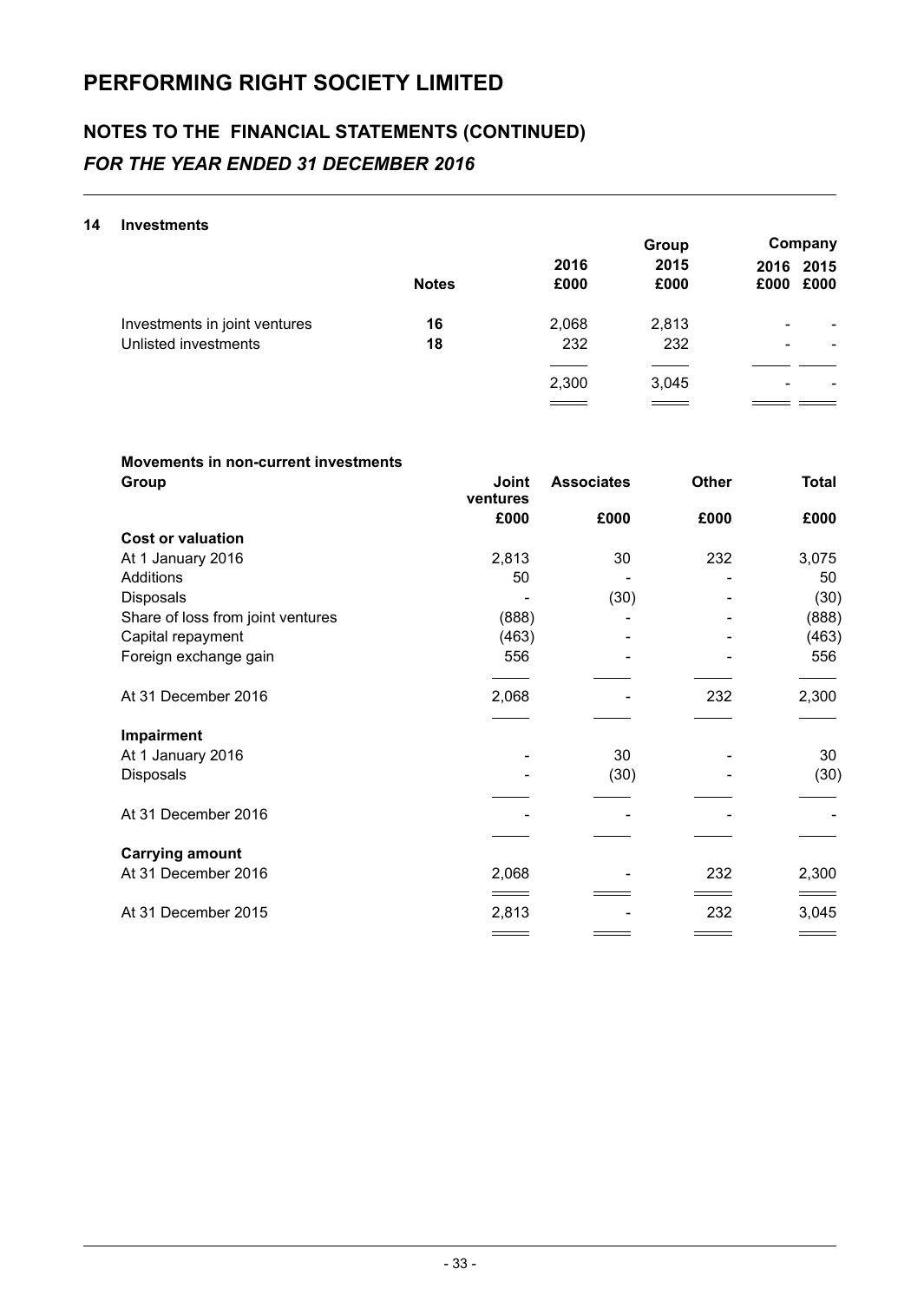# **NOTES TO THE FINANCIAL STATEMENTS (CONTINUED)** *FOR THE YEAR ENDED 31 DECEMBER 2016*

#### **15 Subsidiaries**

Details of the Company's subsidiaries at 31 December 2016 are as follows:

| Name of undertaking and country of<br>incorporation or residency |                      | <b>Nature of business</b> | <b>Class of</b><br>shareholding | % Held<br><b>Direct Indirect</b> |
|------------------------------------------------------------------|----------------------|---------------------------|---------------------------------|----------------------------------|
| <b>PRS</b> for Music Limited                                     | England and<br>Wales | Service Company           | Ordinary<br><b>Shares</b>       | 100.00                           |
| Music Copyright Operational England and<br>Services Limited      | Wales                | Dormant                   | Ordinary<br><b>Shares</b>       | 100.00                           |
| Musiclicensing.org Limited                                       | England and<br>Wales | Dormant                   | Ordinary<br><b>Shares</b>       | 100.00                           |
| Musiclicensing.com Limited England and                           | Wales                | Dormant                   | Ordinary<br><b>Shares</b>       | 100.00                           |
| The Music Alliance Limited                                       | England and<br>Wales | Dormant                   | Ordinary<br><b>Shares</b>       | 100.00                           |
| Imprimatur Services Limited England and                          | Wales                | Dormant                   | Ordinary<br><b>Shares</b>       | 100.00                           |
| <b>GRD Prep Co Limited</b>                                       | England and<br>Wales | Dormant                   | Ordinary<br><b>Shares</b>       | 100.00                           |
| The MCPS-PRS Alliance<br>Limited                                 | England and<br>Wales | Dormant                   | Ordinary<br><b>Shares</b>       | 100.00                           |
| PRS for Music (USA)<br>Limited                                   | England and<br>Wales | Dormant                   | Ordinary<br><b>Shares</b>       | 100.00                           |
| <b>Rightswatch Limited</b>                                       | England and<br>Wales | Dormant                   | Membership                      | 100.00                           |
| <b>Mechanical Copyright</b><br>(Overseas) Limited                | England and<br>Wales | Dormant                   | Membership                      | 100.00                           |

The registered office address of all subsidiaries is 2 Pancras Square, London, N1C 4AG.

Performing Right Society Limited has guaranteed the liabilities of the above dormant subsidiaries, in order that they qualify for the exemption from audit under Section 394A or 479A (as appropriate) of the Companies Act 2006 in respect of the year ended 31 December 2016.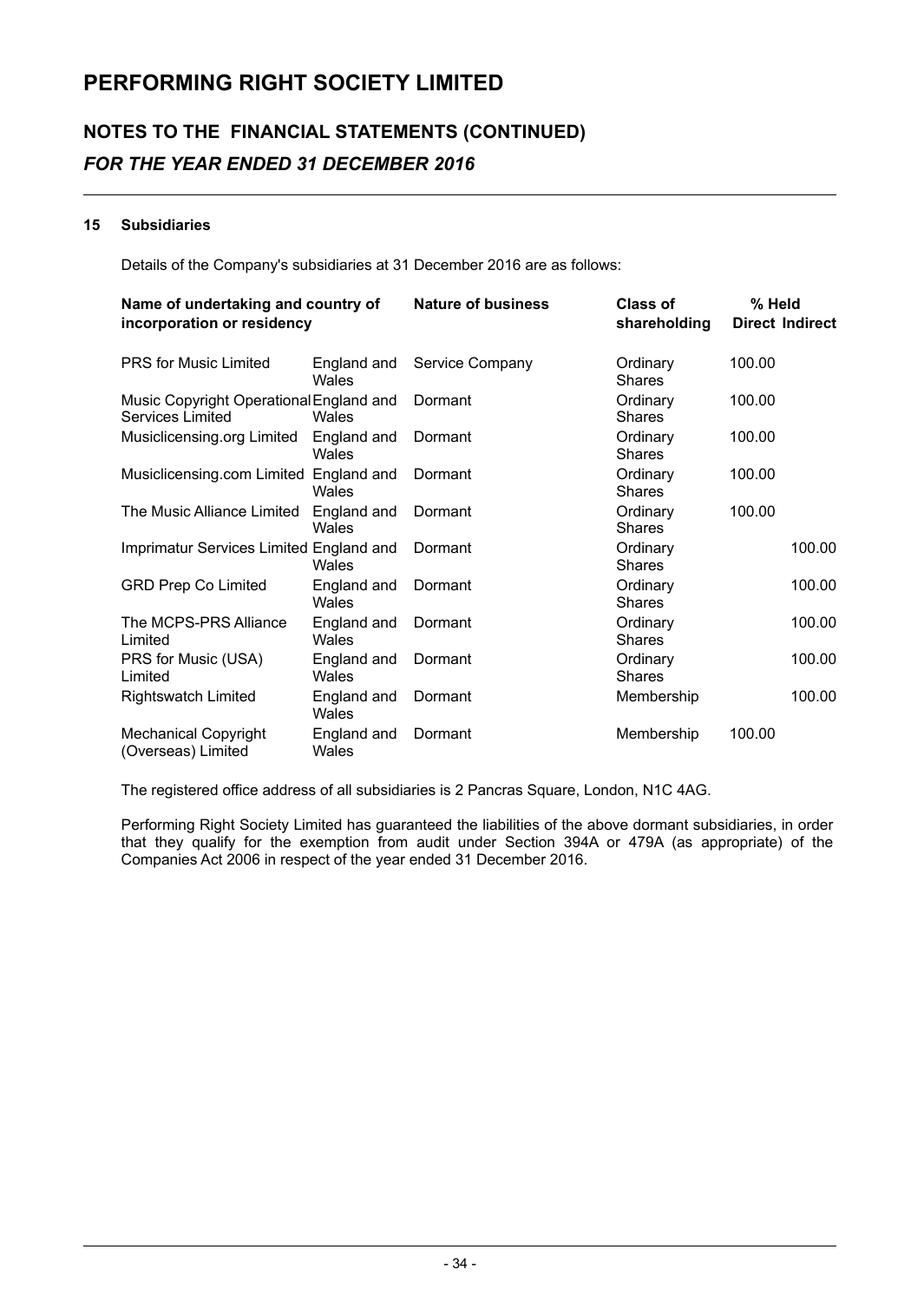# **NOTES TO THE FINANCIAL STATEMENTS (CONTINUED)** *FOR THE YEAR ENDED 31 DECEMBER 2016*

#### **16 Joint ventures**

Details of joint ventures at 31 December 2016 are as follows:

| Name of undertaking and country of                                         |                      | Nature of business and<br>registered office address                                               | <b>Class of</b>           | % Held                 |
|----------------------------------------------------------------------------|----------------------|---------------------------------------------------------------------------------------------------|---------------------------|------------------------|
| incorporation or residency                                                 |                      |                                                                                                   | shareholding              | <b>Direct Indirect</b> |
| <b>International Copyright</b><br><b>Enterprise Services AB</b>            | Sweden               | Service Centre<br>Gustavslundsvägen 135,<br>Stockholm, 167 51 Bromma,<br>Sweden                   | Ordinary<br><b>Shares</b> | 33.33                  |
| <b>Network of Music Partners</b><br>A/S                                    | Denmark              | <b>Service Centre</b><br>Rued Langgaards Vej 8, 2300<br>Copenhagen S, Denmark                     | Ordinary<br><b>Shares</b> | 50.00                  |
| <b>SOLAR-Music Rights</b><br>Management GmbH                               | Germany              | Pan-European Licencing<br>Rechtsanwältin, Rosenheimer<br>Straße 11, D-81667 München               | Ordinary<br><b>Shares</b> | 50.00                  |
| Global Repertoire Database England and<br>Limited*                         | Wales                | Global repertoire database<br>2 Pancras Square, London,<br>United Kingdom, N1C 4AG                | Membership                | 50.00                  |
| <b>International Copyright</b><br><b>Enterprise Services Limited Wales</b> | England and          | Multi-territorial Licencing<br>2 Pancras Square, London,<br>United Kingdom, N1C 4AG               | Ordinary<br><b>Shares</b> | 33.33                  |
| <b>PPL PRS Limited</b>                                                     | England and<br>Wales | UK public performance<br>licensing<br>1 Upper James Street,<br>London, United Kingdom,<br>W1F 9DE | Ordinary<br><b>Shares</b> | 50.00                  |

\*The Company has an indirect 50% interest in Global Repertoire Database Limited, which has not been equity accounted as it has not operated in the year and its carrying value is insignificant to both the results and the year end position of PRS.

#### **17 Associates**

Details of associates at 31 December 2016 are as follows:

| Name of undertaking and country of                | <b>Nature of business</b> | <b>Class of</b>    | % Held                 |
|---------------------------------------------------|---------------------------|--------------------|------------------------|
| incorporation or residency                        |                           | shareholding       | <b>Direct Indirect</b> |
| British Music Rights Limited England and<br>Wales | Dormant                   | Ordinary<br>Shares | 25.00                  |

The registered office address of British Music Rights Limited is British Music House, 26 Berners Street, London, W1T 3LR.

During the year ISAN UK Limited, in which PRS for Music Limited held a share of 25%, was wound up. The investment had been fully impaired in previous years.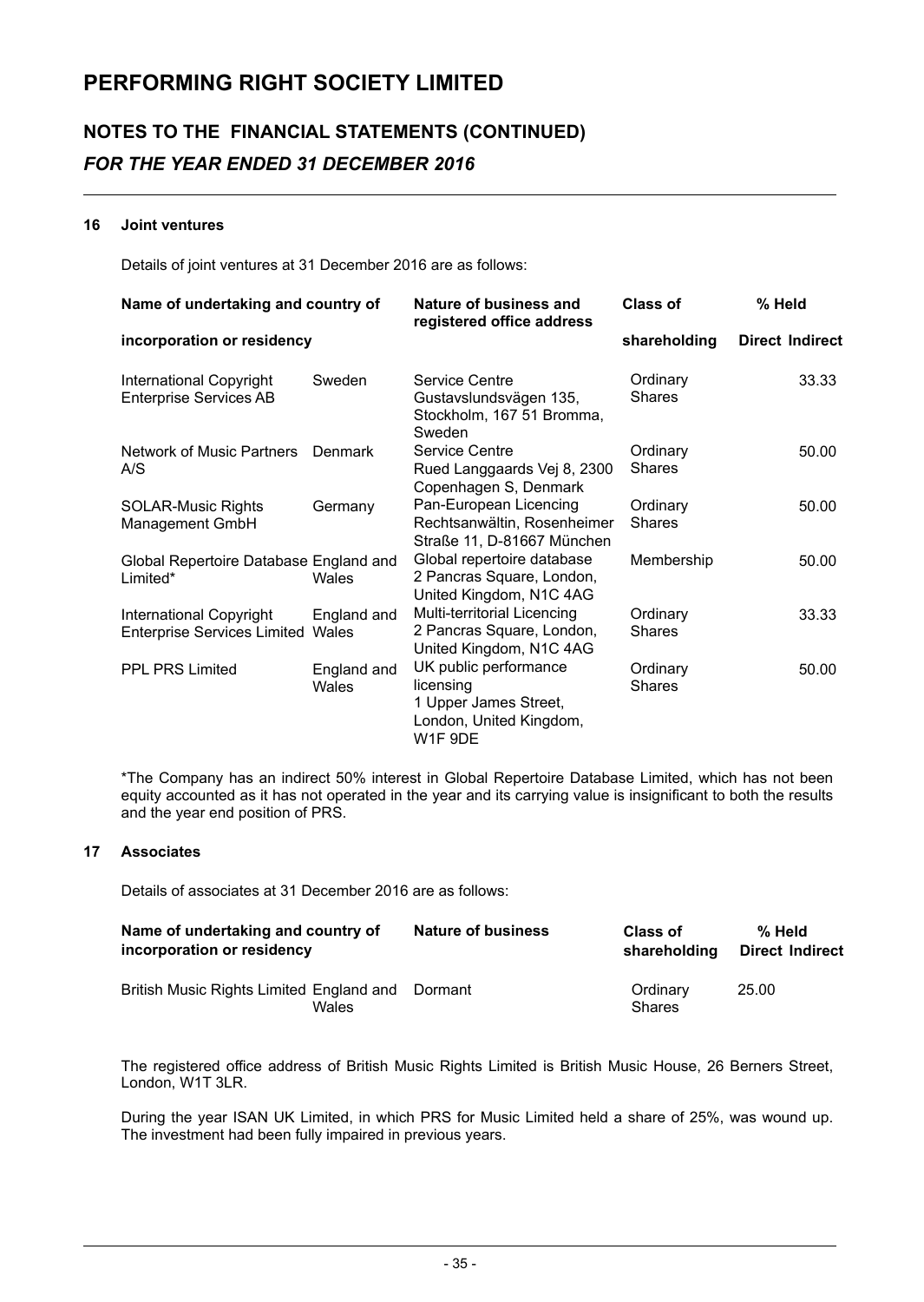# **NOTES TO THE FINANCIAL STATEMENTS (CONTINUED)**  *FOR THE YEAR ENDED 31 DECEMBER 2016*

#### **18 Significant undertakings**

The Group also has significant holdings in undertakings which are not subsidiaries and are not classified as joint ventures or associated undertakings:

|    | Name of undertaking and country of<br>incorporation or residency |                      | <b>Nature of business</b>                                                               |                          | <b>Class of</b><br>shareholding | % Held<br><b>Direct Indirect</b> |
|----|------------------------------------------------------------------|----------------------|-----------------------------------------------------------------------------------------|--------------------------|---------------------------------|----------------------------------|
|    | UK Music 2009 Limited                                            | England and<br>Wales | Lobbying organisation<br>4th Floor, 49 Whitehall,<br>London, United Kingdom,<br>SW1A2BX |                          | Membership                      | 11.10                            |
|    | FT, The Digital Copyright<br><b>Network SAS</b>                  | France               | Royalty information systems<br>130 Rue Cardinet, 75017<br>Paris, France                 | <b>Shares</b>            | Ordinary                        | 13.02                            |
| 19 | <b>Trade and other receivables</b>                               |                      |                                                                                         |                          |                                 |                                  |
|    |                                                                  |                      | Group                                                                                   |                          | Company                         |                                  |
|    |                                                                  |                      | 2016                                                                                    | 2015                     | 2016                            | 2015                             |
|    | Amounts falling due within one year:                             |                      | £000                                                                                    | £000                     | £000                            | £000                             |
|    | Trade receivables                                                |                      | 67,348                                                                                  | 78,701                   | 49,819                          | 54,950                           |
|    | Amounts owed by related parties                                  |                      | 7,162                                                                                   |                          |                                 |                                  |
|    | Corporation tax recoverable                                      |                      | 1,309                                                                                   | 1,661                    | 558                             | 911                              |
|    | Amounts owed by subsidiary undertakings                          |                      |                                                                                         |                          | 83,452                          | 71,458                           |
|    | Amounts owed by joint ventures                                   |                      | 3,228                                                                                   | 955                      |                                 |                                  |
|    | Other receivables                                                |                      | 26,436                                                                                  | 19,937                   | 20,312                          | 19,253                           |
|    | Prepayments and accrued income                                   |                      | 2,237                                                                                   | 1,646                    |                                 |                                  |
|    |                                                                  |                      | 107,720                                                                                 | 102,900                  | 154,141                         | 146,572                          |
|    |                                                                  |                      | $  -$                                                                                   | $\overline{\phantom{a}}$ |                                 |                                  |
|    | Amounts falling due after more than one<br>year:                 |                      |                                                                                         |                          |                                 |                                  |
|    | Amounts owed by subsidiary undertakings                          |                      |                                                                                         |                          | 7,073                           | 8,036                            |
|    | Amounts owed by joint ventures                                   |                      | 7,773                                                                                   | 6,852                    |                                 |                                  |
|    | Other receivables                                                |                      | 1,522                                                                                   |                          |                                 |                                  |
|    |                                                                  |                      | 9,295                                                                                   | 6,852                    | 7,073                           | 8,036                            |
|    |                                                                  |                      |                                                                                         |                          |                                 |                                  |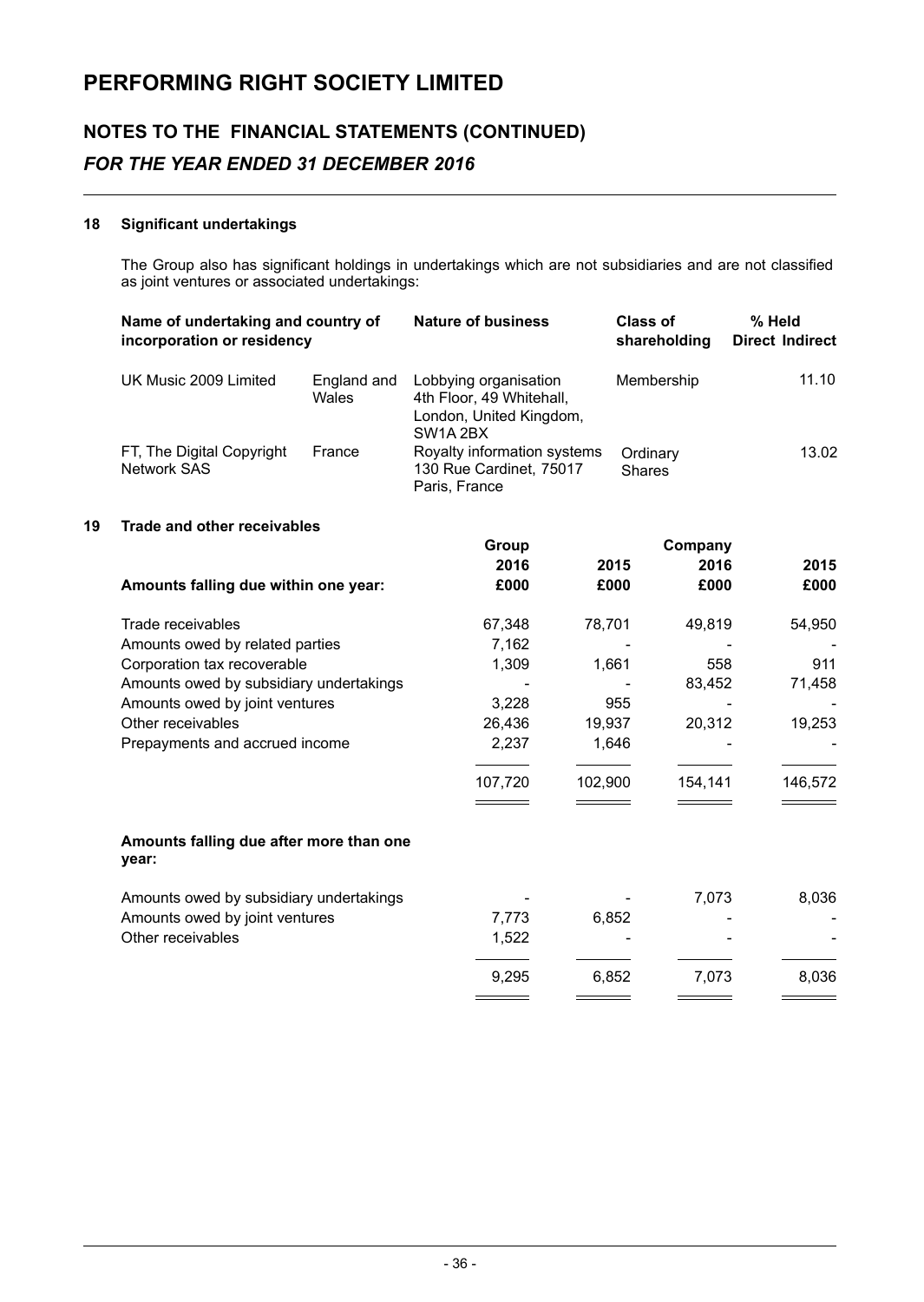# **NOTES TO THE FINANCIAL STATEMENTS (CONTINUED)** *FOR THE YEAR ENDED 31 DECEMBER 2016*

#### **19 Trade and other receivables (Continued)**

Within amounts falling due within one year in the Company, an amount of £962,000 (2015 - £980,000) within the amount owed by subsidiary undertakings relates to the current element of the interest free loan to PfM. The loan relates to exceptional contributions into the defined benefit pension schemes made by PfM in 2005 and funded by the Company. The balances are repayable over 20 years and are contractually not interest-bearing. The loan is measured at the present value of the future payments discounted at a market rate of interest for a similar financial instruments. Over the period of the loan, interest payable is calculated and added to the loan using the effective interest method. At the transition date the loan was discounted at 6.5% (Bank of England rate at the inception date, 2005, plus 2%) and the shortfall credited to profit and loss reserve. The effect of discounting will unwind over the period of the loan as interest charged to the income statement.

Trade receivables are stated after provisions for impairment of £4,029,000 (2015 - £4,501,000).

#### *Loans receivable - ICE Operations*

Three Swedish krona loans carried forward from 2015 are being paid in equal instalments until the end of 2020. The balances receivable at 31 December 2016 were SEK 18.5m (£1,508,000), SEK 1.4m (£111,000) and SEK 12.7m (£1,033,000).

A Swedish krona loan carried forward from 2015 is being paid in equal instalments until the end of 2024. The balance receivable at 31 December 2016 is SEK 3.9m (£315,000).

A Swedish krona loan is carried forward from 2015 with a further amount of SEK 5.8m (£471,000) advanced in 2016. The loan will be paid in equal instalments starting in 2017 and ending in 2020. The balance receivable at 31 December 2016 is SEK 10.7m (£873,000).

A Swedish krona loan is carried forward from 2015 with a further amount of SEK 760,000 (£62,000) advanced in 2016. The loan will be repaid in equal instalments starting in 2017 and ending in 2021. The balance receivable at 31 December 2016 is SEK 2.4m (£198,000).

A Euro loan is carried forward from 2015 with a further amount of €152,000 (£116,000) advanced in 2016. The loan will be paid in equal instalments starting in 2017 and ending in 2020. The balance receivable at 31 December 2016 is €1.7m (£1,315,000).

A Euro loan is carried forward from 2015 with a further amount of €460,000 (£350,000) advanced in 2016. The loan will be paid in equal instalments starting in 2017 and ending in 2020. The balance receivable at 31 December 2016 is €0.5m (£398,000).

The interest rate for all loans is set per annum and is equal to the six month Stockholm Interbank offered rate, referred to as STIBOR 6M, +1% or +2%. PfM had total loans of £5,751,000 receivable from ICE Operations at 31 December 2016 (2015 - £5,370,000).

#### *Loans receivable – ICE Services*

A Euro loan is carried forward from 2015 and will be paid in equal instalments starting in 2017 and ending in 2020. The balance receivable at 31 December 2016 is €2.2m (£1,704,000).

A Euro loan is carried forward from 2015 with a further amount of €400,000 (£304,000) advanced in 2016. The loan will be paid in equal instalments starting in 2017 and ending in 2020. The balance receivable at 31 December 2016 is €1.5m (£1,134,000).

A new Shareholder Loan credit facility was agreed with ICE Services on 19 December 2016, shared equally with the PfM's joint venture partners, GEMA and STIM. A loan of €1m (£839,000) was advanced under the new facility and will be repaid in equal instalments starting in 2017 and ending in 2021.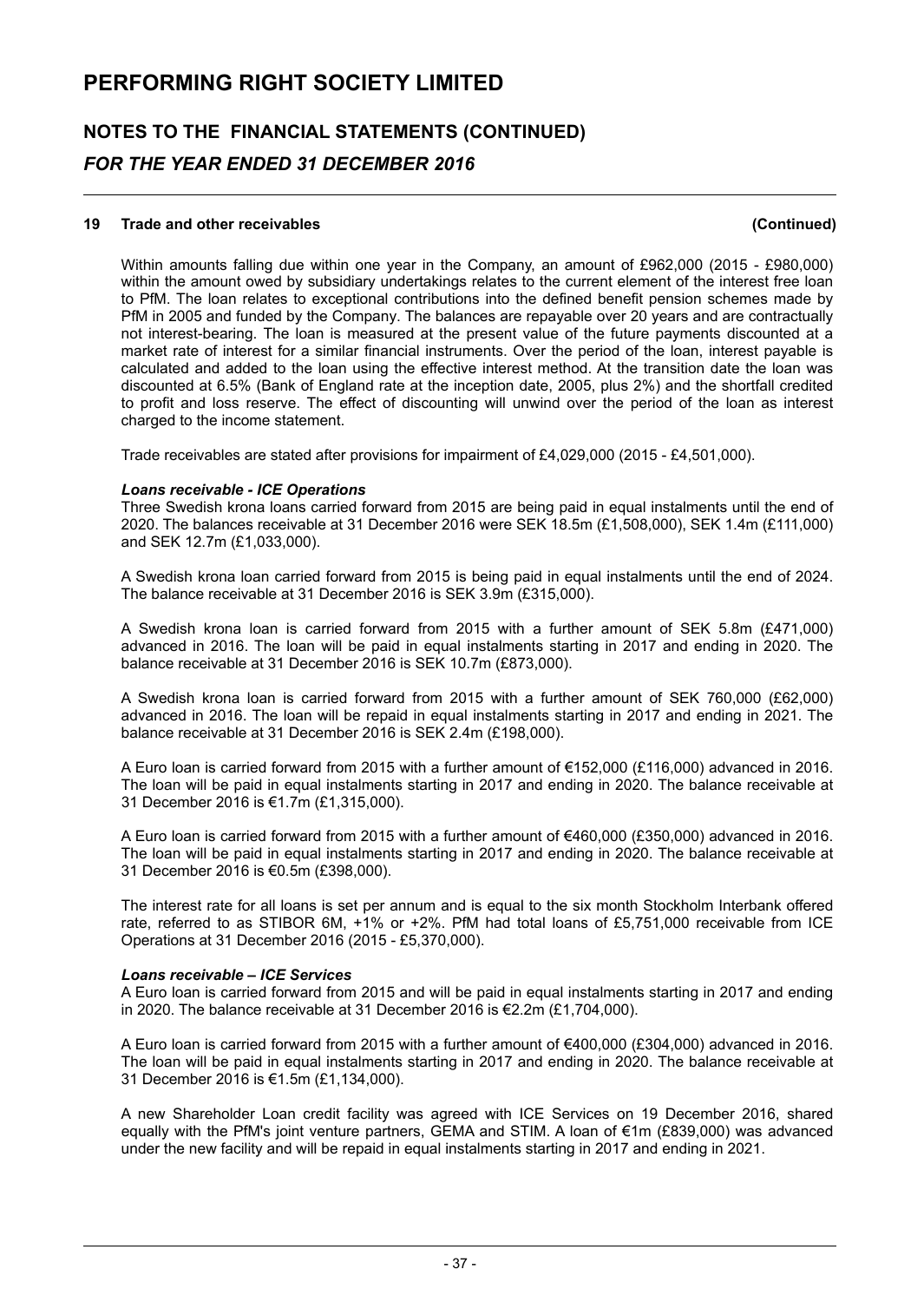# **NOTES TO THE FINANCIAL STATEMENTS (CONTINUED)** *FOR THE YEAR ENDED 31 DECEMBER 2016*

#### **19 Trade and other receivables (Continued)**

#### *Loans receivable – ICE Services (continued)*

The interest rate for these loans is set at the Bank of England Base rate +2%. Security is provided by a floating charge on the assets of ICE Services. PfM had total loans of £3,677,000 receivable from ICE Services at 31 December 2016 (2015 - £2,437,000).

#### *Loans receivable – SOLAR*

A new credit facility was agreed with SOLAR on 5 July 2016 to aid with cash flow and is shared equally with the PfM joint venture partner GEMA. A loan of  $\epsilon$ 1.25m (£1,073,000) was advanced under the new facility and will be repaid in equal instalments in 2017. The interest rate for this loan is set at the Bank of England Base rate + 2%. PfM had total loans of £1,073,000 receivable from SOLAR at 31 December 2016 (2015 - £nil)

#### *Loans receivable – PPL - PRS*

A new credit facility was agreed with PPL - PRS on 20 December 2016 and is shared equally with the PfM joint venture partner Phonographic Performance Limited. A loan of £500,000 was advanced under the new facility and will be repaid in equal instalments over five years following the commencement of licensing activity in the joint venture. The interest rate for these loans is set at the Bank of England Base rate +2%. PfM had total loans of £500,000 receivable from PPL - PRS at 31 December 2016 (2015 - £nil).

#### **20 Financial Instruments**

As of June 2016 PfM has entered into forward foreign currency contracts on all loans made to ICE Operations, ICE services and SOLAR. A fixed rate is agreed for the term of each loan and forward contracts are entered into for a year at a time and rolled forward until the maturity date. The maturity dates for these loan repayments are at various dates until 2023. All forward contracts are recognised in the statement of financial position and are measured at fair value through the income statement, using the fixed market value exchange rates agreed at the start of each forward contract. The value of forward contracts recognised in the statement of financial position as at 31 December 2016 was £10,501,000 (2015: £nil).

#### **21 Current liabilities**

|                                        |              |         |         | Company |         |
|----------------------------------------|--------------|---------|---------|---------|---------|
|                                        |              | 2016    | 2015    | 2016    | 2015    |
|                                        | <b>Notes</b> | £000    | £000    | £000    | £000    |
| Amounts owed to members and affiliated |              |         |         |         |         |
| societies                              |              | 251,933 | 217,240 | 251,933 | 217,240 |
| Trade payables                         |              | 2.485   | 1.601   |         |         |
| Amounts owed to MCPS                   | 23           | 12,904  | 16.090  | 1.000   | 1,000   |
| Other taxation and social security     |              | 2.206   | 1,742   | 306     | 410     |
| Deferred revenue                       |              | 71,759  | 56,001  | 71,759  | 56,001  |
| Other payables                         |              | 4,695   | 4.059   | 4,695   | 4,059   |
| Accruals                               |              | 23,802  | 16,795  |         | 904     |
|                                        |              |         |         |         | 279,614 |
|                                        |              | 369,784 | 313,528 | 329,693 |         |

An amount of £11,904,000 (2015 - £15,090,000) is included within amounts due to MCPS, upon which the Group has no obligation to pay interest now or in the future and has no repayment obligation.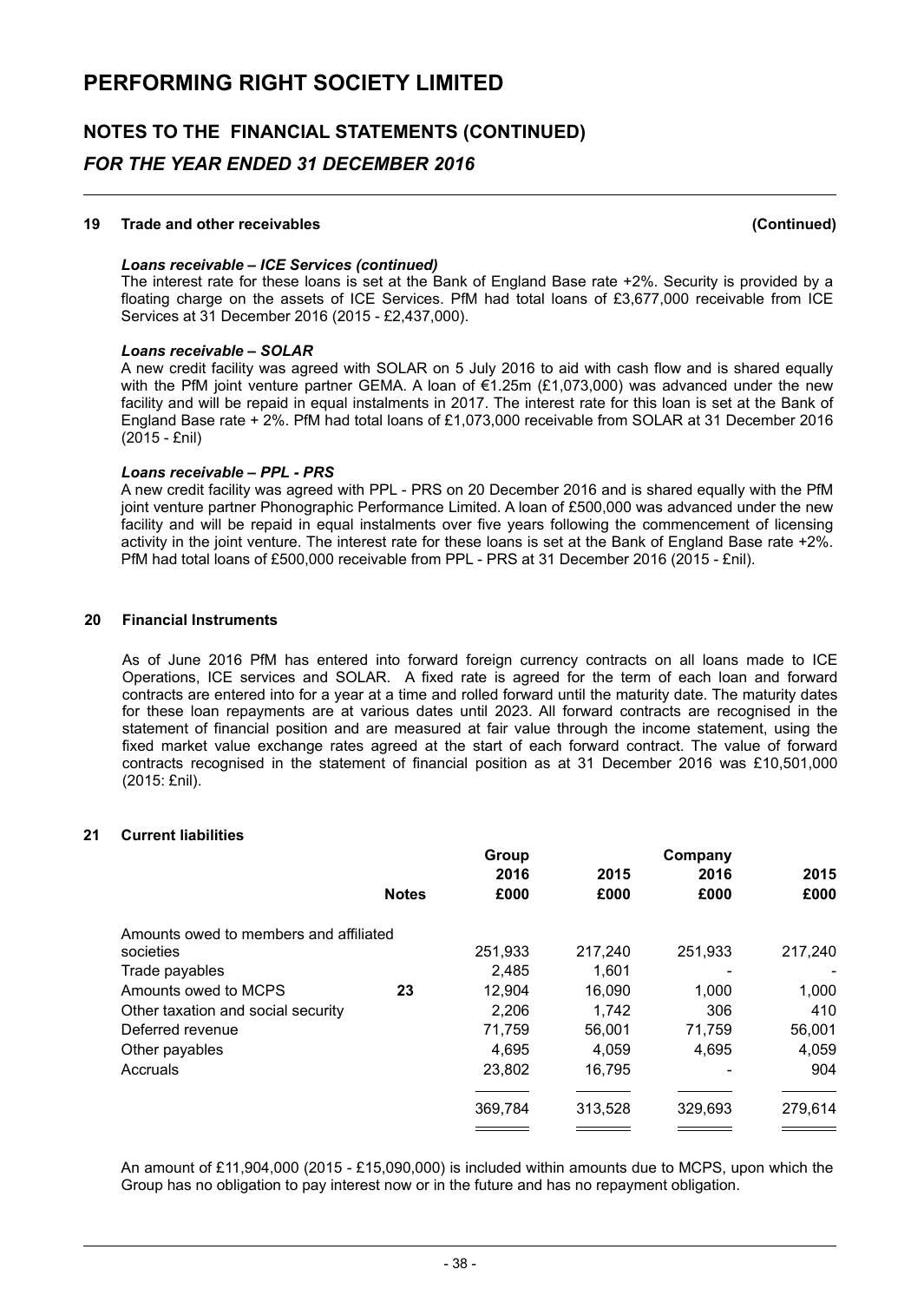# **NOTES TO THE FINANCIAL STATEMENTS (CONTINUED)** *FOR THE YEAR ENDED 31 DECEMBER 2016*

| 22 | Creditors: amounts falling due after more than one year |              |       |       |         |       |
|----|---------------------------------------------------------|--------------|-------|-------|---------|-------|
|    |                                                         |              | Group |       | Company |       |
|    |                                                         |              | 2016  | 2015  | 2016    | 2015  |
|    |                                                         | <b>Notes</b> | £000  | £000  | £000    | £000  |
|    | <b>Borrowings</b>                                       | 23           | 4,470 | 5,372 | 4,470   | 5,372 |
|    |                                                         |              |       |       |         |       |
| 23 | <b>Borrowings</b>                                       |              |       |       |         |       |
|    |                                                         |              | Group |       | Company |       |
|    |                                                         |              | 2016  | 2015  | 2016    | 2015  |
|    |                                                         |              | £000  | £000  | £000    | £000  |
|    | Loan from MCPS                                          |              | 5,470 | 6,372 | 5,470   | 6,372 |
|    |                                                         |              |       |       |         |       |
|    | Payable within one year                                 |              | 1,000 | 1,000 | 1,000   | 1,000 |
|    | Payable after one year                                  |              | 4,470 | 5,372 | 4,470   | 5,372 |

The loan from MCPS is repayable in instalments over the period 1 January 2015 to 1 January 2021 and is free from interest. On adoption of FRS 102 the present value of the future payments were discounted at a market rate of interest for similar financial instruments. At the transition date the loan was discounted at 2.5% (Bank of England rate at the inception date, 2013, plus 2%) and the shortfall debited to profit and loss reserve. The effect of discounting will unwind over the period of the loan as interest charged to the income statement.

#### **24 Investments**

Investments are short-term bank deposits consisting of £5,000,000 (2015 - £5,000,000) held in an overnight deposit account, £83,000,000 (2015 - £74,000,000) held in 6 months notice accounts and £46,000,000 (2015 - £36,000,000) held in 12 months notice accounts. £5,000,000 (2015 - £5,000,000) of these short-term bank deposits are held by PfM in cash at bank and in hand.

#### **25 Provisions for liabilities**

|                                |              | Group  |        | Company                  |                          |
|--------------------------------|--------------|--------|--------|--------------------------|--------------------------|
|                                |              | 2016   | 2015   | 2016                     | 2015                     |
|                                | <b>Notes</b> | £000   | £000   | £000                     | £000                     |
| <b>Relocation costs</b>        |              | 30     | 254    | ۰                        | -                        |
| Legal provisions               |              | 1,671  | 845    | $\overline{\phantom{a}}$ | $\overline{\phantom{a}}$ |
|                                |              |        |        |                          |                          |
|                                |              | 1,701  | 1,099  | ۰                        |                          |
| Retirement benefit obligations | 26           | 34,410 | 22,233 |                          |                          |
|                                |              |        |        |                          |                          |
|                                |              | 36,111 | 23,332 |                          |                          |
|                                |              |        |        |                          |                          |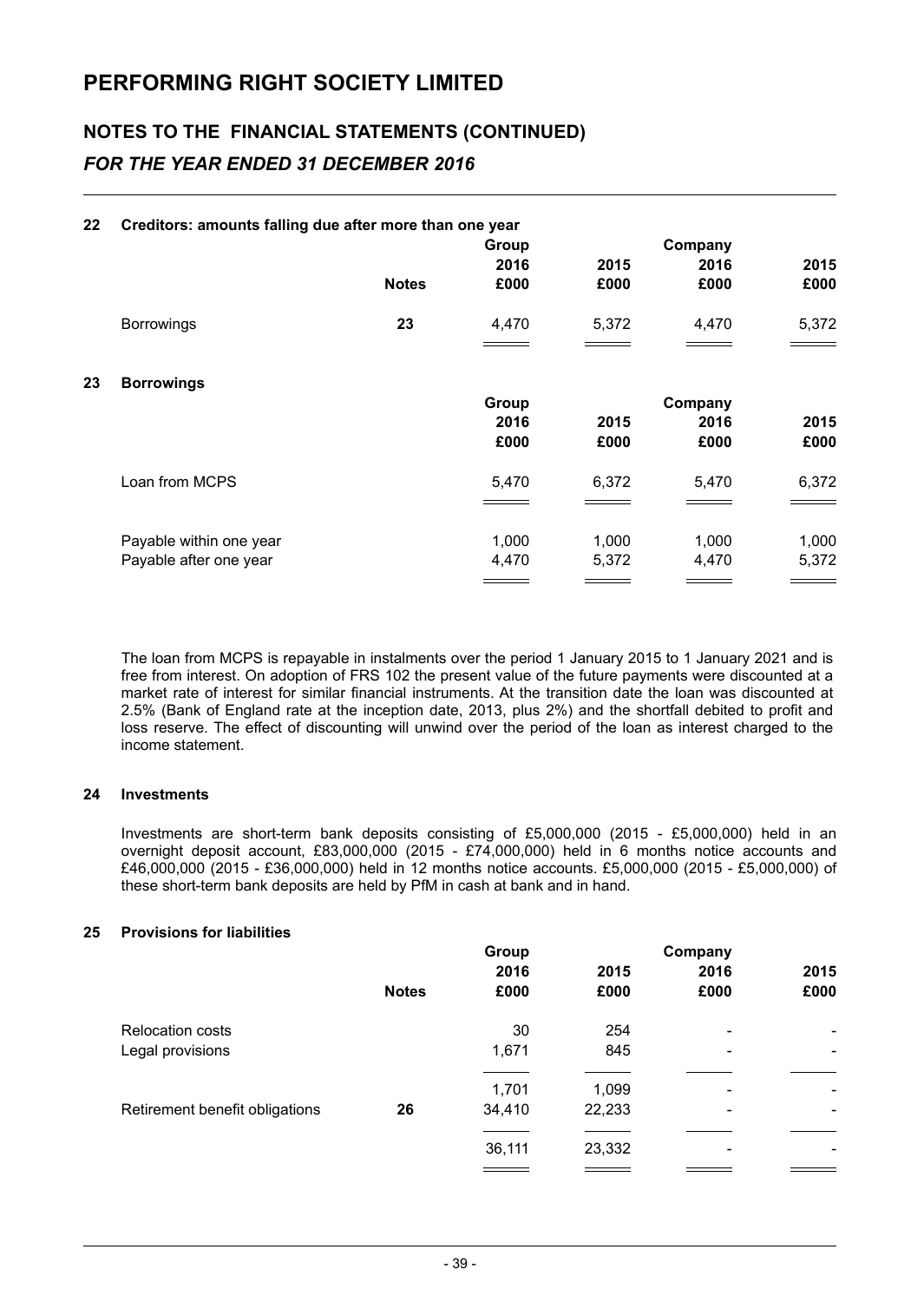# **NOTES TO THE FINANCIAL STATEMENTS (CONTINUED)** *FOR THE YEAR ENDED 31 DECEMBER 2016*

#### **25 Provisions for liabilities (Continued)**

Movements on provisions apart from deferred tax liabilities:

|                                   | <b>Relocation</b><br>costs | Legal<br>provisions | Total |
|-----------------------------------|----------------------------|---------------------|-------|
| Group                             | £000                       | £000                | £000  |
| At 1 January 2016                 | 254                        | 845                 | 1,099 |
| Additional provisions in the year | $\overline{\phantom{a}}$   | 1,302               | 1,302 |
| Reversal of provision             | (184)                      |                     | (184) |
| Utilisation of provision          | (40)                       | (476)               | (516) |
| At 31 December 2016               | 30                         | 1,671               | 1,701 |
|                                   |                            |                     |       |

The Group has recognised a provision for the estimated cost of the consequences of relocating staff, following an office move in 2014. The costs represent contractual or similar past obligations at the reporting end date.

The Group has recognised a constructive obligation relating to litigation at the statement of financial position date. The costs represent an estimate of the legal fees that will be incurred by the Group in following the most likely course of action pertaining to three litigation cases where PfM is the claimant. It is expected that most of these costs will have been incurred within one year of the statement of financial position date.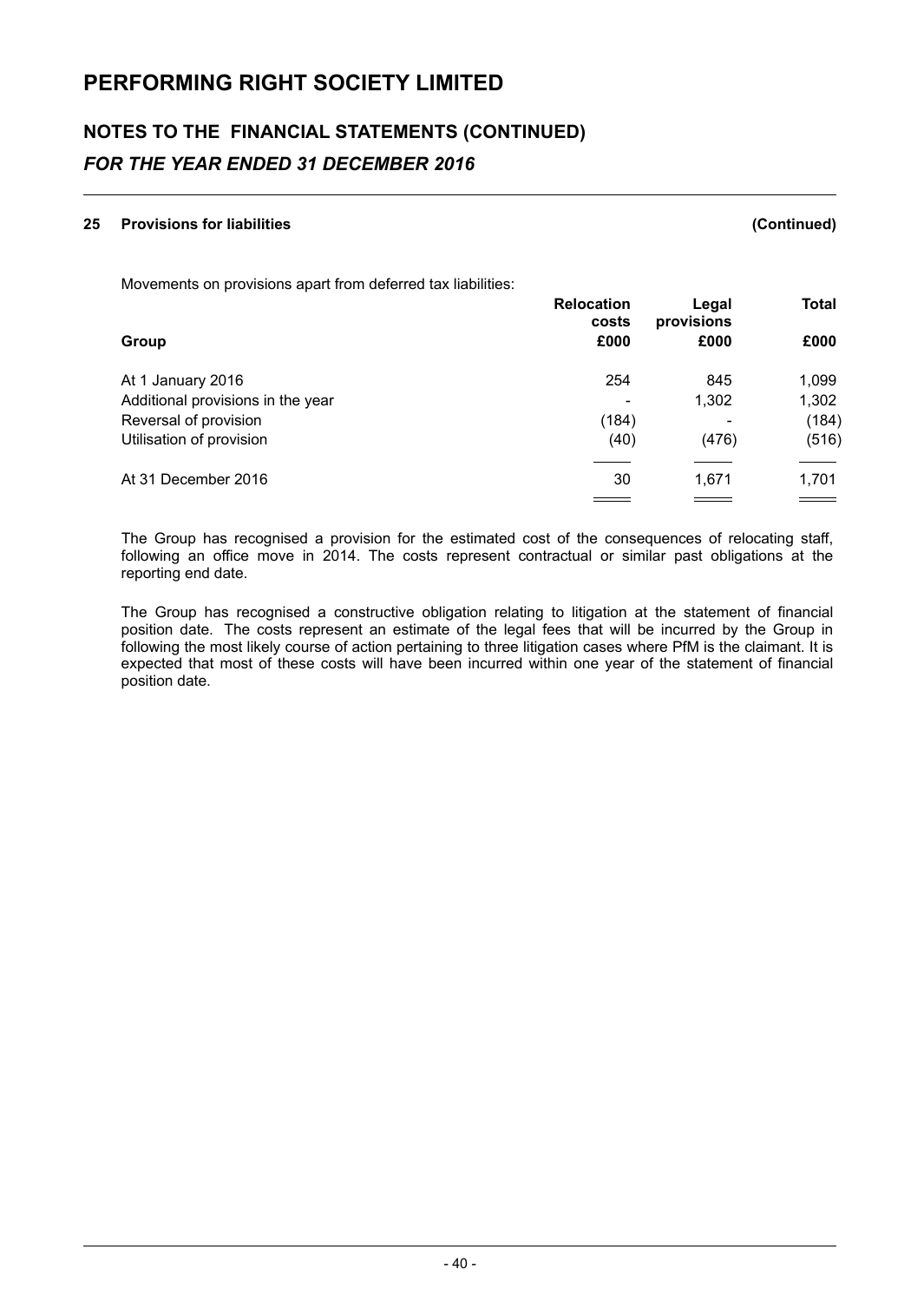#### **26 Retirement benefit schemes**

| Defined contribution schemes                                          | 2016<br>£000 | 2015<br>£000    |
|-----------------------------------------------------------------------|--------------|-----------------|
| Charge to income statement in respect of defined contribution schemes | 1.356        | 1.358<br>$\sim$ |

A defined contribution pension scheme is operated for all qualifying employees. The assets of the scheme are held separately from those of the Group in an independently administered fund.

#### **Defined benefit schemes**

The Group operates two separately administered defined benefit pension schemes. The MCPS-PRS Alliance Pension Scheme (MCPS) (formerly the MCPS scheme) was closed to new entrants from 1 January 1999 and The MCPS-PRS Alliance Pension Scheme (formerly the PRS scheme) was closed to new entrants from 1 January 2003. On 31 December 2010 the schemes were closed to future accrual with active members losing the link to final salary.

#### *Valuation*

In March 2016, the triennial valuations of the pension schemes were completed. The deficit funding plan was reassessed between the Group and the trustees of the schemes, with the deficit funding remaining at the same level as in prior years. The plan involves the Group making annual payments into the schemes in order to address the deficit by February 2028 for the MCPS-PRS Alliance Pension Scheme and June 2030 for the MCPS-PRS Alliance Pension Scheme (MPCS).

#### *Key assumptions*

|                                                   | 2016 | 2015 |
|---------------------------------------------------|------|------|
|                                                   | $\%$ | %    |
| Discount rate                                     | 2.7  | 3.7  |
| Expected rate of increase of pensions in payment  | 3.2  | 3.1  |
| Expected rate of salary increases                 | n/a  | n/a  |
| Expected rate of revaluation of deferred pensions | 2.2  | 2.1  |
| Expected rate of decrease of pensions in payment  | n/a  | n/a  |
| Inflation                                         | 3.3  | 3.2  |

#### *Mortality assumptions*

Assumed life expectations on retirement at age 65:

|                      | 2016              | 2015          |
|----------------------|-------------------|---------------|
|                      | <b>Years</b>      | <b>Years</b>  |
| Retiring today       |                   |               |
| - Males              | 22.5              | 22.4          |
| - Females            | 24.6              | 24.5          |
|                      |                   | $\sim$ $\sim$ |
| Retiring in 20 years |                   |               |
| - Males              | 24.2              | 24.1          |
| - Females            | 26.5              | 26.4          |
|                      | $\equiv$ $\equiv$ | $=$           |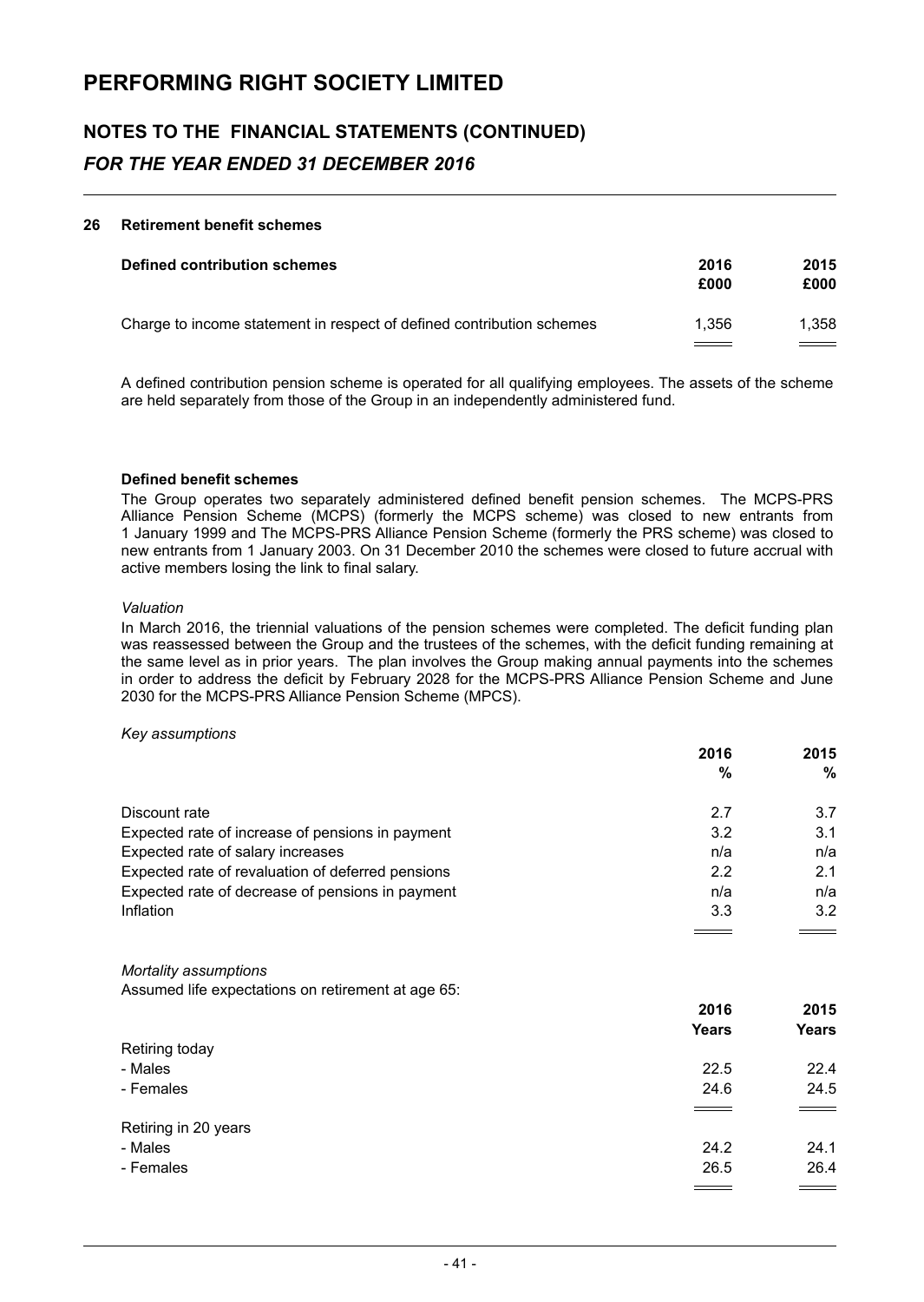#### **26 Retirement benefit schemes (Continued)**

This decrease in the discount rate is a consequence of a reduction in prevailing corporate bond rates between 31 December 2015 and 31 December 2016.

The post-retirement mortality assumptions allow for expected decrease in longevity. The "current" disclosures above relate to assumptions based on longevity (in years) following retirement at the balance sheet date, with "future" being that relating to an employee retiring in 2030.

The amounts included in the statement of financial position arising from obligations in respect of defined benefit plans are as follows:

|                                                          | Group        |              | Company      |              |
|----------------------------------------------------------|--------------|--------------|--------------|--------------|
|                                                          | 2016<br>£000 | 2015<br>£000 | 2016<br>£000 | 2015<br>£000 |
| Present value of defined benefit obligations             | 36,124       | 24,120       |              |              |
| Deficit in scheme                                        | 36,124       | 24,120       |              |              |
| Deferred taxation balance relating to pension<br>schemes | (1,714)      | (1,887)      |              |              |
| Total liability recognised                               | 34,410       | 22,233       |              |              |

The defined benefit obligation comprises of £297,202,000 (2015 – £247,508,000) from plans that are wholly or partly funded.

The MCPS-PRS Alliance Pension Scheme closed to future accrual on 31 December 2010. Fixed annual contributions of £3,100,000 have been made to reduce the deficit in the scheme, following the decision at the 2016 triennial valuation for deficit funding to remain at the same level as in prior years.

The MCPS-PRS Alliance Pension Scheme (MCPS) closed to future accrual on 31 December 2010. Fixed annual contributions of £400,000 have been made to reduce the deficit in the scheme following the decision at the 2016 triennial valuation for deficit funding to remain at the same level as in prior years.

Total contributions to the defined benefit plans in the next year are expected to be £3,500,000.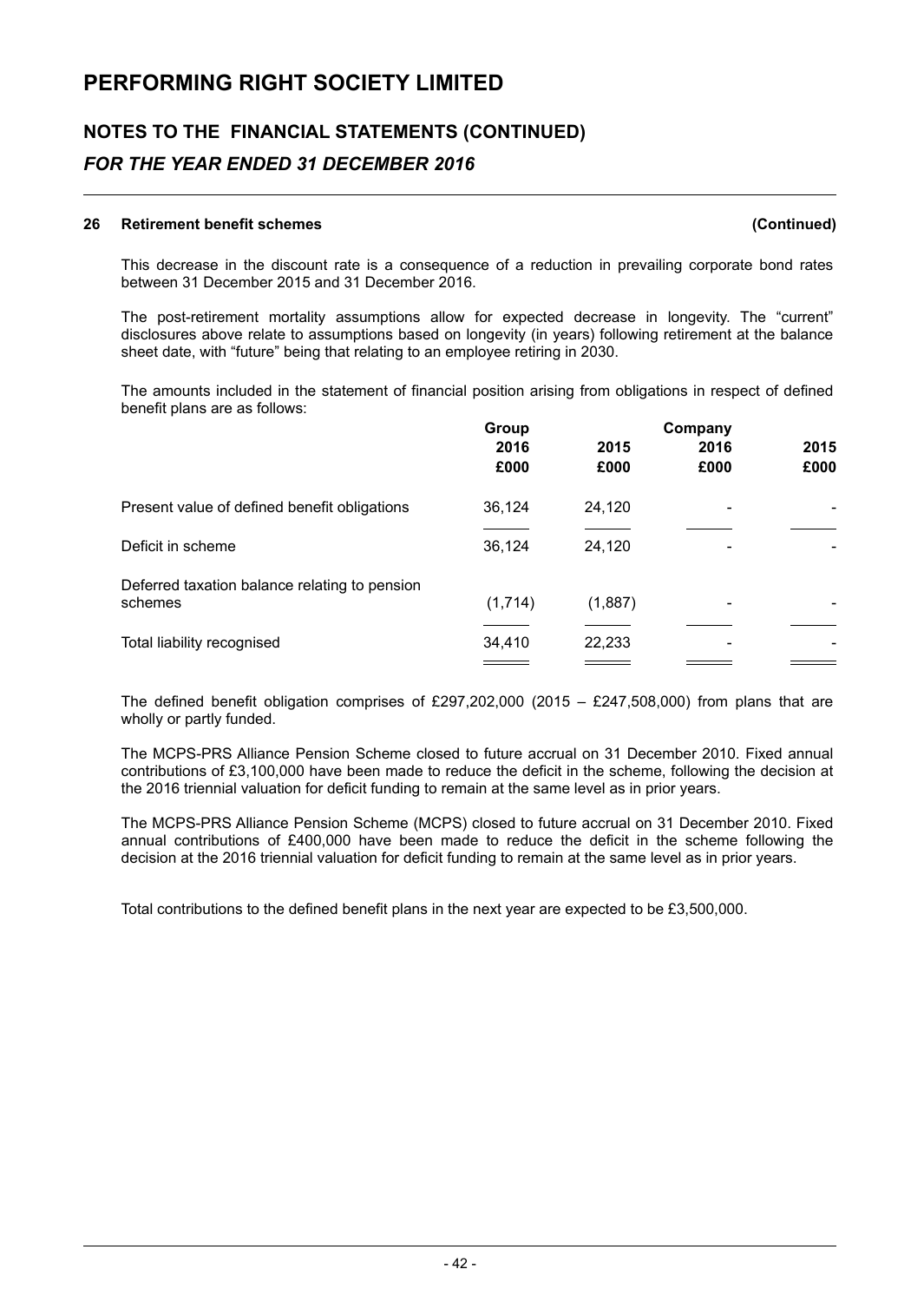#### **26 Retirement benefit schemes (Continued)**

Movements in the present value of defined benefit obligations

|                          | <b>MCPS-PRS Alliance</b><br><b>Pension Scheme</b> |              | <b>MCPS-PRS Alliance</b><br><b>Pension Scheme</b><br>(MCPS) |              | <b>Total</b> | <b>Total</b> |
|--------------------------|---------------------------------------------------|--------------|-------------------------------------------------------------|--------------|--------------|--------------|
|                          | 2016<br>£000                                      | 2015<br>£000 | 2016<br>£000                                                | 2015<br>£000 | 2016<br>£000 | 2015<br>£000 |
| At 1 January             | (211, 479)                                        | (221, 151)   | (36,029)                                                    | (38,854)     | (247, 508)   | (260, 005)   |
| Benefits paid            | 6.294                                             | 6,310        | 634                                                         | 764          | 6.928        | 7.074        |
| Interest cost            | (7,708)                                           | (7,630)      | (1,321)                                                     | (1, 347)     | (9,029)      | (8,977)      |
| Actuarial (losses)/gains | (38, 876)                                         | 10,992       | (8,717)                                                     | 3.408        | (47, 593)    | 14,400       |
|                          |                                                   |              |                                                             |              |              |              |
| At 31 December           | (251, 769)                                        | (211, 479)   | (45, 433)                                                   | (36, 029)    | (297, 202)   | (247, 508)   |
|                          |                                                   |              |                                                             |              |              |              |

The pension plans have not invested in any of the Group's equity, or any of its own properties or other assets used in its operations.

The amounts recognised in the income statement for the year are:

|                                                        | <b>MCPS-PRS Alliance</b><br><b>Pension Scheme</b> |              | <b>MCPS-PRS Alliance</b><br><b>Pension Scheme</b><br>(MCPS) |              | <b>Total</b> | Total        |
|--------------------------------------------------------|---------------------------------------------------|--------------|-------------------------------------------------------------|--------------|--------------|--------------|
|                                                        | 2016<br>£000                                      | 2015<br>£000 | 2016<br>£000                                                | 2015<br>£000 | 2016<br>£000 | 2015<br>£000 |
| Interest on net defined benefit<br>pension liabilities | 646                                               | 1.049        | 181                                                         | 264          | 827          | 1.313        |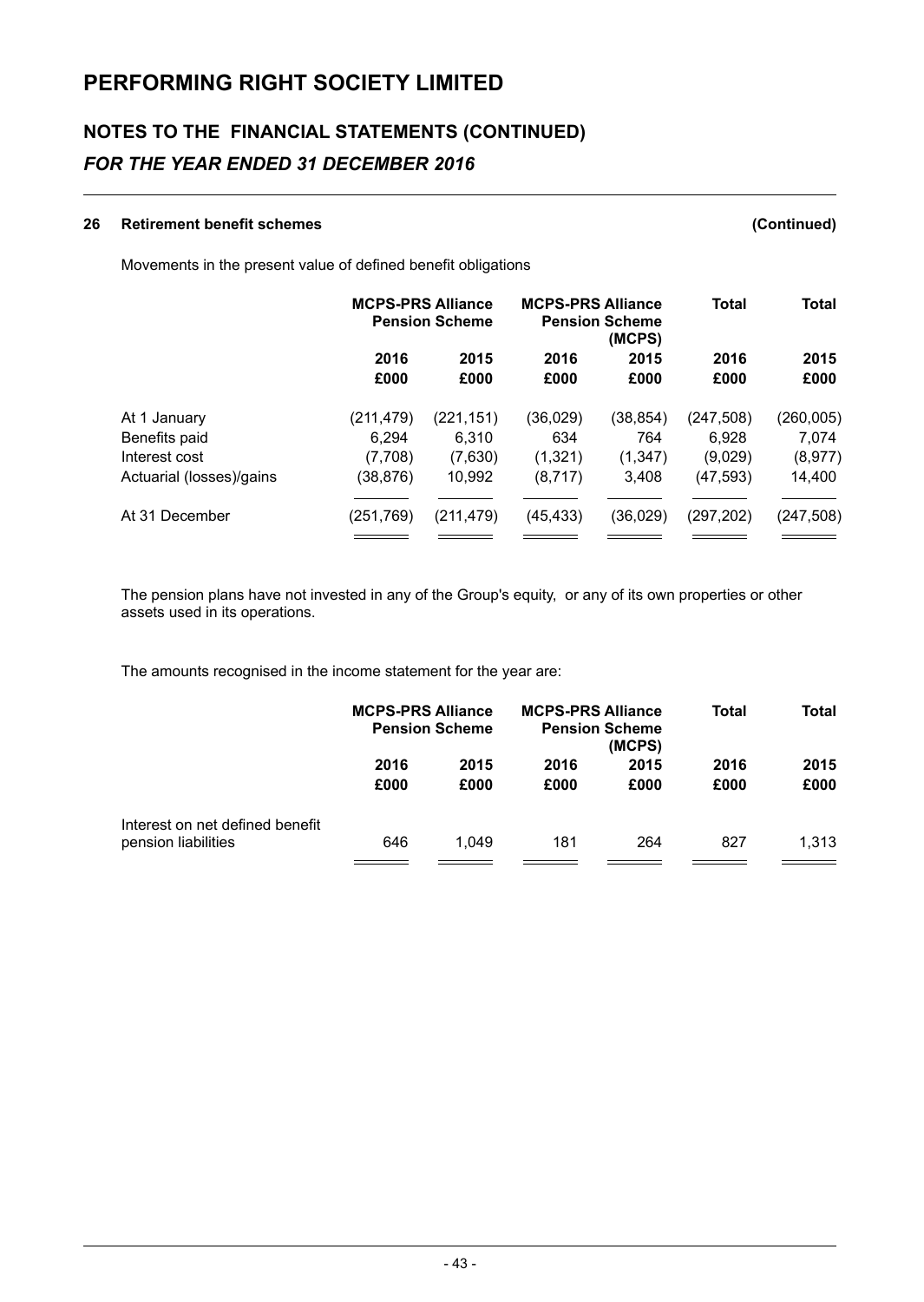# **NOTES TO THE FINANCIAL STATEMENTS (CONTINUED)** *FOR THE YEAR ENDED 31 DECEMBER 2016*

#### **26 Retirement benefit schemes (Continued)**

Fair value of plan assets at the reporting period end

|                                     | <b>MCPS-PRS Alliance</b><br><b>Pension Scheme</b> |            |  |
|-------------------------------------|---------------------------------------------------|------------|--|
|                                     | 2016                                              | 2015       |  |
|                                     | £000                                              | £000       |  |
| Equity instruments                  | 70,913                                            | 59,264     |  |
| Debt instruments                    | 79,311                                            | 73,210     |  |
| Property                            | 4,484                                             | 2,847      |  |
| Cash                                | 4,715                                             | 15,514     |  |
| Hedge funds                         | 61,138                                            | 41,065     |  |
| Other                               | 3,372                                             | 562        |  |
| Fair value of scheme assets         | 223,933                                           | 192,462    |  |
| Present value of scheme liabilities | (251, 769)                                        | (211, 479) |  |
|                                     | (27, 836)                                         | (19, 017)  |  |
| Related deferred tax asset          | 1,714                                             | 1,887      |  |
| Net deficit                         | (26, 122)                                         | (17, 130)  |  |
|                                     |                                                   |            |  |

|                                     | <b>MCPS-PRS Alliance</b><br><b>Pension Scheme (MCPS)</b> |           |  |
|-------------------------------------|----------------------------------------------------------|-----------|--|
|                                     | 2016                                                     | 2015      |  |
|                                     | £000                                                     | £000      |  |
| Equity instruments                  | 3,134                                                    | 3,213     |  |
| Debt instruments                    | 12,258                                                   | 9,590     |  |
| Property                            | 4                                                        | 60        |  |
| Cash                                | 89                                                       | 209       |  |
| Hedge funds                         | 21,660                                                   | 17,854    |  |
| Fair value of scheme assets         | 37,145                                                   | 30,926    |  |
| Present value of scheme liabilities | (45, 433)                                                | (36, 029) |  |
|                                     | (8, 288)                                                 | (5, 103)  |  |
| Related deferred tax asset          |                                                          |           |  |
| Net deficit                         | (8, 288)                                                 | (5, 103)  |  |
|                                     |                                                          |           |  |
| Total net pension deficit           | (34, 410)                                                | (22, 233) |  |
|                                     |                                                          |           |  |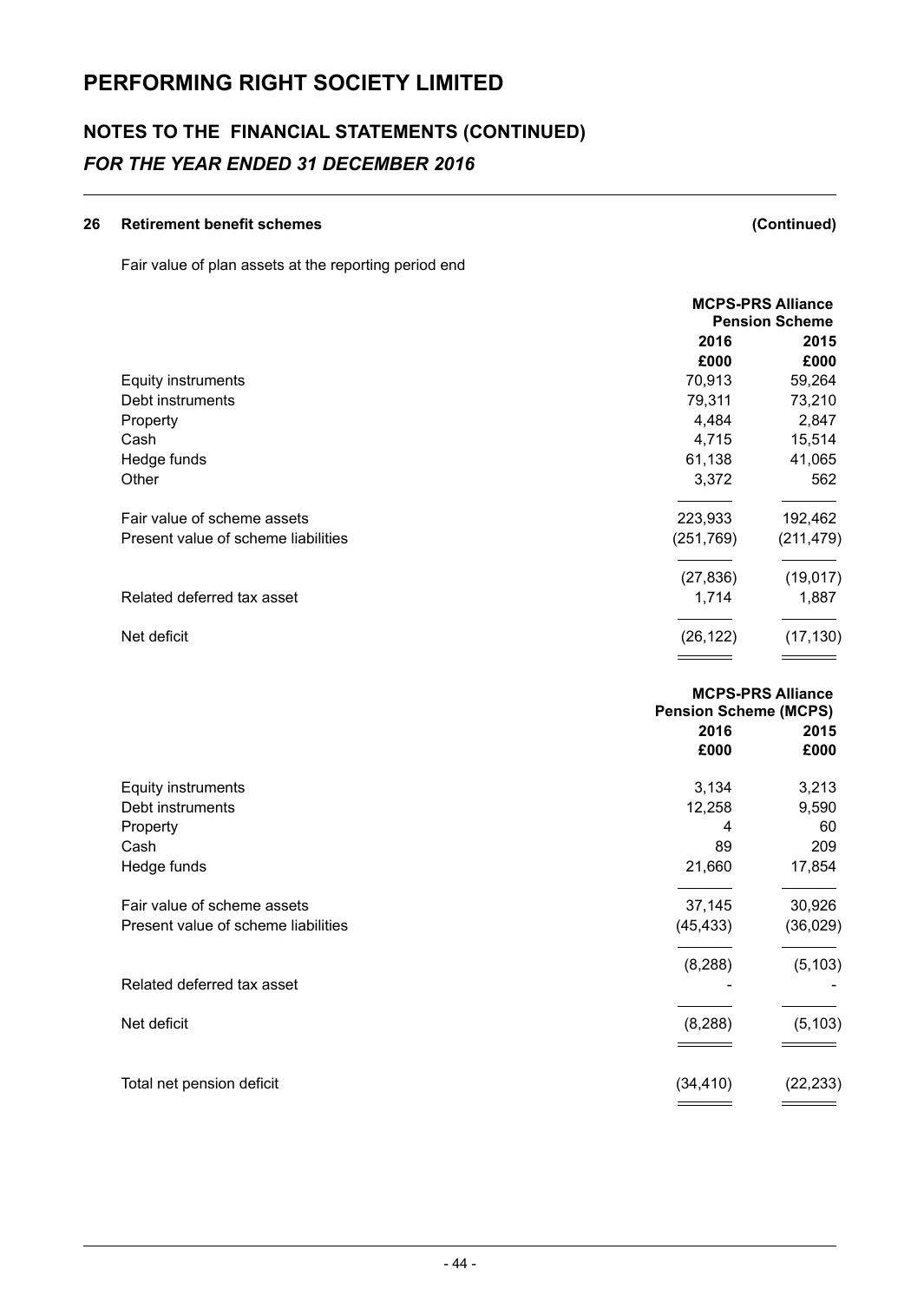# **NOTES TO THE FINANCIAL STATEMENTS (CONTINUED)**  *FOR THE YEAR ENDED 31 DECEMBER 2016*

#### **26 Retirement benefit schemes (Continued)**

Changes in the fair value of plan assets are analysed as follows:

|                                | <b>MCPS-PRS</b><br><b>Alliance</b><br><b>Pension</b><br><b>Scheme</b> | <b>MCPS-PRS</b><br><b>Alliance</b><br><b>Pension</b><br><b>Scheme</b><br>(MCPS) | <b>Total</b> |
|--------------------------------|-----------------------------------------------------------------------|---------------------------------------------------------------------------------|--------------|
|                                | £000                                                                  | £000                                                                            | £000         |
| As at 1 January 2015           | 189,602                                                               | 31,152                                                                          | 220,754      |
| Expected return on plan assets | 6,579                                                                 | 1,082                                                                           | 7,661        |
| <b>Employer contributions</b>  | 3,100                                                                 | 400                                                                             | 3,500        |
| Benefits paid                  | (6,310)                                                               | (764)                                                                           | (7,074)      |
| <b>Actuarial losses</b>        | (509)                                                                 | (944)                                                                           | (1, 453)     |
|                                |                                                                       |                                                                                 |              |
| As at 1 January 2016           | 192,462                                                               | 30,926                                                                          | 223,388      |
| Expected return on plan assets | 7,062                                                                 | 1,140                                                                           | 8,202        |
| <b>Employer contributions</b>  | 3,100                                                                 | 400                                                                             | 3,500        |
| Benefits paid                  | (6, 294)                                                              | (634)                                                                           | (6,928)      |
| Actuarial gains                | 27,603                                                                | 5,313                                                                           | 32,916       |
| As at 31 December 2016         | 223,933                                                               | 37,145                                                                          | 261,078      |
|                                |                                                                       |                                                                                 |              |

#### **Actuarial gains/losses**

|                           |           | <b>MCPS-PRS Alliance</b> | <b>MCPS-PRS Alliance</b> |                              | <b>Total</b> | <b>Total</b> |
|---------------------------|-----------|--------------------------|--------------------------|------------------------------|--------------|--------------|
|                           |           | <b>Pension Scheme</b>    |                          | <b>Pension Scheme (MCPS)</b> |              |              |
|                           | 2016      | 2015                     | 2016                     | 2015                         | 2016         | 2015         |
|                           | £000      | £000                     | £000                     | £000                         | £000         | £000         |
| Gains/(losses)            |           |                          |                          |                              |              |              |
| on plan assets            | 27.603    | (509)                    | 5.313                    | (944)                        | 32.916       | (1, 453)     |
| (Losses)/gains<br>on plan |           |                          |                          |                              |              |              |
| liabilities               | (38, 876) | 10,992                   | (8,717)                  | 3,408                        | (47, 593)    | 14,400       |
|                           |           |                          |                          |                              |              |              |
|                           | (11, 273) | 10,483                   | (3, 404)                 | 2,464                        | (14, 677)    | 12,947       |
|                           |           |                          |                          |                              |              |              |

The Company had no post employment benefits at 31 December 2016 (2015: £nil).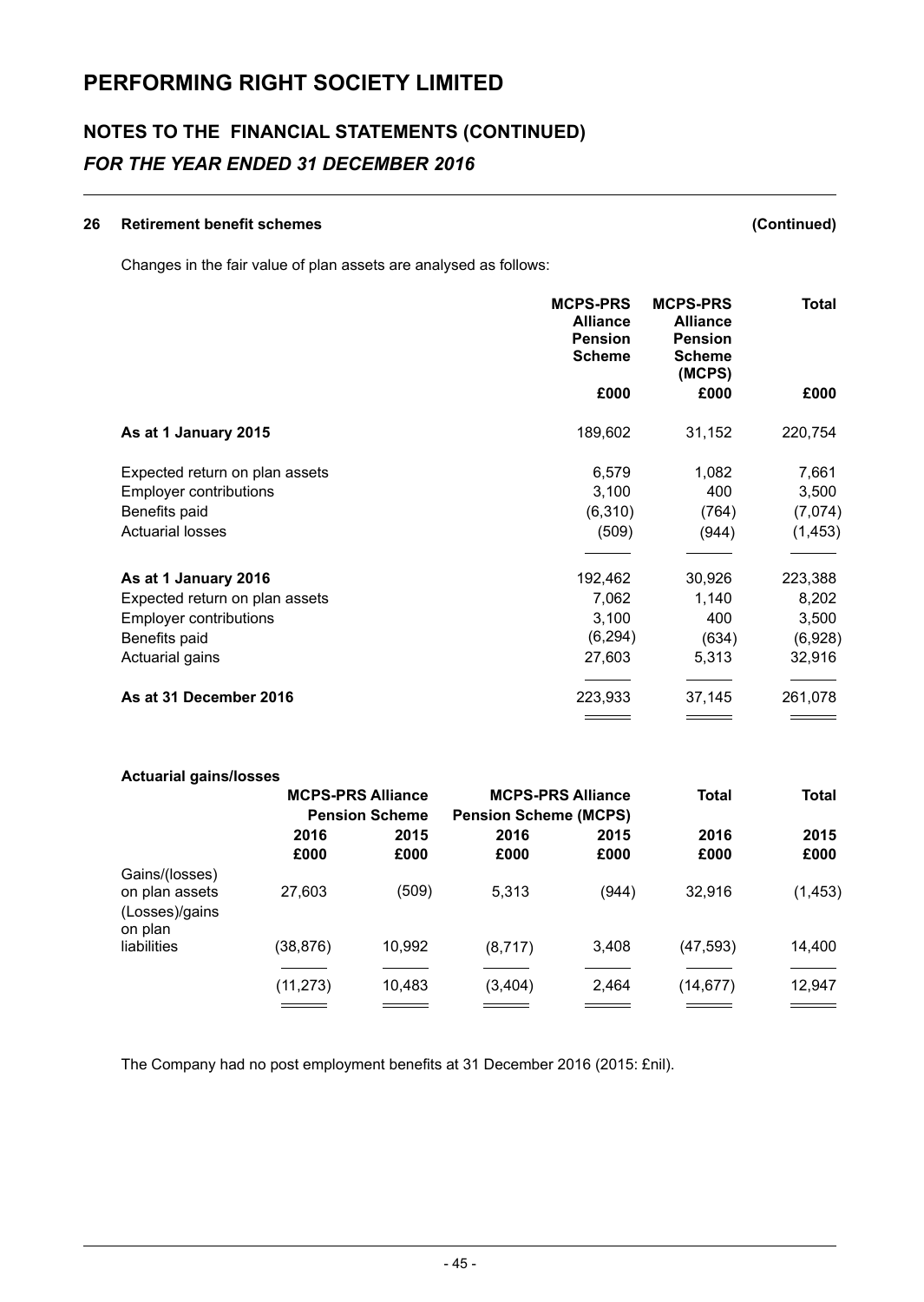# **NOTES TO THE FINANCIAL STATEMENTS (CONTINUED)** *FOR THE YEAR ENDED 31 DECEMBER 2016*

#### **27 Financial commitments, guarantees and contingent liabilities**

#### **Group and Company**

Capital expenditure authorised and contracted for at 31 December 2016 was £nil (2015 – £nil).

In October 2014, the Board of Directors agreed to a commitment to increase the annual donation to the PRS for Music Foundation from £1,500,000 to £3,000,000 across the following three years by an additional £500,000 per annum. The annual donation to the PRS for Music Foundation was £2,500,000 (2015 - £2,000,000).

#### **28 Operating lease commitments**

Operating lease payments represent rentals payable by the Group for certain of its properties. Leases are negotiated for an average term of 15 years.

At the reporting end date the Group had outstanding commitments for future minimum lease payments under non-cancellable operating leases, which fall due as follows:

|                            | Group  |        | Company                  |                          |  |
|----------------------------|--------|--------|--------------------------|--------------------------|--|
|                            | 2016   | 2015   | 2016                     | 2015                     |  |
|                            | £000   | £000   | £000                     | £000                     |  |
| Within one year            | 3,594  | 1,306  | -                        | $\overline{\phantom{a}}$ |  |
| Between two and five years | 14,330 | 14,213 | $\overline{\phantom{0}}$ | $\overline{\phantom{a}}$ |  |
| In over five years         | 26,514 | 29,808 | -                        | ٠                        |  |
|                            |        |        |                          |                          |  |
|                            | 44,438 | 45,327 |                          |                          |  |
|                            |        |        |                          |                          |  |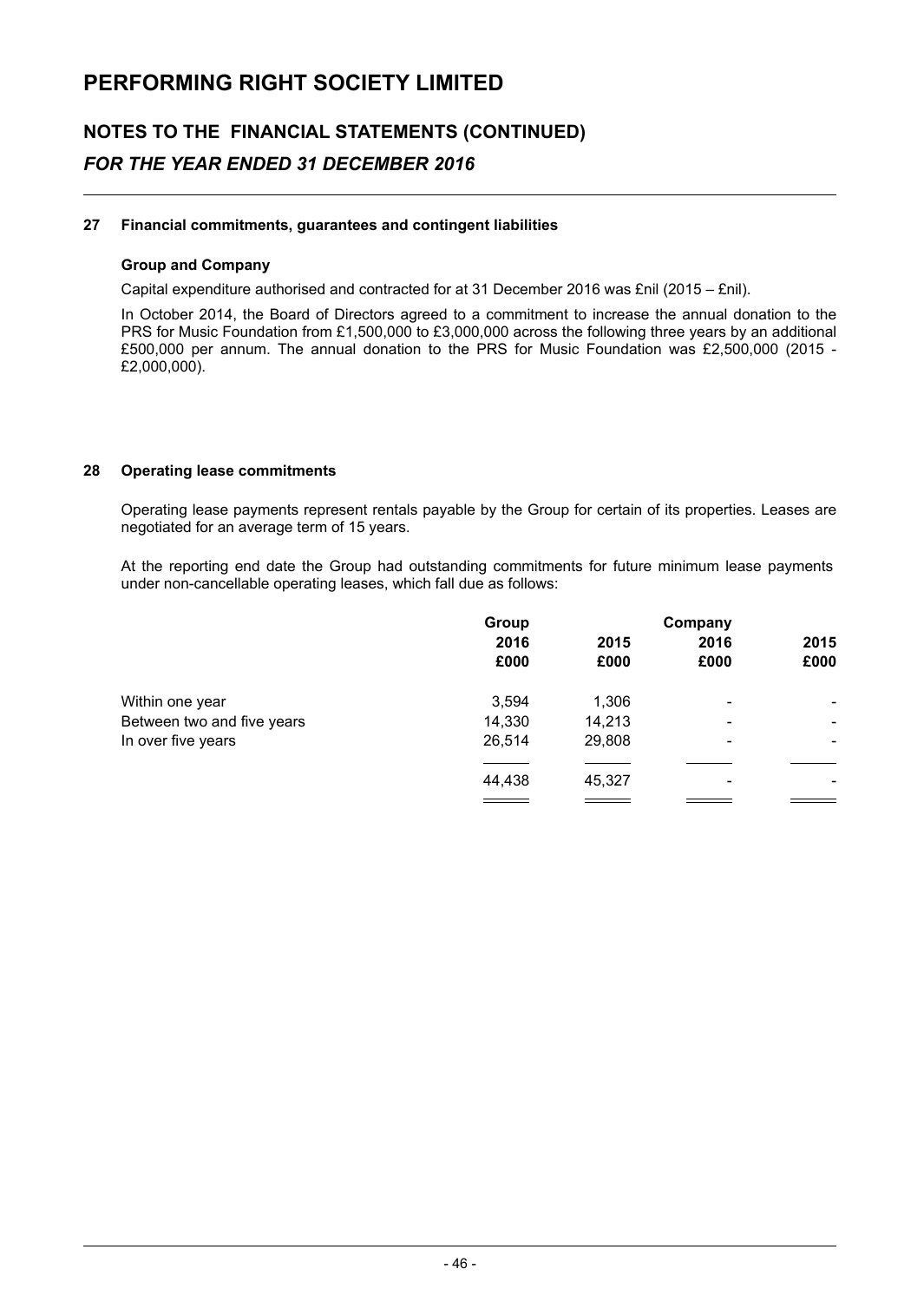# **NOTES TO THE FINANCIAL STATEMENTS (CONTINUED)** *FOR THE YEAR ENDED 31 DECEMBER 2016*

#### **29 Related party transactions**

#### *Group*

The remuneration of key management personnel, who are also directors, is disclosed in note 7.

All members of the Group, the directors and parties related to them are entitled to royalties from the Group in respect of the performance of any copyright works owned by them. Parties related to directors include family members and companies controlled by these directors including, where appropriate, publishing companies and their subsidiaries.

During 2016, total royalties paid by PRS to the directors who held office during the year, and to parties related to the directors, amounted to £113,624,000 (2015 – £88,975,000). £112,974,000 (2015 – £88,376,000) of this was paid to publisher directors and parties related to the publisher directors, and £650,000 (2015 – £599,000) was paid to the writer directors and parties related to the writer directors. These royalties were calculated on the same basis as royalties paid to all members and are paid in accordance with the society's normal procedures.

PfM received services from ICE Operations to the value of £5,474,000 (2015 – £5,168,000). PfM also charged ICE Operations an amount of £179,000 (2015 – £253,000) for services provided and was owed a balance of £92,000 (2015 – £nil) and had costs to recharge of £nil at the year end (2015 - £113,000).

Further advances on existing loans were made to ICE Operations in 2016. Full details can be found in note 19.

During the year PfM charged ICE Services an amount for services provided of £2,518,000 (2015 - £4,232,000). PfM was owed a balance of £2,467,000 (2015 - £4,232,000) and had costs to recharge of £703,000 (2015 - £117,000) at the year end.

In addition to a new credit facility loan, further advances on existing loans were made to ICE Services in 2016. Full details can be found in note 19.

PfM received services from NMP to the value of £3,182,000 (2015 – £2,457,000). PfM also charged NMP an amount of £216,000 (2015 – £240,000) for services provided and was owed a balance of £36,000 (2015 – £83,000) at the year end.

During the year PfM charged SOLAR an amount of £552,000 (2015 - £501,000) for services provided. PfM was owed a balance of £nil (2015 - £490,000) at the year end.

A new credit facility was agreed with SOLAR during 2016. Full details can be found in note 19.

During the year PfM paid fees to UK Music Limited of £556,000 (2015 – £724,000) and also charged an amount of £nil (2015 – £nil) for services provided. PfM owed a balance of £nil (2015 – £nil) at the year end.

PfM also received services from FT, The Digital Copyright Network SAS of £266,000 (2015 – £267,000). PfM owed £nil (2015 – £nil) at the year end.

During the year, PfM provided subsidised services including accommodation to Music Publishers Association Limited (MPA), an organisation chaired by Jackie Alway, a director of PRS for Music Limited and Performing Right Society Limited. MPA is the parent undertaking of MCPS. The value of the subsidy for 2016 has been estimated as £116,000 (2015 – £122,000). PfM was owed a balance of £nil (2015 - £nil) at the year end.

During the year, PfM provided subsidised services including accommodation to The PRS Members' Benevolent Fund. The value of the subsidy for 2016 has been estimated as £41,000 (2015 – £58,000). PfM also charged an amount of £164,000 (2015 - £233,000) for other services provided. PfM was owed a balance of £59,000 (2015 - £11,000) and had costs to recharge of £nil (2015 - £41,000) at the year end.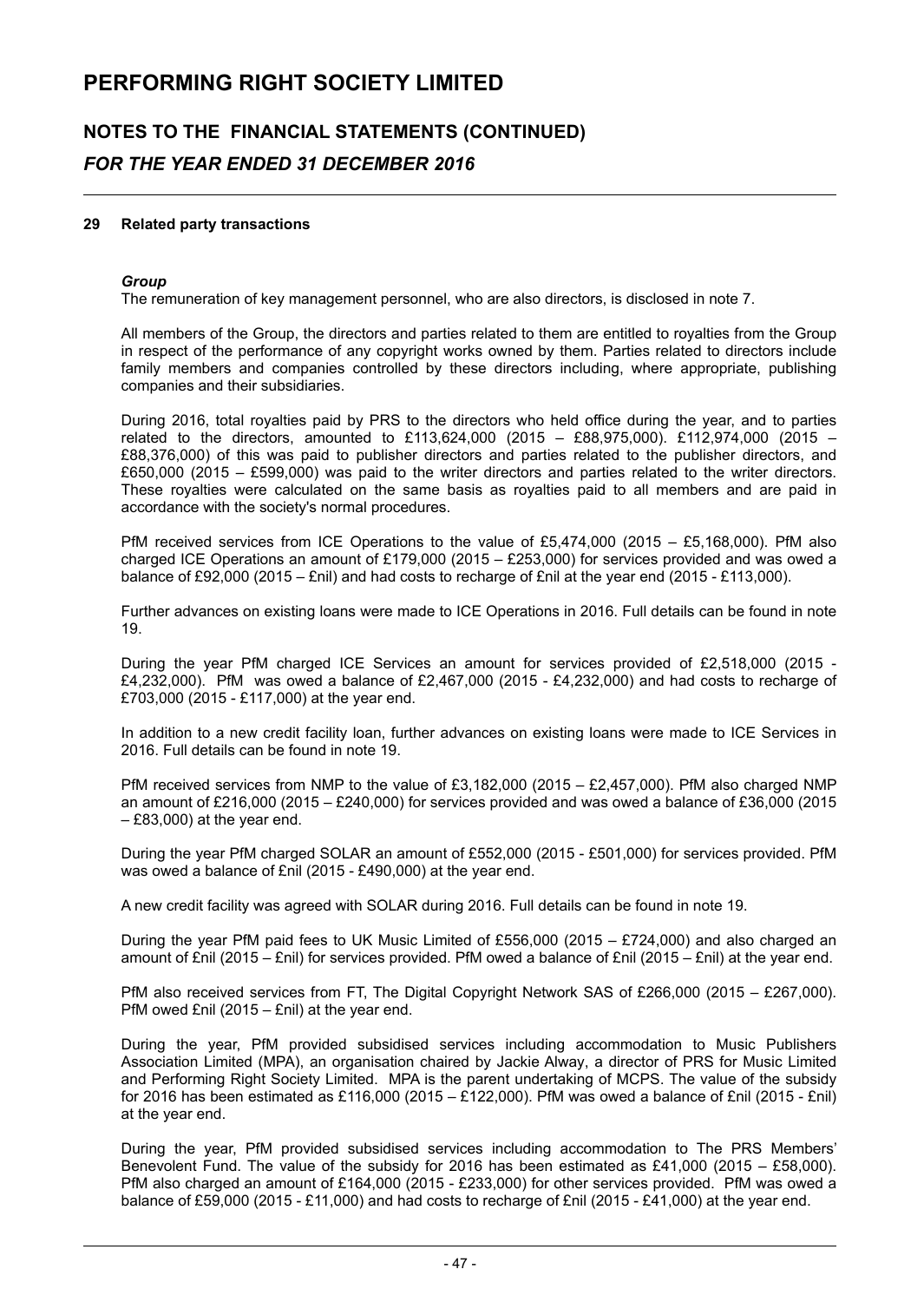# **NOTES TO THE FINANCIAL STATEMENTS (CONTINUED)** *FOR THE YEAR ENDED 31 DECEMBER 2016*

#### **29 Related party transactions (Continued)**

During the year, PfM provided subsidised services including accommodation to The Performing Right Society Foundation Limited. The value of the subsidy for 2016 has been estimated as £69,000 (2015 – £93,000). PfM also charged an amount of £162,000 (2015 - £6,000) for other services provided. PfM was owed a balance of £nil (2015 - £2,000) at the year end.

During the year, PfM provided subsidised services including accommodation to the British Academy of Songwriters, Composers and Authors, an organisation with common directors. The value of the subsidy for 2016 has been estimated as £65,000 (2015 - £72,000). During the year PfM was also charged an amount of £218,000 (2015 - £224,000) for sponsorship. The balance owed by PfM at the year end was £nil (2015 - £nil).

PfM had costs of £3,906,000 to recharge to PPL PRS Limited (2015: £nil) and was owed a balance of £nil (2015 - £nil) at the year end.

Due to the highly integrated nature of the industry, many directors will also be related to customers of the Group, either through the provision of music related services to them, or as employees of the same group of companies. All transactions with any such related customers are carried out on an arm's length basis.

#### **30 Directors' transactions**

The following information is provided, in relation to loans to directors, pursuant to section 413 to the Companies Act 2006, as amended.

A season ticket loan was made available to a director interest-free, repayable in 12 monthly instalments.

| <b>Description</b> | $\%$<br>Rate             | Opening<br><b>Balance</b><br>£000 | <b>Amounts</b><br><b>Advanced</b><br>£000 | <b>Interest</b><br>Charged<br>£000 | <b>Amounts</b><br><b>Repaid</b><br>£000 | Closing<br><b>Balance</b><br>£000 |
|--------------------|--------------------------|-----------------------------------|-------------------------------------------|------------------------------------|-----------------------------------------|-----------------------------------|
| Season ticket loan | $\overline{\phantom{0}}$ | $\overline{\phantom{a}}$          | 2                                         | $\overline{\phantom{0}}$           |                                         | $\overline{\phantom{a}}$          |
|                    |                          |                                   |                                           |                                    |                                         |                                   |
|                    |                          | $\overline{\phantom{0}}$          | 2                                         | $\overline{\phantom{0}}$           | 2                                       | $\overline{\phantom{a}}$          |
|                    |                          |                                   |                                           |                                    |                                         | $\sim$                            |

See note 7 for disclosure of directors' remuneration.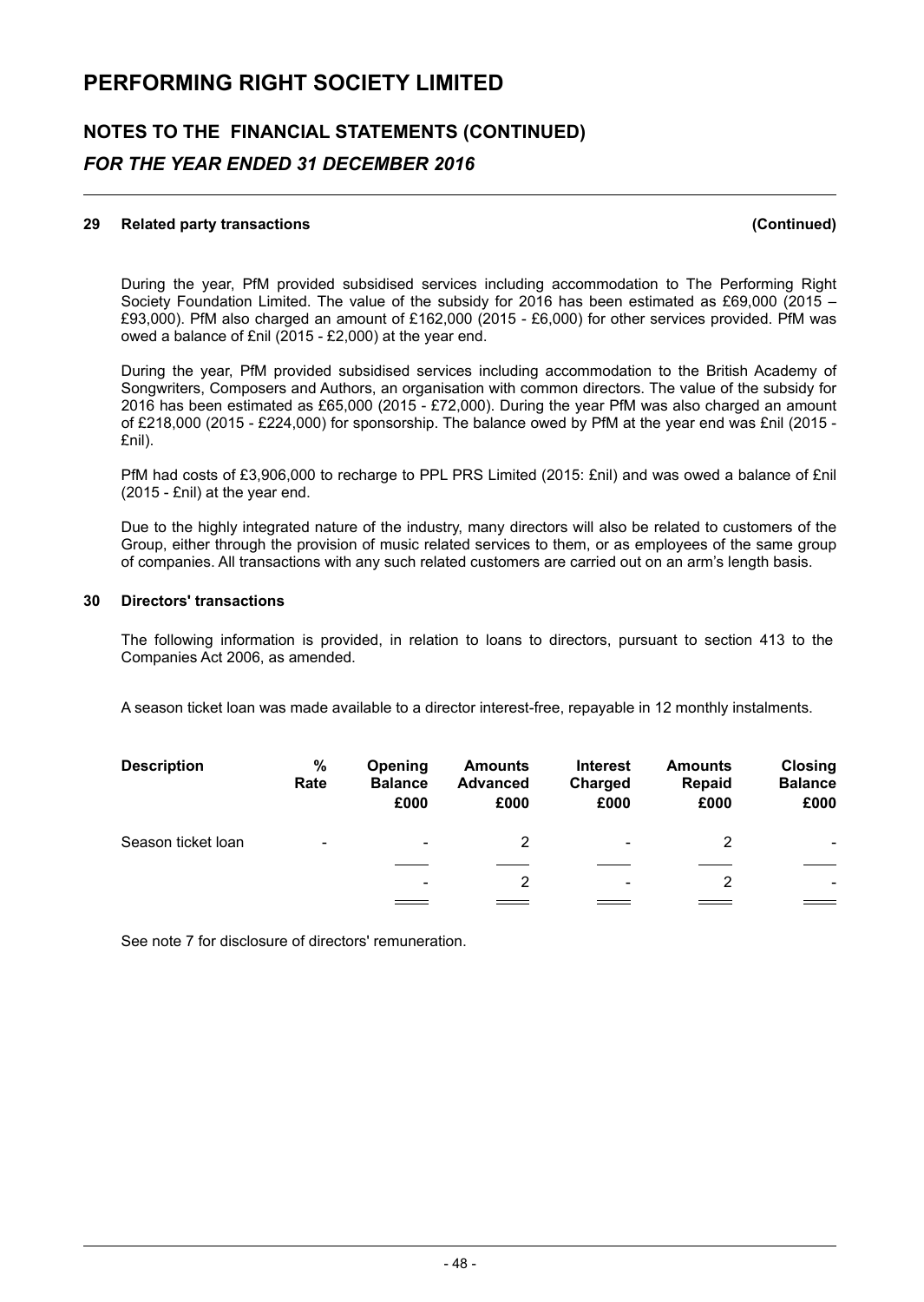# **NOTES TO THE FINANCIAL STATEMENTS (CONTINUED)** *FOR THE YEAR ENDED 31 DECEMBER 2016*

| 31 | Cash flows generated from operations             | 2016<br>£000 | 2015<br>£000 |
|----|--------------------------------------------------|--------------|--------------|
|    | Net distributable income                         | 544,829      | 472,523      |
|    | Adjustments for:                                 |              |              |
|    | Finance costs                                    | 838          | 1,397        |
|    | Investment income recognised in profit or loss   | (2,020)      | (2,036)      |
|    | Loss on disposal of tangible assets              | 60           | 248          |
|    | Loss on disposal of intangible assets            | 513          | 434          |
|    | Amortisation and impairment of intangible assets | 6,715        | 6,104        |
|    | Depreciation and impairment of tangible assets   | 1,990        | 1,940        |
|    | Impairment of investments                        |              | 30           |
|    | Foreign exchange gains on cash equivalents       | (2, 250)     | (92)         |
|    | Gain on sale of joint venture investments        |              | (477)        |
|    | Share of loss in joint ventures                  | 888          | 2,453        |
|    | Pension scheme non-cash movement                 | (2,500)      | (1,932)      |
|    | Write back of goodwill                           |              | (412)        |
|    | Increase in provisions                           | 602          | 546          |
|    | Movements in working capital:                    |              |              |
|    | Increase in trade and other receivables          | (6, 912)     | (17, 105)    |
|    | Increase/(decrease) in trade and other payables  | 20,661       | (1, 482)     |
|    | Cash flows generated from operations             | 563,414      | 462,139      |